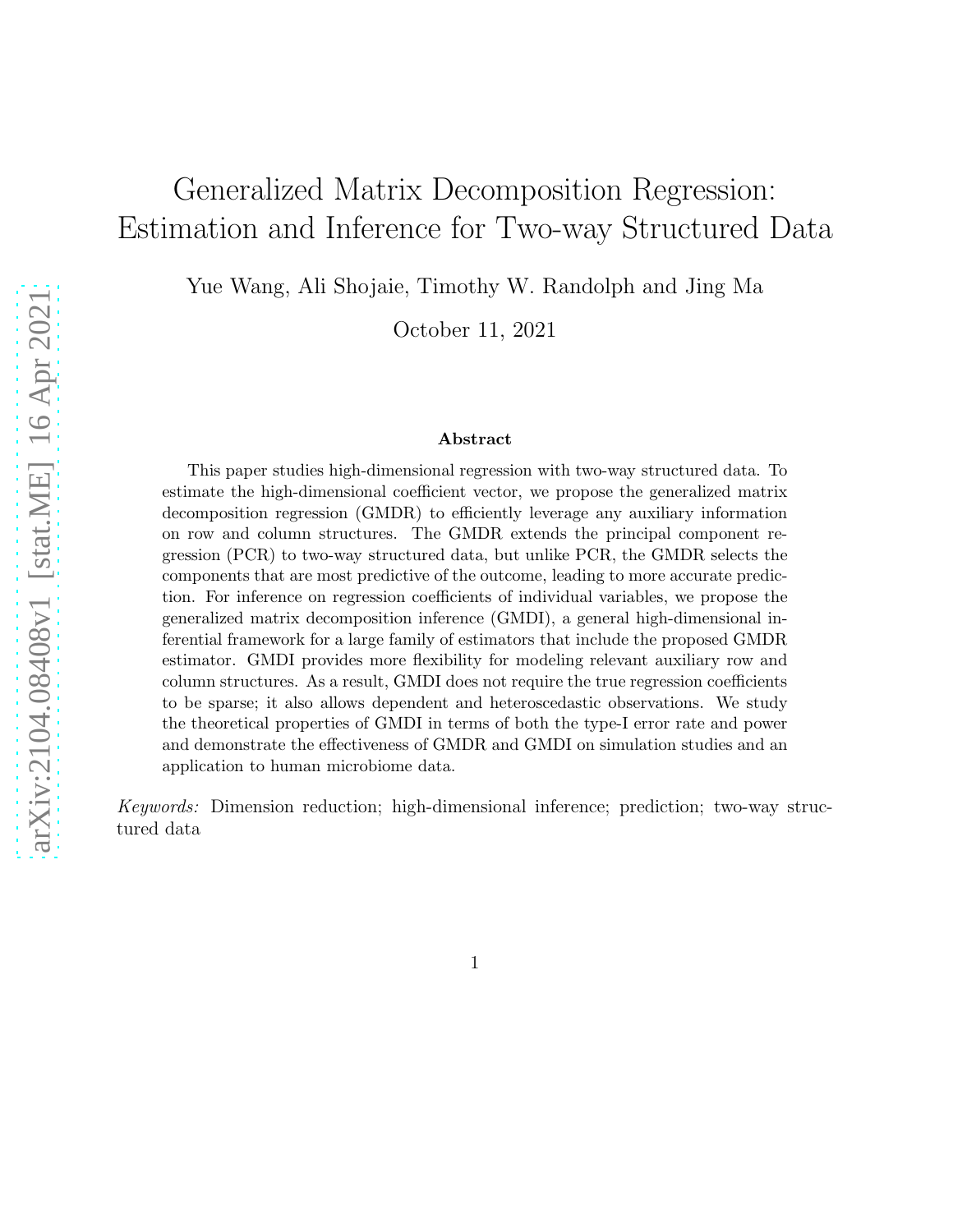## 1 Introduction

High-dimensional data with structures among the variables (columns) and samples (rows), termed two-way structured data hereafter, are becoming increasingly common in ecology, biology, and neuroscience. Informative two-way structures can often be obtained from various auxiliary sources a priori. In many applications, the goal is to examine associations between such structured data and an outcome of interest. The application that motivated this research comes from human microbiome studies, where it is important to study how bacterial genetic variations affect host health. However, unlike studies in human genomics where it is important to account for within-family correlation, human microbiome composition may be more dependent on environment, diet, and culture than host genetics [\(Zeevi et al.](#page-44-0), [2019\)](#page-44-0). Therefore, it may be more relevant to account for metagenomic similarities between samples in these analyses. Also, microbes are closely related via the phylogenetic tree, a branching diagram that shows the evolutionary relationship between microbes. This motivates our development of a high-dimensional linear regression framework to examine associations between a large number of covariates and an outcome of interest, while efficiently leveraging auxiliary row and column structures, such as metagenomic similarities between samples and phylogenetic similarities between microbes.

#### 1.1 High-dimensional Inference with Two-way Structured Data

In this paper, we consider the following linear model

<span id="page-1-0"></span>
$$
y = X\beta^* + \epsilon,\tag{1}
$$

where  $\mathbf{X} \in \mathbb{R}^{n \times p}$  denotes a data matrix with potential row and column structures,  $\mathbf{y} \in \mathbb{R}^n$ is the outcome of interest, and  $\beta^* \in \mathbb{R}^p$  is the underlying true regression coefficient. We allow p to be greater than n. In addition, we assume that  $\epsilon$  is a vector of random noises such that  $\mathbb{E}[\epsilon | \mathbf{X}] = \mathbf{0}_n$  and  $Cov(\epsilon | \mathbf{X}) = \Psi$ , where  $\mathbf{0}_n$  is an  $n \times 1$  vector of zeros, and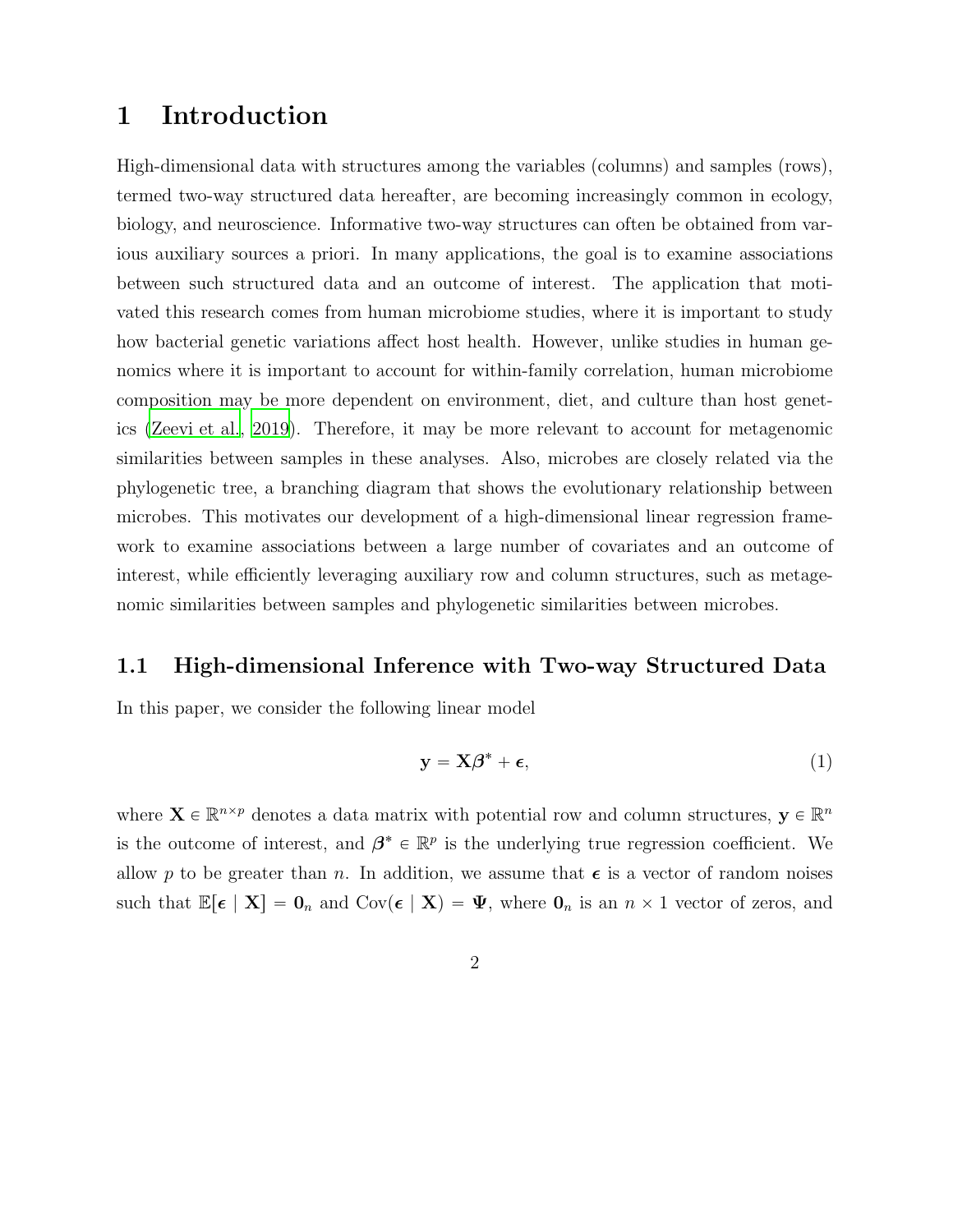$\Psi$  is an  $n \times n$  covariance matrix. We do *not* assume that entries of  $\epsilon$  are *i.i.d.*, as the samples may be correlated and heteroskedastic, as captured by  $\Psi$ . Let  $H \in \mathbb{R}^{n \times n}$  and  $\mathbf{Q} \in \mathbb{R}^{p \times p}$  denote two auxiliary positive definite matrices. We assume that entries of **H** and Q, respectively, inform similarity between samples and between variables with the effect of other samples and variables removed, termed *conditional* similarity hereafter. The Ψ and **H** are related, and their connection will be discussed in Section 3.1. We assume that  $\mathbf{X}, \mathbf{H}$ and  $\bf{Q}$  are deterministic quantities, and refer to the triple  $(\bf{X}, \bf{H}, \bf{Q})$  as two-way structured data hereafter. Throughout the article, we assume that  $X$  and  $y$  are appropriately centered such that  $1_n^{\dagger}Hy = 0$  and  $1_n^{\dagger}HX = 0_p^{\dagger}$ , where  $1_n$  is an  $n \times 1$  vector of all ones. We will study estimation and inference of the high-dimensional parameters  $\beta^*$ , while leveraging information from H and Q.

Most existing high-dimensional inference (HDI) tools assume that samples are  $i.i.d$ , which may not hold if complex row structures exist. Ignoring such row structures may lead to incorrect inference even in low-dimensional settings. Furthermore, existing HDI tools, including Bühlmann (2013); [Zhang and Zhang \(2014](#page-44-1)); van de [Geer et al. \(2014\)](#page-44-2); [Zhao and Shojaie \(2016\)](#page-45-0); [Ning and Liu \(2017\)](#page-43-0); [Zhu and Bradic \(2018\)](#page-45-1), all require at least one of the following assumptions: (i)  $\beta^*$  is sparse, (ii) X satisfies a restricted eigenvaluetype condition if a fixed design is considered, and (iii) the precision matrix of the variables in X has row sparsity if a random design is considered. However, these conditions may fail when strong correlations exist among the variables, which is common for two-way structured data. Indeed, we provide an example in Section 5 where all three assumptions are probably violated. Specifically, in this example, most covariates are marginally associated with the outcome (see Fig. 5 for details). Two possible explanations for the large number of marginal associations may be that (i) a large number of the covariates are also conditionally associated with the outcome; (ii) these covariates are highly correlated, but only a few of these are conditionally associated with the outcome. In the first situation, the vector of regression coefficients is not sparse; in the second situation, any restricted eigenvaluetype condition may fail (see [van de Geer et al. \(2009](#page-44-3)) for more discussions), and likely, the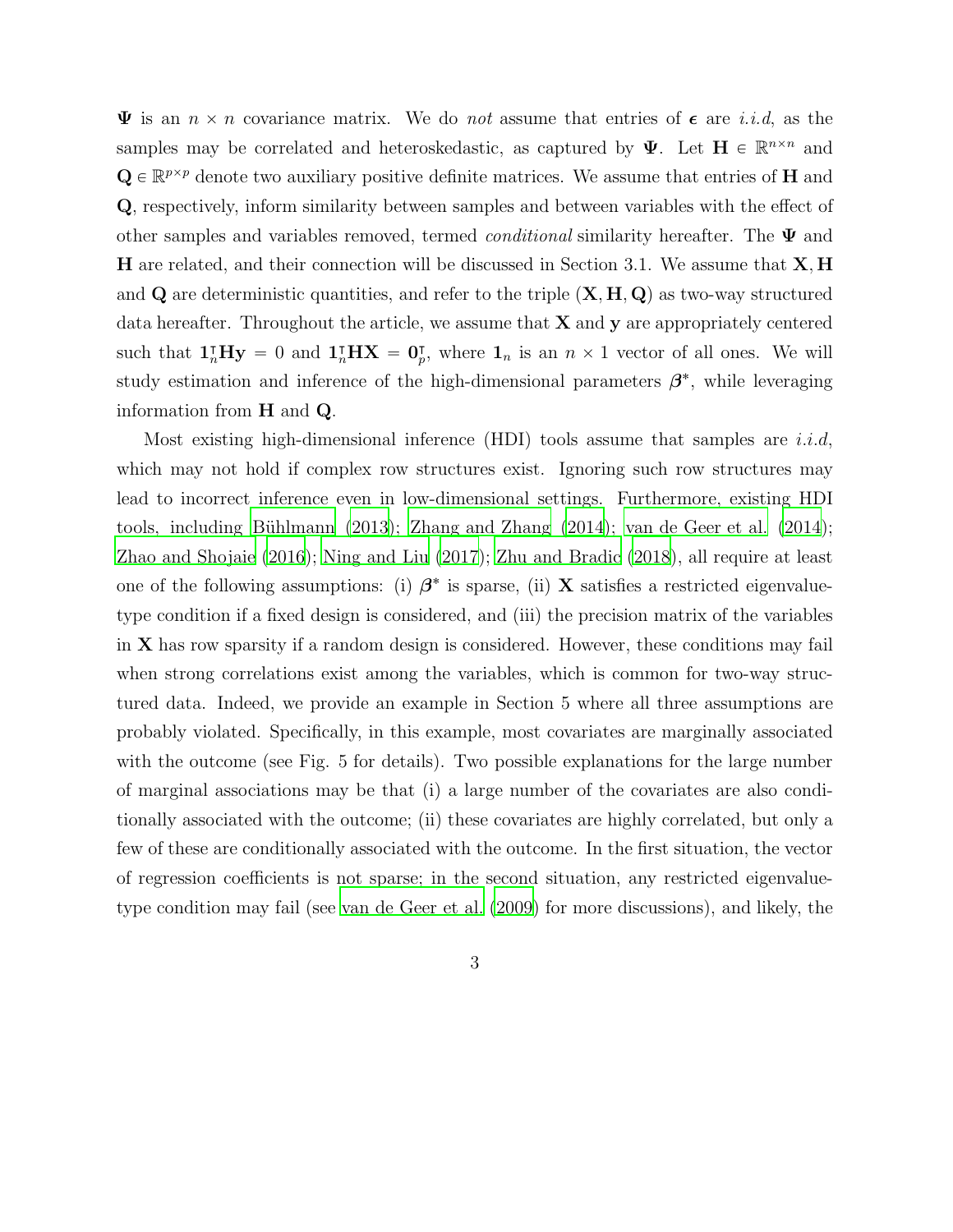precision matrix of the covariates is not sparse.

### 1.2 Our Contribution

This paper introduces the generalized matrix decomposition regression (GMDR), a dimensionreduction based estimation procedure that efficiently leverages any pre-specified two-way structures. The GMDR is built upon the generalized matrix decomposition (GMD, [Allen et al.](#page-41-1) [\(2014\)](#page-41-1); [Escoufier \(2006](#page-42-0))), which extends the singular value decomposition (SVD) to incorporate auxiliary two-way structures. Thus, GMDR can be viewed as an extension of the principal component regression (PCR) for analyzing two-way structured data. However, unlike PCR which uses top principal components as the predictors, our GMDR selects the GMD components that are most predictive of the outcome. This novel selection procedure ensures more accurate prediction using GMDR.

We then define a broad class of estimators for high-dimensional regression on twoway structured data that includes the proposed GMDR and many classical methods, such as the principal component regression and ridge regression. We develop the GMD inference (GMDI) framework, an HDI procedure that can assess the significance of individual variables based on any arbitrary estimator in this class. The GMDI assumes that the pre-specified row and column structures can, respectively, inform the covariance among the samples and the structure of the regression coefficients. As a result, GMDI does not require the true regression coefficients to be sparse, allows dependent and heteroscedastic samples, and provides more flexibility for users to specify relevant auxiliary row and column structures.

The GMDI follows the general idea of bias correction for ridge-type estimators but uses a novel initial estimator that efficiently leverages the pre-specified two-way structures. We derive the asymptotic distribution of the bias-corrected estimator. Based on this, we construct asymptotically valid two-sided p-values and provide sufficient conditions under which GMDI offers guaranteed power. Our numerical studies demonstrate the superior per-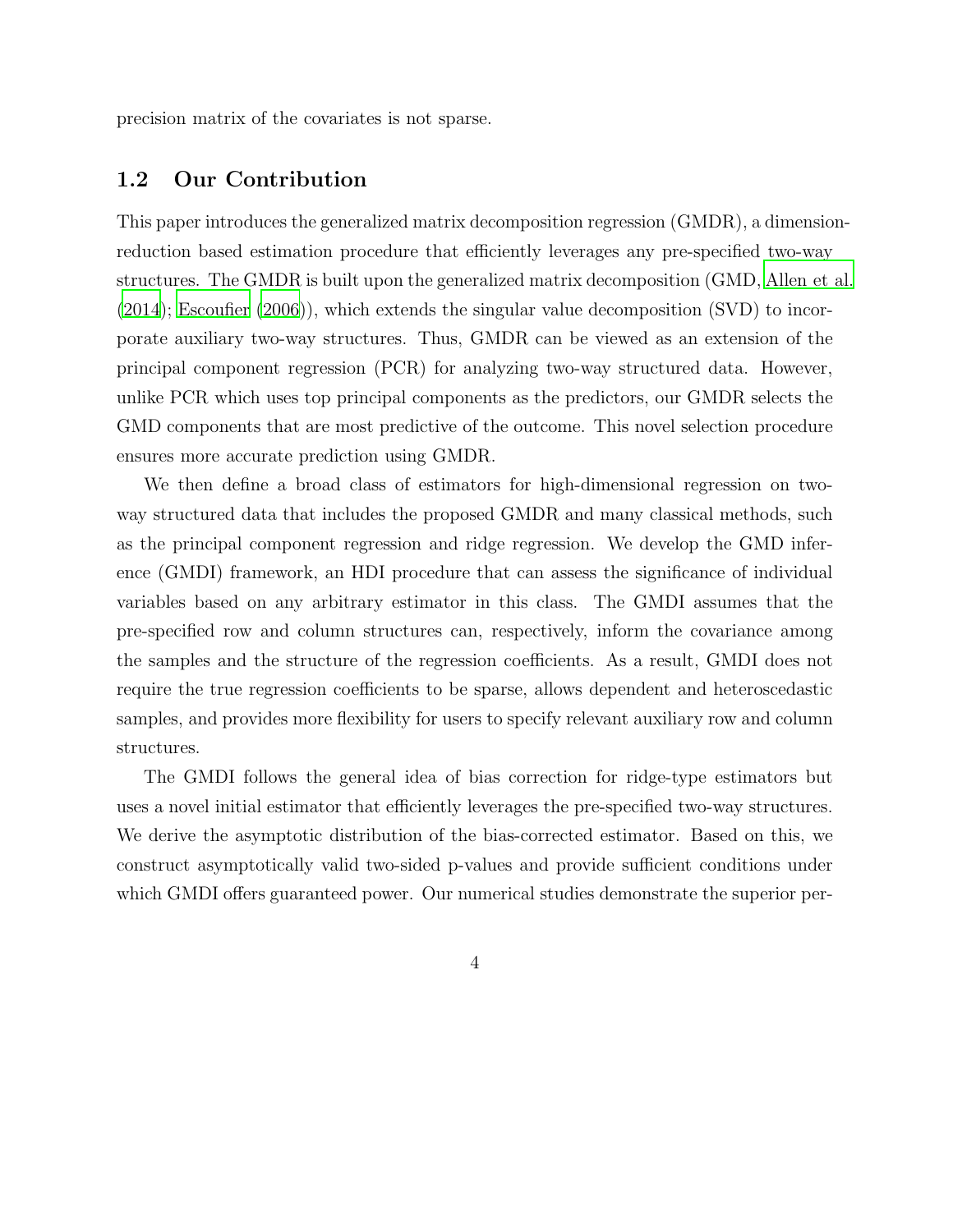formance of GMDI for two-way structured regression compared to existing HDI methods, even when pre-specified structures are not fully informative.

### 1.3 Related Literature

Methods for incorporating auxiliary information into high-dimensional linear regression have received much recent interest. For example, network-constrained regularization approaches have been developed to incorporate prior knowledge on the structures of the variables [\(Li and Li, 2008](#page-42-1), [2010\)](#page-42-2). The more recent kernel penalized regression (KPR, [Randolph et al. \(2018\)](#page-43-1)) can incorporate pre-specified two-way structures using a generalized least squares formulation with a kernel-guided  $l_2$  type penalty. However, there is a paucity of methods that can provide inference for associations between an outcome and the high-dimensional two-way structured covariates. This paper bridges this gap by developing an effective HDI procedure for a broad class of estimators that encompasses the existing KPR.

### 1.4 Organization and Notation

The rest of the article is organized as follows. In Section 2, we first introduce the GMDR estimation/prediction framework, accompanied by the novel selection procedure of the GMD components. We then link the GMDR estimator to a broad class of estimators. In Section 3, we present the GMDI procedure for any arbitrary estimator in this class and explain the rationale behind the key assumptions for GMDI. Multiple simulation studies that examine the finite-sample performance of GMDI are presented in Section 4. In Section 5, we demonstrate the effectiveness of GMDR and GMDI on an application to microbiome data. Section 6 summarizes our findings and outlines potential extensions. Technical proofs are provided in the Appendix.

Throughout the paper, we use normal typeface to denote scalars, bold lowercase typeface to denote vectors and bold uppercase typeface to denote matrices. For any vector  $\mathbf{v} \in \mathbb{R}^p$ ,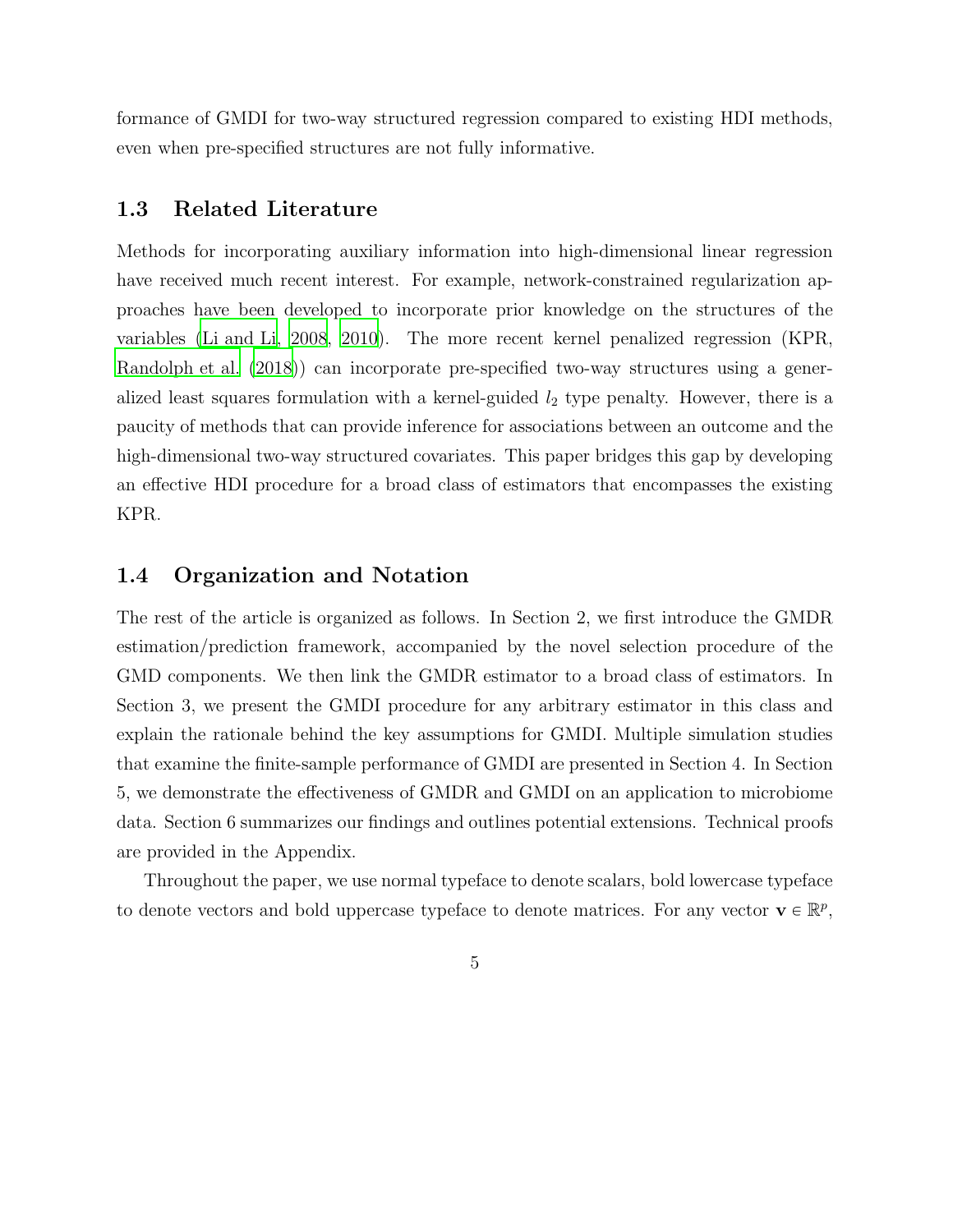we use  $v_j$  to denote the j-th element of **v** for  $j = 1, ..., p$ . For any matrix  $\mathbf{M} \in \mathbb{R}^{n \times p}$ , let  $\mathbf{m}_j$  and  $m_{ij}$ , respectively, denote the j-th column and  $(i, j)$  entry of M for  $i = 1, \ldots, n$ and  $j = 1, \ldots, p$ . For any index set  $\mathcal{I} \subset \{1, \ldots, p\}$ , let  $\mathbf{v}_{\mathcal{I}}$  and  $\mathbf{M}_{\mathcal{I}}$  denote the subvector of **v** whose elements are indexed by  $\mathcal I$  and the submatrix of  $\mathbf M$  whose columns are indexed by I, respectively. Let  $I(A)$  denote the indicator function of the event  $A$ ; i.e.,  $I(A) = 1$ if A is true, and  $I(\mathcal{A}) = 0$  otherwise. Finally, we let  $||\mathbf{v}||_0 = \sum_{j=1}^p I(v_j \neq 0)$ ,  $||\mathbf{v}||_q =$  $\left(\sum_{j=1}^p |v_j|^q\right)^{1/q}$ for any  $0 < q < \infty$ ,  $\|\mathbf{v}\|_{\infty} = \max_j |v_j|$ ,  $\|\mathbf{v}\|_{\mathbf{K}}^2 = \mathbf{v}^{\mathsf{T}}\mathbf{K}\mathbf{v}$  for any positive definite matrix **K**,  $\|\mathbf{M}\|_q = \sup_{\|\mathbf{v}\|_q = 1} \|\mathbf{M}\mathbf{v}\|_q$  for any  $q > 0$  and  $\|\mathbf{M}\|_F^2 = \sum_{i=1}^n \sum_{j=1}^p m_{ij}^2$ .

## 2 The GMD Regression

We first briefly review the generalized matrix decomposition (GMD). The GMD of  $X$  with respect to **H** and  $Q$ ,  $X = USV<sup>T</sup>$ , is obtained by solving the following optimization problem:

<span id="page-5-0"></span>
$$
\operatorname{argmin}_{\mathbf{U}, \mathbf{S}, \mathbf{V}} \|\mathbf{X} - \mathbf{U} \mathbf{S} \mathbf{V}^{\mathsf{T}}\|_{\mathbf{H}, \mathbf{Q}},\tag{2}
$$

subject to  $U^{\dagger}HU = I_K$ ,  $V^{\dagger}QV = I_K$  and  $S = diag(\sigma_1, ..., \sigma_K)$ . Here,  $K \leq \min(n, p)$  is the rank of  $X^{\dagger}H X Q$  and  $||M||_{H,Q}^2 = \text{tr}(M^{\dagger}H M Q)$  for any matrix  $M \in \mathbb{R}^{n \times p}$ . Note that unlike the SVD, the GMD vectors  $U$  and  $V$  are not orthogonal in the Euclidean norm unless  $\mathbf{H} = \mathbf{I}_n$  and  $\mathbf{Q} = \mathbf{I}_p$ . The GMD directly extends SVD by replacing the Frobenius norm with the  $H, Q$ -norm  $\|\cdot\|_{H,Q}$ . As such, GMD preserves appealing properties of SVD such as ordering the component vectors according to a nonincreasing set of GMD values,  $\sigma_1, \ldots, \sigma_K$ , indicating that the decomposition of the total variance of **X** into each dimension is nonincreasing. An efficient algorithm was proposed by [Allen et al. \(2014\)](#page-41-1) to iteratively solve for each column of  $\bf{U}, \bf{S}$  and  $\bf{V}$  in [\(2\)](#page-5-0). Analogous to the SVD of  $\bf{X}$ , which is closely related to the eigen-decomposition of  $X^{\dagger}X$ , the GMD of X with respect to H and Q is related to the eigen-decomposition of  $X^{\dagger}HXQ$ . In fact, [Escoufier \(1987\)](#page-42-3) and [Allen et al.](#page-41-1) [\(2014\)](#page-41-1) show that the squared GMD values  $\sigma_1^2, \ldots, \sigma_K^2$  are non-zero eigenvalues of **X**<sup>†</sup>**HXQ**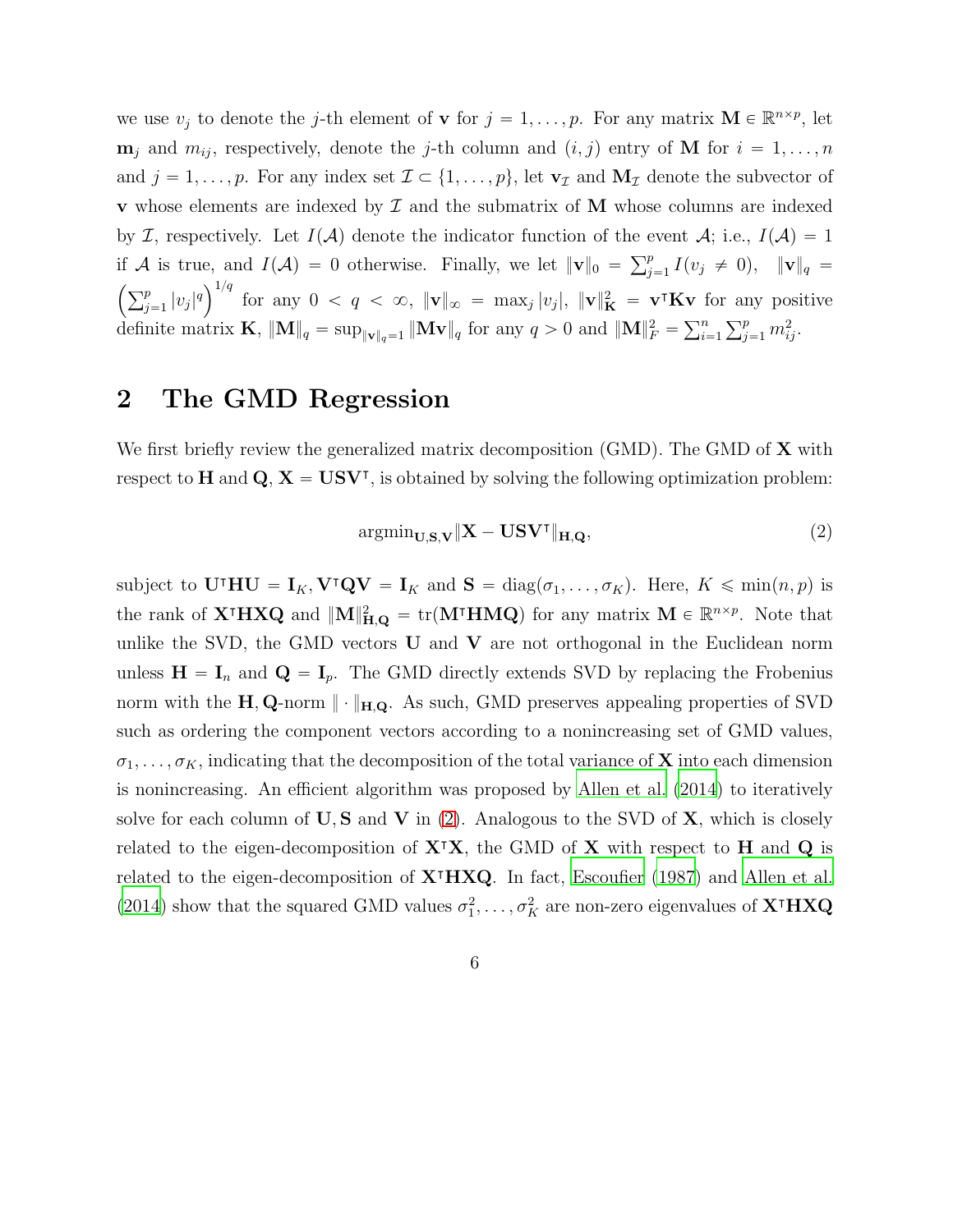and columns of V are the corresponding eigenvectors. Note that X<sup>⊺</sup>HXQ may not be symmetric, again implying that columns of  $V$  may not be orthogonal in the Euclidean norm. Given **V** and **S**, the  $n \times K$  matrix **U** can be uniquely defined by  $US = XQV$ .

To estimate  $\beta^*$  in [\(1\)](#page-1-0), GMDR regresses y on a reduced subset of GMD components. More specifically, let  $v_j = u_j \sigma_j$  be the j-th GMD component for  $j = 1, ..., K$  and set  $\Upsilon = [\nu_1 \cdots \nu_K] \in \mathbb{R}^{n \times K}$ . For any pre-determined index set  $\mathcal{I} \subset \{1, \ldots, K\}$ , the GMDR estimator of  $\beta^*, \hat{\beta}_{\text{\tiny GMDR}}(\mathcal{I})$ , can be obtained in two steps:

- (i) Regress y on  $\Upsilon_{\mathcal{I}}$  and obtain  $\hat{\gamma}(\mathcal{I}) = \operatorname{argmin}_{\Upsilon} ||y \Upsilon_{\mathcal{I}} \gamma||_{\mathbf{H}}^2$ .
- (ii) Calculate  $\hat{\boldsymbol{\beta}}_{\text{GMDR}}(\mathcal{I}) = (\mathbf{QV})_{\mathcal{I}} \hat{\boldsymbol{\gamma}}(\mathcal{I}).$

Letting  $w_j = I(j \in \mathcal{I})$  for  $j = 1, ..., K$ ,  $\hat{\boldsymbol{\beta}}_{\text{GMDR}}(\mathcal{I})$  can be explicitly expressed as

<span id="page-6-0"></span>
$$
\hat{\boldsymbol{\beta}}_{\text{GMDR}}(\mathcal{I}) = \mathbf{Q} \mathbf{V} \mathbf{W}_{\mathcal{I}} \mathbf{S}^{-1} \mathbf{U}^{\mathsf{T}} \mathbf{H} \mathbf{y},\tag{3}
$$

where  $\mathbf{W}_{\mathcal{I}} = \text{diag}(w_1, \ldots, w_K)$ .

It is critical to select the "best" index set  $\mathcal I$  that leads to the best prediction performance. First, if  $\mathbf{Q} = \mathbf{I}_p$  and  $\mathbf{H} = \mathbf{I}_n$ , then GMDR reduces to PCR. Thus, analogous to PCR, a natural way to select  $\mathcal I$  is to consider GMD components that correspond to large GMD values, referred to as top GMD components hereafter. However, there is a long historical debate on the rationale behind selecting top PCs for PCR because it is well known that, in general, top PCs are not necessarily more predictive of the outcome than tail PCs; see [Cook \(2007](#page-42-4)) and the references therein for more discussions.

A natural question arises: how to find the most predictive  $\mathcal I$  from all subsets of  $\{1, \ldots, K\}$ ? Note that an exhaustive search over all  $2^K$  subsets of  $\{1, \ldots, K\}$  is computationally infeasible even for moderate  $K$ . To address this problem, we propose a procedure that weighs the importance of each GMD component by its contribution to the prediction of the outcome. Our idea is to decompose the total  $R^2$  of the model into K terms, each corresponding to a GMD component. More specifically, we first regress y on all GMD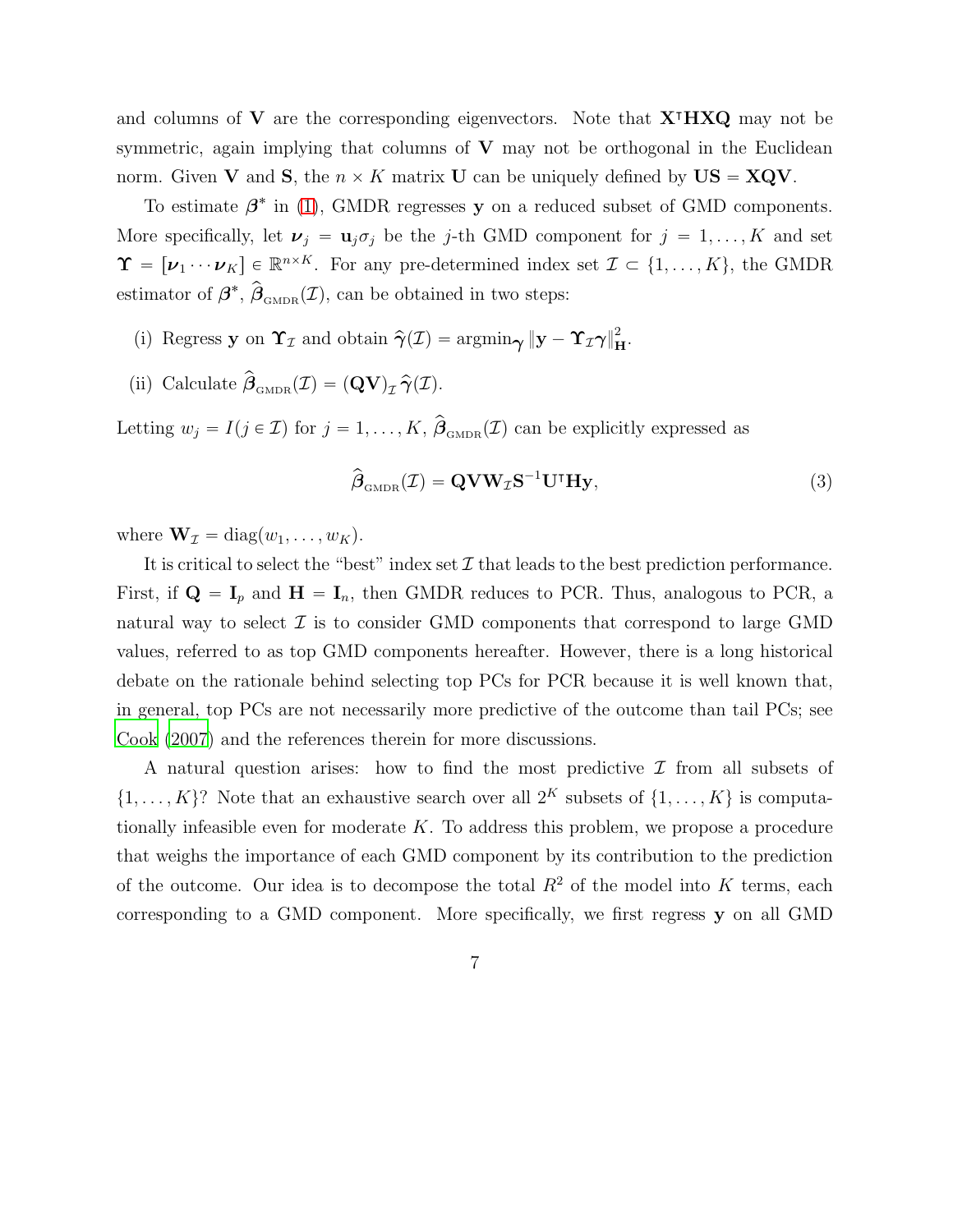components  $\Upsilon$  with respect to the H-norm, and obtain

<span id="page-7-1"></span>
$$
\hat{\gamma} = \operatorname{argmin}_{\gamma} \|\mathbf{y} - \mathbf{\hat{\gamma}}\|_{\mathbf{H}}^{2}.
$$
\n(4)

It can then be seen that the total  $R^2$  for the model is given by  $R^2 = {\|\Upsilon \hat{\gamma}\|}_{\mathbf{H}}^2 / {\|\mathbf{y}\|}_{\mathbf{H}}^2$ . Letting  $\hat{\boldsymbol{\gamma}} = (\hat{\gamma}_1, \dots, \hat{\gamma}_K)^{\mathsf{T}},$  we can write  $R^2 = \sum_{j=1}^K r_j^2$  $j^2$ , where

$$
r_j^2 = \frac{\|\boldsymbol{\nu}_j \hat{\gamma}_j\|_{\mathbf{H}}^2}{\|\mathbf{y}\|_{\mathbf{H}}^2} = \frac{\sigma_j^2 \hat{\gamma}_j^2}{\|\mathbf{y}\|_{\mathbf{H}}^2}, \text{ for } j = 1, \dots, K.
$$

Here, we use the fact that  $\nu_i^{\mathsf{T}} \mathbf{H} \nu_j = 0$  for any  $i \neq j$ . Since  $r_1^2, \ldots, r_K^2$  share the same denominator, we define the *variable importance* (VI) score of the j-th GMD component as  $VI_j = \sigma_j^2 \hat{\gamma}_j^2$  $j<sup>2</sup>$  for  $j = 1, ..., K$ , with a higher score being more predictive of the outcome. Based on  $VI_1, \ldots, VI_K$ , we select the most predictive  $\mathcal I$  in three steps:

- (i) Sort  $\{VI_j : j = 1, ..., K\}$  in nonincreasing order:  $VI_{j_1} \geqslant VI_{j_2} \geqslant \cdots \geqslant VI_{j_K}$ .
- (ii) For each  $k = 1, ..., K$ , consider  $\mathcal{I}_k = \{j_1, ..., j_k\}$  and calculate the generalized crossvalidation (GCV) statistic:

$$
GCV(k) = \frac{\left\| \left( \mathbf{I}_n - \mathbf{G}(k) \right) \mathbf{y} \right\|_{\mathbf{H}}^2}{\left( \text{tr} \left( \mathbf{I}_n - \mathbf{G}(k) \right) \right)^2} = \frac{\left\| \left( \mathbf{I}_n - \mathbf{G}(k) \right) \mathbf{y} \right\|_{\mathbf{H}}^2}{\left( n - k \right)^2},
$$

where  $\mathbf{G}(k) = \mathbf{\Upsilon}_{\mathcal{I}_k} \left( \mathbf{\Upsilon}_{\mathcal{I}_k}^{\intercal} \mathbf{H} \mathbf{\Upsilon}_{\mathcal{I}_k} \right)^{-1} \mathbf{\Upsilon}_{\mathcal{I}_k}^{\intercal} \mathbf{H}$ .

(iii) Find  $k_{opt} = \text{argmin}_{k} \text{GCV}(k)$ , and obtain  $\mathcal{I}_{k_{opt}} = \{j_1, \ldots, j_{k_{opt}}\}.$ 

Having selected the most predictive GMD components, we now return to the estimation of regression coefficients. It can be seen from [\(3\)](#page-6-0) that our GMDR estimator  $\beta_{\text{\tiny GMDR}}(\mathcal{I})$ belongs to the following class of estimators:

$$
\mathcal{B}_{\text{GMD}} = \{ \boldsymbol{\beta}^w \in \mathbb{R}^p : \boldsymbol{\beta}^w = \mathbf{Q} \mathbf{V} \mathbf{W} \mathbf{S}^{-1} \mathbf{U}^{\mathsf{T}} \mathbf{H} \mathbf{y} \}
$$
(5)

<span id="page-7-0"></span>8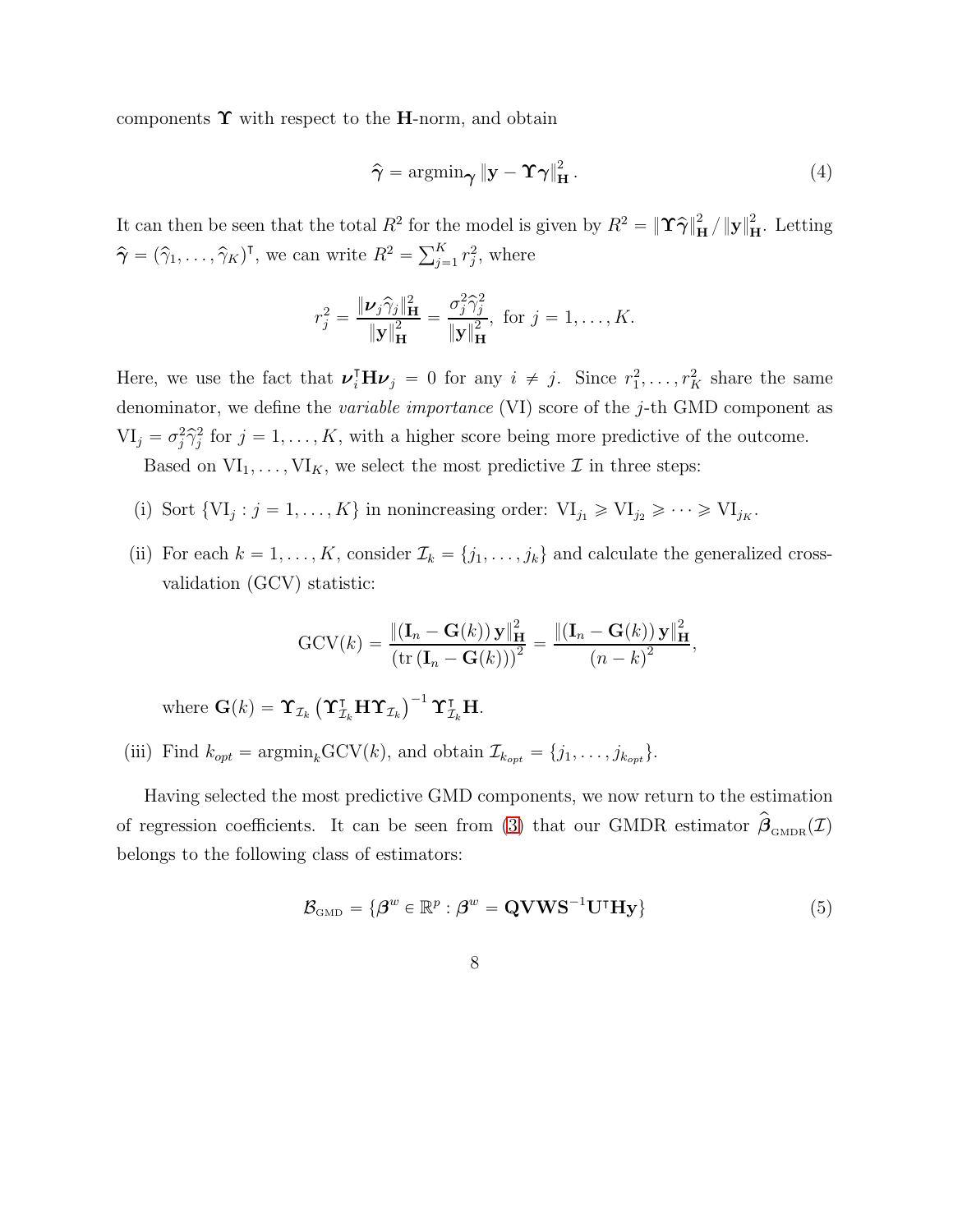for some weight matrix  $\mathbf{W} = \text{diag}(w_1, \dots, w_K)$ , where  $w_j \geq 0$  for  $j = 1, \dots, K$ . Besides selecting each  $w_j$  as either 0 or 1, as done for GMDR, one can instead let  $w_j$  depend on a tuning parameter  $\eta$ . For example, letting  $w_j = w_j(\eta) = (\sigma_j^2 + \eta)^{-2} \sigma_j^2$  $j<sup>2</sup>$  and  $\mathbf{W}_{\eta}$  = diag $(w_1(\eta), \ldots, w_K(\eta))$ , one can obtain another estimator in  $\mathcal{B}_{\text{GMD}}$  as  $\boldsymbol{\beta}^w(\eta)$  =  $\mathbf{Q} \mathbf{V} \mathbf{W}_{\eta} \mathbf{S}^{-1} \mathbf{U}^{\dagger} \mathbf{H} \mathbf{y}$ . It can be show that (see the derivations in Section (A1) of the Appendix)

<span id="page-8-0"></span>
$$
\boldsymbol{\beta}^{w}(\eta) = \operatorname{argmin}_{\boldsymbol{\beta}} \left\{ \|\mathbf{y} - \mathbf{X}\boldsymbol{\beta}\|_{\mathbf{H}}^{2} + \eta \left\|\boldsymbol{\beta}\right\|_{\mathbf{Q}^{-1}}^{2} \right\} := \widehat{\boldsymbol{\beta}}_{\text{KPR}}(\eta),
$$
\n(6)

where  $\beta_{KPR}(\eta)$  is the estimator obtained from KPR [\(Randolph et al.](#page-43-1), [2018\)](#page-43-1). Although the motivations behind KPR and GMDR are quite different, [\(6\)](#page-8-0) implies that they share many features. First, both  $\hat{\boldsymbol{\beta}}_{\text{\tiny GMDR}}(\mathcal{I})$  and  $\hat{\boldsymbol{\beta}}_{\text{\tiny KPR}}(\eta)$  are in the column space of **Q**, indicating both estimators incorporate information from Q in similar ways. Second, both estimators exert shrinkage effects on the GMD components through the weight matrix  $W$ . The difference is that,  $\hat{\boldsymbol{\beta}}_{\text{GMDR}}(\mathcal{I})$  exerts discrete shrinkage by truncation, nullifying the contribution of the GMD components that are not selected, while  $\beta_{\text{\tiny KPR}}(\eta)$  exerts a smooth shrinkage effect through the tuning parameter  $\eta$  inherently involved in its construction. This connection between GMDR and KPR is similar to that between PCR and the ridge regression (see Section 3.4 in [Friedman et al. \(2001](#page-42-5)) for more details).

## 3 The GMD Inference

In this section, we propose a high-dimensional inferential framework for the parameter of interest  $\beta^*$ , called the GMD inference (GMDI), based on any arbitrary estimator in the class  $\mathcal{B}_{\text{GMD}}$ , given in [\(5\)](#page-7-0). This inferential procedure and its theoretical properties are presented in Section 3.1. In Section 3.2, we provide additional explanations for the key assumptions made in Section 3.1. Recall from [\(1\)](#page-1-0) that  $y = X\beta^* + \epsilon$ , where  $\mathbb{E}[\epsilon | X] = 0_n$ and  $Cov(\epsilon \mid \mathbf{X}) = \mathbf{\Psi}$ . Letting  $\mathbf{\Psi} = \mathbf{L}_{\psi}^{\mathsf{T}} \mathbf{L}_{\psi}, \ \epsilon = \mathbf{L}_{\psi}^{\mathsf{T}} \widetilde{\epsilon}$  and  $\widetilde{\epsilon} = (\widetilde{\epsilon}_1, \ldots, \widetilde{\epsilon}_n)^{\mathsf{T}}$ , we assume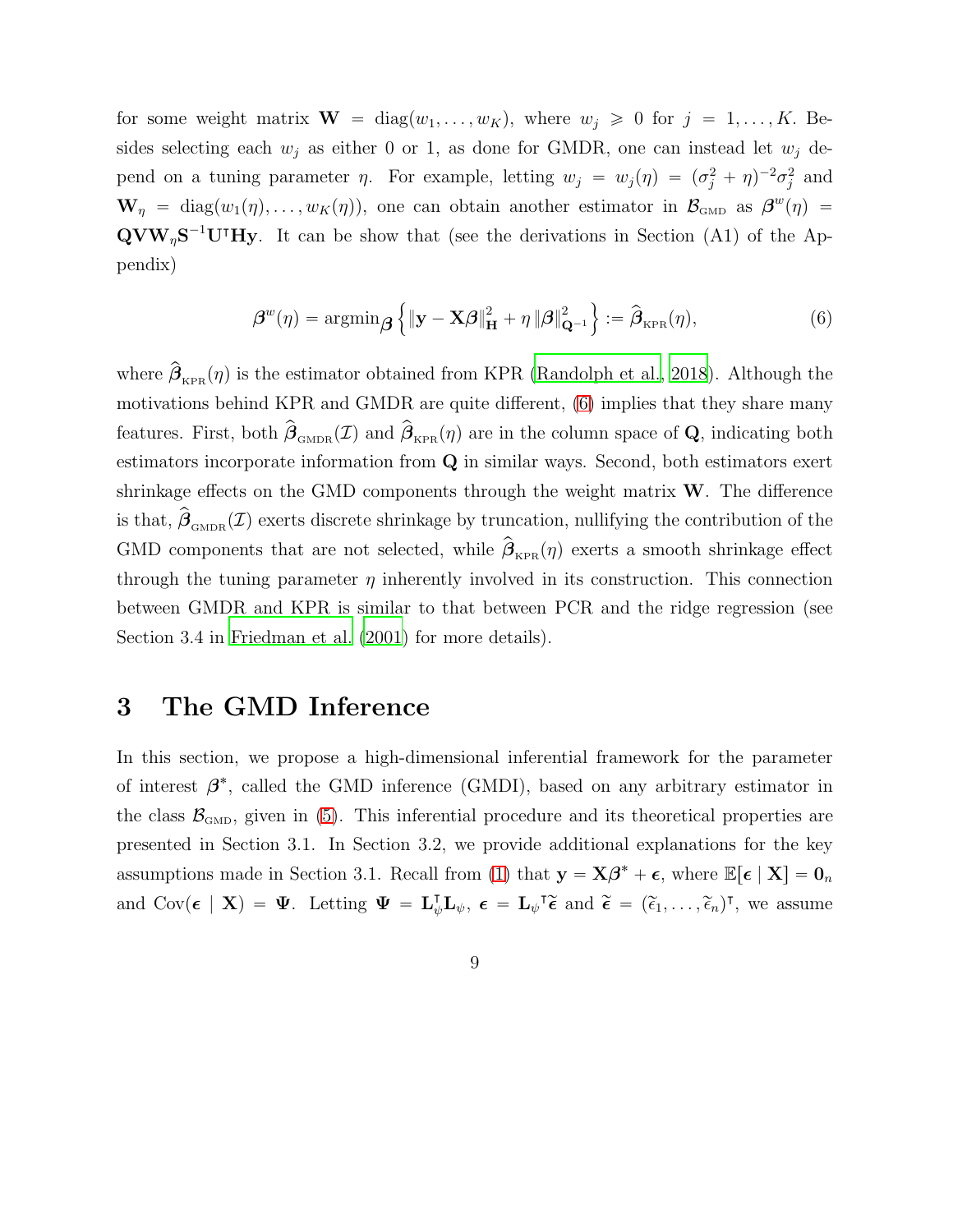that  $\tilde{\epsilon}_1, \ldots, \tilde{\epsilon}_n$  are *i.i.d. sub-Gaussian* random variables with mean 0 and variance 1; that is, there exists a constant  $C > 0$  such that

<span id="page-9-0"></span>
$$
\mathbb{E}\left[\exp(t\widetilde{\epsilon}_i)\right] \leq \exp\left(\frac{Ct^2}{2}\right) \quad \text{for all } t \in \mathbb{R} \text{ and } i = 1, \dots, n. \tag{7}
$$

Assumption [\(7\)](#page-9-0) is less restrictive than the Gaussianity assumed in Bühlmann (2013) and [Zhang and Zhang \(2014](#page-44-1)). Nonetheless, sub-Gaussianity is only considered for ease of presentation; our results can be easily extended to other distributions with certain tail bounds, such as sub-exponential distributions (Chapter 2, [Wainwright](#page-44-4), [2019](#page-44-4)).

### 3.1 The GMDI Procedure

Let  $\beta^w = (\beta_1^w, \ldots, \beta_p^w)$ <sup>T</sup> be an arbitrary estimator from  $\mathcal{B}_{\text{GMD}}$  in [\(5\)](#page-7-0) with an arbitrarily fixed weight matrix **W**. Our goal is to test the null hypothesis  $H_{0,j}$ :  $\beta_j^* = 0$  for some  $j = 1, \ldots, p$ . We first note that  $\beta_j^w$  can be a biased estimator of  $\beta_j^*$ . Letting  $B_j$  denote the bias of  $\beta_j^w$ , it can be seen that

$$
B_j = (\mathbf{Q} \mathbf{V} \mathbf{W} \mathbf{V}^\mathsf{T} \boldsymbol{\beta}^*)_j - \beta_j^* = \sum_{m \neq j} \xi_{jm}^w \beta_m^* + (\xi_{jj}^w - 1)\beta_j^*,
$$

where  $\xi_{jm}^w = (\mathbf{QVWV}^{\mathsf{T}})_{(j,m)}$ , for  $j, m = 1, \ldots, p$ . Under  $H_{0,j}$ , one can see that for any  $h_j \in \mathbb{R}$ ,

$$
B_j = B_j(h_j) := \sum_{m \neq j} \xi_{jm}^w \beta_m^* + h_j(\xi_{jj}^w - 1)\beta_j^*.
$$

To construct a test statistic for testing  $H_{0,j}$  based on  $\beta_j^w$ , we correct the bias  $B_j(h_j)$  using a consistent initial estimator of  $\beta^*$ . Let  $\beta^{init} = (\beta_1^{init}, \dots, \beta_p^{init})^{\dagger}$  denote such an initial estimator (we will discuss it in detail later in this section), we can estimate  $B_j(h_j)$  by

$$
\widehat{B}_j(h_j) = \sum_{m \neq j} \xi_{jm}^w \beta_m^{init} + h_j(\xi_{jj}^w - 1)\beta_j^{init}.\tag{8}
$$

10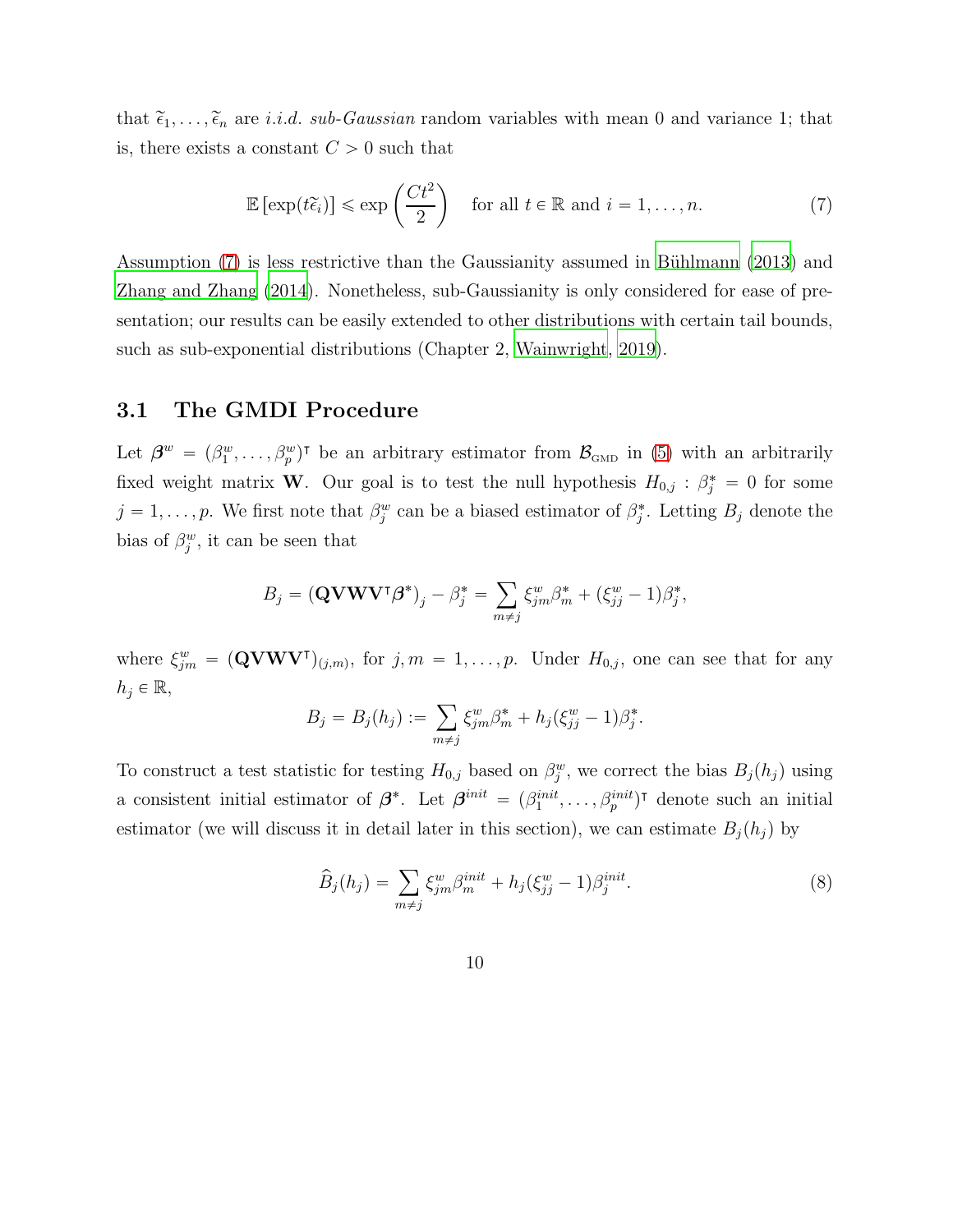Then, our bias-corrected estimator of  $\beta_j^*$  is given by

<span id="page-10-0"></span>
$$
\widehat{\beta}_j^w(h_j) = \beta_j^w - \widehat{B}_j(h_j), \quad j = 1, \dots, p. \tag{9}
$$

**Remark 3.1.** Let  $\theta^*$  be the projection of  $\beta^*$  onto the column space of QV. Similar to *[Shao and Deng \(2012](#page-43-2)), when*  $p > n$ ,  $B<sub>j</sub>$  *can be decomposed as the sum of the estimation and projection biases, given by*  $(QVWV^{\dagger}\beta^*)_j - \theta_j$  *and*  $\theta_j - \beta_j^*$ *, respectively. Unlike Bühlmann* [\(2013\)](#page-41-0) that only corrects the projection bias, i.e.,  $\theta_j - \beta_j^*$ , our bias-corrected estimator in *[\(9\)](#page-10-0) provides tighter bias correction by correcting both the estimation and projection biases.*

Remark 3.2. *The two most intuitive choices of* h<sup>j</sup> *are 0 and 1, which are, respectively, considered in Bühlmann (2013) and [Zhao and Shojaie \(2016\)](#page-45-0). By considering*  $h_i = 0$ , one *only corrects the bias under the null hypothesis, while*  $h_i = 1$  *corrects the general bias regardless of*  $\beta_j^*$ . While other choices of  $h_j$  are mathematically valid, they are practically *less meaningful. Thus, we shall limit the following discussion to consider*  $h_j = 0$  *or* 1*.* 

The following result characterizes the asymptotic distribution of  $\beta_j^w(h_j)$  as  $n \to \infty$ .

<span id="page-10-1"></span>**Proposition 3.1.** *For*  $j = 1, \ldots, p$ , consider the bias-corrected estimator  $\hat{\beta}_j^w(h_j)$ , given in [\(9\)](#page-10-0)*.* Letting  $a_{ji} = (\mathbf{QVWS}^{-1}\mathbf{U}^{\mathsf{T}}\mathbf{HL}_{\psi}^{\mathsf{T}})_{(j,i)},$  if

<span id="page-10-3"></span><span id="page-10-2"></span>
$$
\lim_{n \to \infty} \frac{\max_{i=1,\dots,n} |a_{ji}|}{\sqrt{\sum_{i=1}^n a_{ji}^2}} = 0,
$$
\n(10)

*then for*  $h_j \in \{0, 1\}$ ,

$$
\widehat{\beta}_j^w(h_j) = ((1-h_j)\xi_{jj}^w + h_j) \beta_j^* + \sum_{m \neq j} \xi_{jm}^w(\beta_m^* - \beta_m^{init}) + h_j(\xi_{jj}^w - 1)(\beta_j^* - \beta_j^{init}) + Z_j^w. \tag{11}
$$

*Here,*  $Z_j = \sum_{i=1}^n a_{ji} \tilde{\epsilon}_i$  and

$$
\frac{Z_j^w}{\sqrt{\Omega_{jj}^w}} \stackrel{d}{\to} N(0, 1) \text{ as } n \to \infty,
$$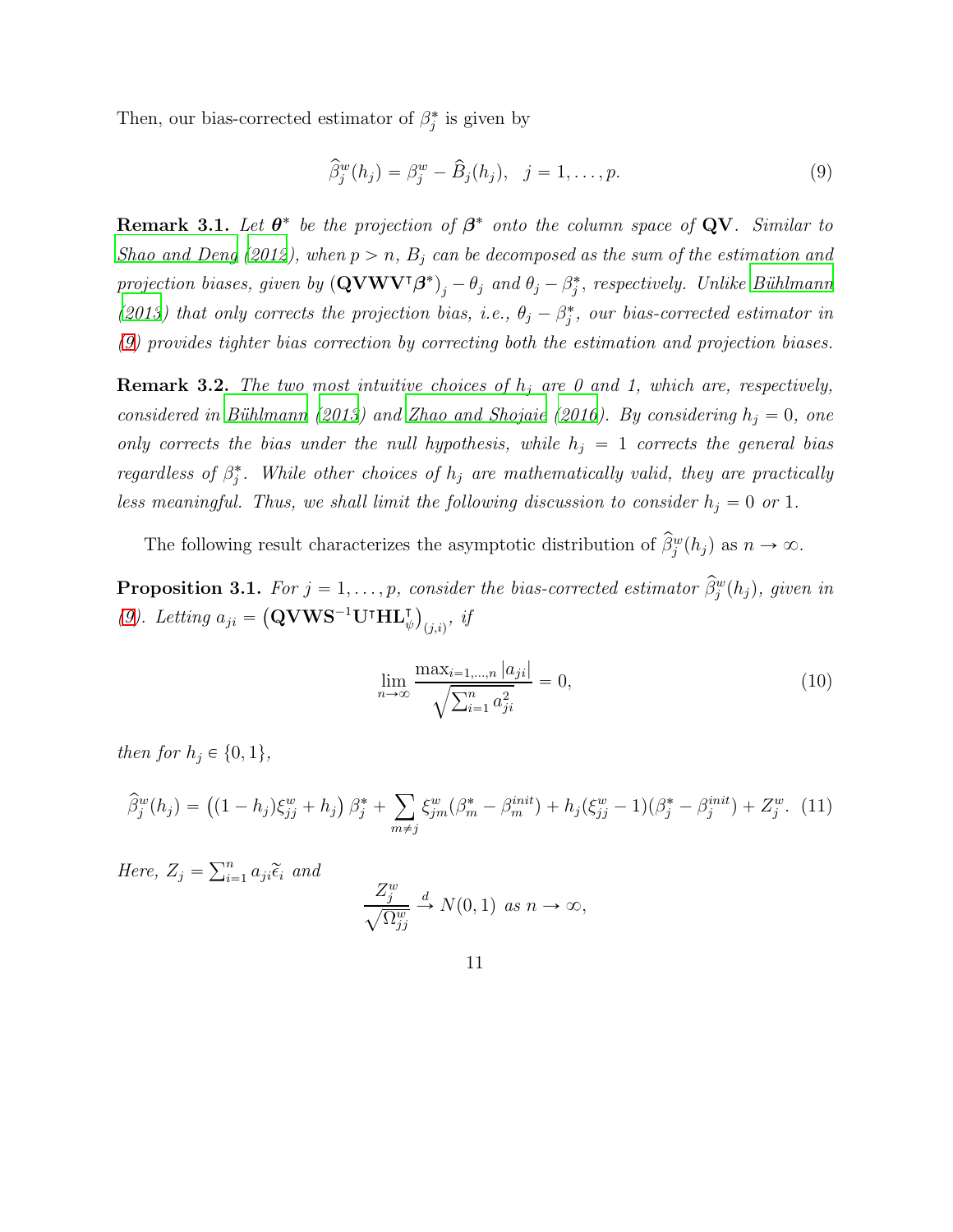*where*

$$
\Omega_{jj}^{w}=\left\{\mathbf{Q}\mathbf{V}\mathbf{W}\mathbf{S}^{-1}\mathbf{U}^{\intercal}\mathbf{H}\mathbf{L}_{\psi}^{\intercal}\left(\mathbf{Q}\mathbf{V}\mathbf{W}\mathbf{S}^{-1}\mathbf{U}^{\intercal}\mathbf{H}\mathbf{L}_{\psi}^{\intercal}\right)^{\intercal}\right\}_{(j,j)}
$$

.

An immediate consequence of this result is that if  $\beta^{init}$  is a consistent estimator of  $\beta^*$ , i.e.,  $\|\beta^* - \beta^{init}\|_1 = o_p(1)$  as  $n \to \infty$ , and  $\mathbf{L}_{\psi}$  can be consistently estimated, then with  $\mathbf{L}_{\psi}$  replaced by its estimate,  $\Big|$  $(\Omega_{jj}^w)^{-1/2} \hat{\beta}_j^w(h_j)$  is an asymptotically valid test statistic for testing  $H_{0,j}$ . Existing HDI tools that also perform bias-correction use the lasso estimator [\(Tibshirani](#page-43-3), [1996\)](#page-43-3) as the initial estimator (Bühlmann, [2013](#page-41-0); [Zhao and Shojaie](#page-45-0), [2016](#page-45-0)). Consistency of the lasso estimator requires that (i) the true regression coefficient vector is sparse, and (ii) the design matrix satisfies a restricted eigenvalue-type condition [\(van de Geer et al.](#page-44-3), [2009\)](#page-44-3). However, for two-way structured regression, due to potential strong correlations among variables, the true coefficients in two-way structured regression may not be sparse, and any restricted eigenvalue-type condition may fail (see [van de Geer et al. \(2009](#page-44-3)) for more discussions). For estimation of the variance component  $\mathbf{L}_{\psi}$  in high-dimensional settings, most existing methods consider the case that  $\mathbf{L}_{\psi} = \sigma^2 \mathbf{I}_n$ ; i.e., the samples are assumed to be i.i.d. [\(Reid et al., 2016;](#page-43-4) [Yu and Bien](#page-44-5), [2019\)](#page-44-5). As such, the problem of estimating  $\mathbf{L}_{\psi}$  reduces to estimating  $\sigma^2$ . However, this simple covariance structure may be limited because samples are likely to be dependent and heteroscedastic for two-way structured data.

To overcome these difficulties, we assume that the auxiliary information  $H$  and  $Q$  inform the structure of  $\mathbf{L}_{\psi}, \boldsymbol{\beta}^*$  and  $\mathbf{X}$  in certain ways. More specifically, the first assumption states that **H** informs  $\mathbf{L}_{\psi}$  in terms of the spectral norm of  $\mathbf{L}_{\psi} \mathbf{H} \mathbf{L}_{\psi}^{\mathsf{T}}$ .

(A1) As 
$$
n \to \infty
$$
,  $\|\mathbf{L}_{\psi} \mathbf{H} \mathbf{L}_{\psi}^{\mathsf{T}} - \mathbf{I}_{n} \|_{2} = o(1)$ .

A stronger assumption than Assumption (A1) is that  $\mathbf{H} = (\mathbf{L}_{\psi}^{\mathsf{T}} \mathbf{L}_{\psi})^{-1} = \mathbf{\Psi}^{-1}$ . Compared to this stronger assumption, Assumption (A1) is more flexible because it only requires that **H** is close to  $\Psi^{-1}$  in the sense that the spectral norm of  $\mathbf{L}_{\psi} \mathbf{H} \mathbf{L}_{\psi}^{\mathsf{T}}$  is close to 1. Here, we assume **H** directly informs  $\Psi^{-1}$ , not  $\Psi$ , because we have assumed in Section 1.1 that **H** informs the *conditional* similarities between samples. It is well-known that such conditional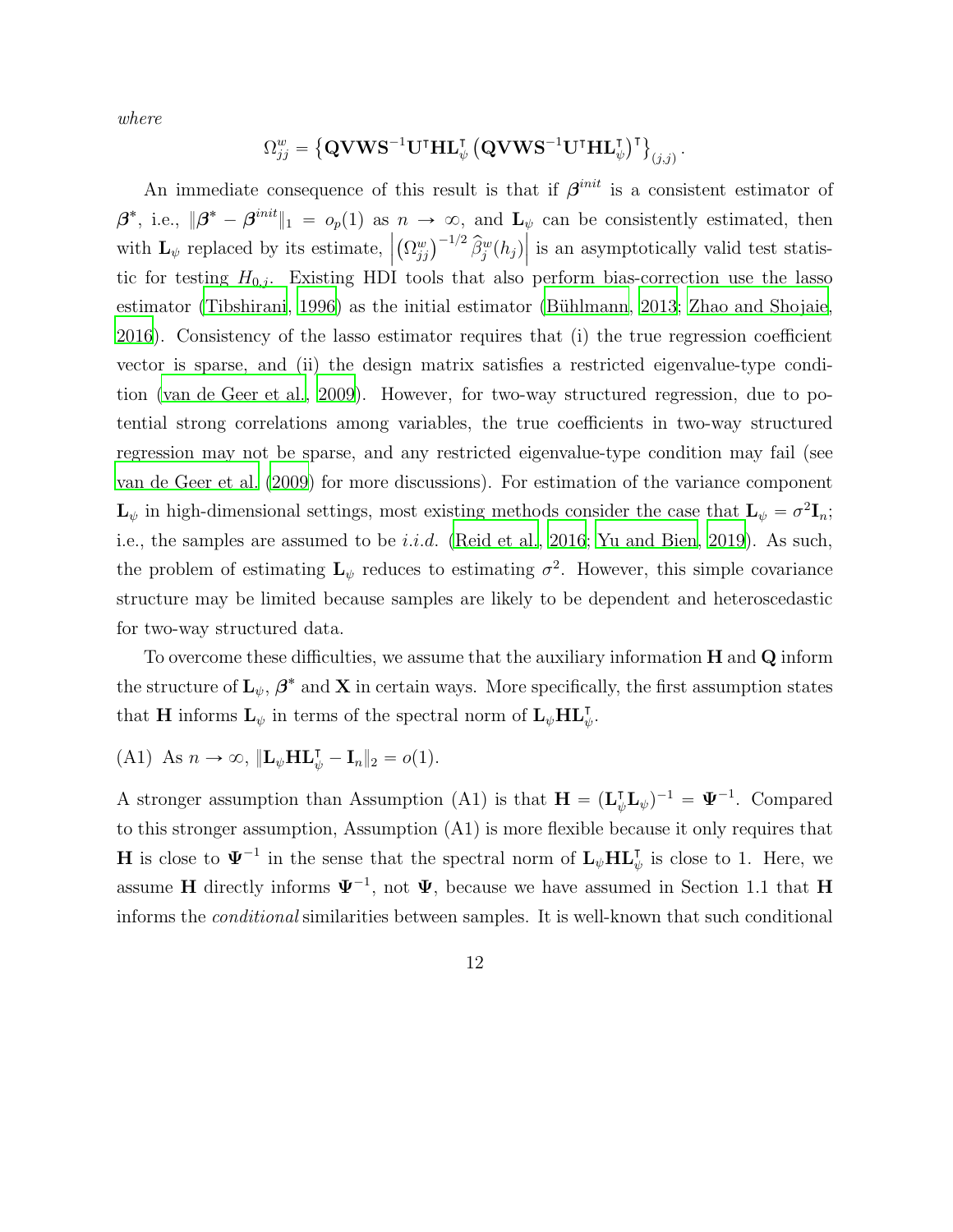similarities can be characterized by partial correlations, which are closely related to the inverse covariance matrix. The following proposition states that if Assumption (A1) holds, then  $Z_j^w$  (see Proposition [3.1\)](#page-10-1) converges in distribution to  $N(0, R_{jj}^w)$  as  $n \to \infty$ , where  $R_{jj}^w = {\mathbf{{\{\mathbf{Q}}\mathbf{V}}\mathbf{W}^2\mathbf{S}^{-2}\mathbf{V}^\intercal\mathbf{Q}}\}_{(j,j)}.$ 

<span id="page-12-0"></span>**Proposition 3.2.** *Consider the*  $Z_j^w$  *defined in Proposition [3.1.](#page-10-1) Suppose that Assumption (A1) and condition [\(10\)](#page-10-2) hold. Then, we have*

$$
\frac{Z_j^w}{\sqrt{R_{jj}^w}} \xrightarrow{d} N(0,1) \text{ as } n \to \infty.
$$

The proofs of Propositions [3.1](#page-10-1) and [3.2](#page-12-0) are given in Section (A2) of the Appendix.

Unlike existing HDI procedures which assume the sparsity of  $\beta^*$ , we assume that  $\beta^*$ is informed by the eigenvectors of Q. Roughly speaking, we assume that the majority of the signals in  $\beta^*$  can be captured by a few eigenvectors of Q. Specifically, denoting by  $\mathbf{Q} = \mathbf{D} \mathbf{\Delta} \mathbf{D}^{\mathsf{T}}$  the eigen-decomposition of  $\mathbf{Q}$  and  $\widetilde{\boldsymbol{\beta}}^* = \mathbf{D}^{\mathsf{T}} \boldsymbol{\beta}^*$ , we assume

(A2) For some 
$$
S_0 \subset \{1, ..., p\}
$$
 with  $s_0 = |S_0|$ ,  $\left\|\widetilde{\beta}_{S_0^c}^*\right\|_1 \le \eta_1$ , where  
\n
$$
\eta_1 = O\left(\sqrt{n^{-1}s_0 \log p}\right) \text{ and } s_0 = o\left\{\left(n/\log p\right)^r\right\} \text{ for some } r \in (0, 1/2)
$$
\nas  $n \to \infty$ .

Under Assumption (A2),  $\|\beta^*\|_{\mathbf{Q}^{-1}}$ , the penalty term of KPR (see [\(6\)](#page-8-0)), is likely to be small. Thus, Assumption (A2) is in fact aligned with the key idea of KPR. Also, in Section 3.2, we will show that any estimator from the class  $\mathcal{B}_{\text{GMD}}$  is less biased if  $\beta^*$  satisfies Assumption (A2).

Our third assumption characterizes how  $H$  and  $Q$ , respectively, inform the row and column structures of the design matrix  $X$ . As mentioned earlier, any restricted eigenvaluetype condition may break down due to potentially strong correlations in X. We assume that  $H$  and  $Q$  can help decorrelate the rows and columns of  $X$ , respectively, so that the

13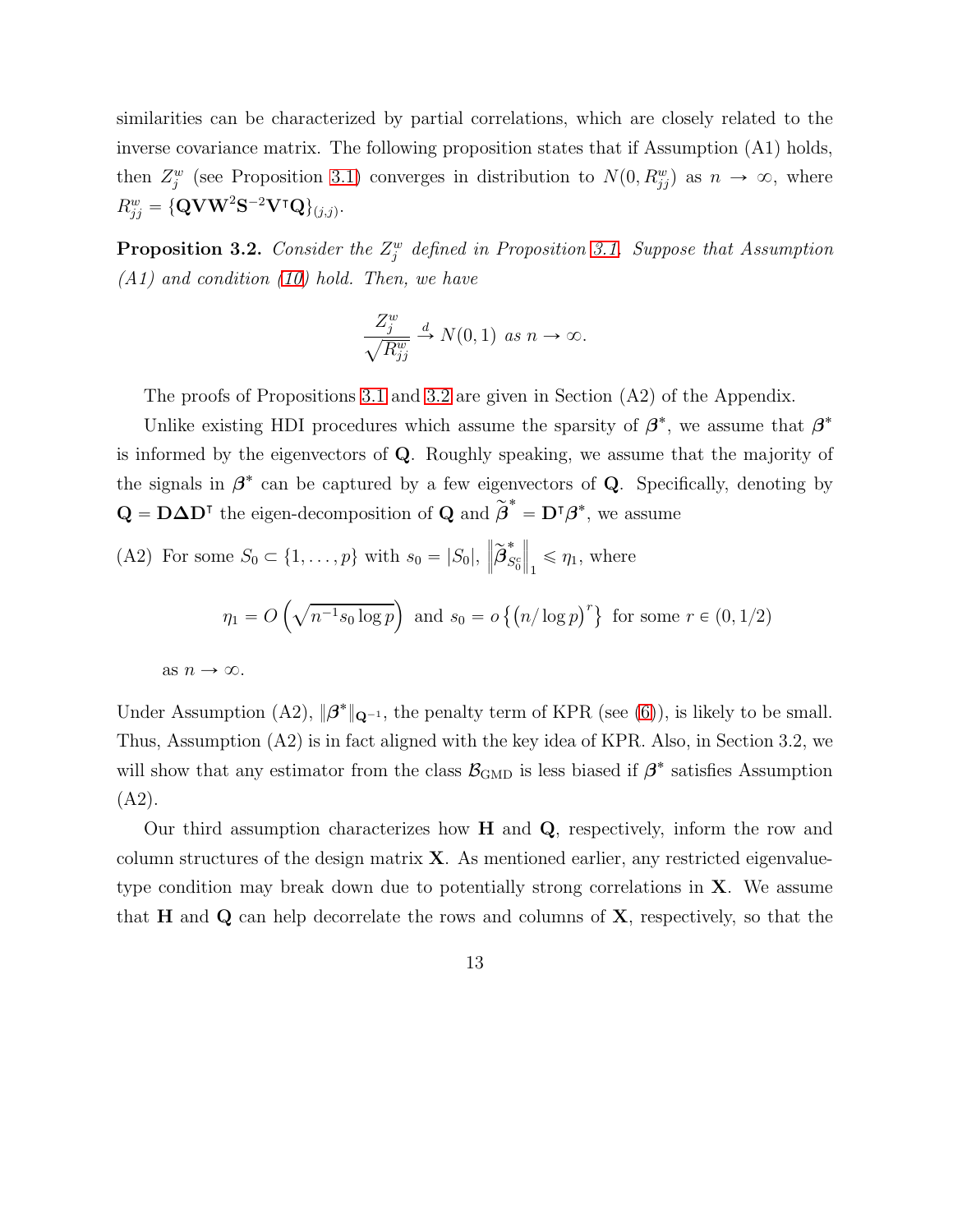decorrelated design matrix satisfies a restricted eigenvalue-type condition. More specifically, we assume

(A3) For some constants  $0 < c_* < c^* < \infty$ ,

$$
c_* \leq \frac{\|\check{\mathbf{X}}_A \mathbf{v}\|^2}{n \|\mathbf{v}\|^2} \leq c^* \quad \text{ for any } A \subset \{1, \dots, p\} \text{ with } |A| = q^* \text{ and } \mathbf{v} \in \mathbb{R}^*,
$$

where  $\check{\mathbf{X}} = \mathbf{H}^{1/2} \mathbf{X} \mathbf{D} \mathbf{\Delta}^{1/2}$ ,  $q^* \geq M_1^* s_0 + 1$  with  $s_0$  given in Assumption (A2) and  $M_1^*$ specified in Section (A3) of the Appendix.

Letting  $\check{\Sigma}_A = n^{-1}\check{\mathbf{X}}_A^{\mathsf{T}}\check{\mathbf{X}}_A$ , Assumption (A3) implies that all eigenvalues of  $\Sigma_A$  are inside the interval  $[c_*, c^*]$  when the size of A is no greater than  $q^*$ . This assumption is called the sparse Riesz condition [\(Zhang et al., 2008\)](#page-44-6). According to Proposition 1 in [Zhang et al.](#page-44-6) [\(2008\)](#page-44-6), if there exists some  $q^*$  such that the maximum correlation between the variables in  $\check{\mathbf{X}}$  is bounded by  $\delta/(q^*-1)$  for some  $\delta < 1$ , then this condition holds with rank  $q^*$ ,  $c_* = 1 - \delta$  and  $c^* = 1 + \delta$ .

Under assumptions (A1)–(A3), we construct  $\boldsymbol{\beta}^{init}$  in two steps:

(i) Find

<span id="page-13-0"></span>
$$
\widetilde{\boldsymbol{\beta}}(\lambda) = \operatorname{argmin}_{\boldsymbol{\beta}} \left\{ \frac{1}{2} \left\| \mathbf{y} - \mathbf{X} \mathbf{D} \boldsymbol{\beta} \right\|_{\mathbf{H}}^2 + \lambda \left\| \boldsymbol{\Delta}^{-1/2} \boldsymbol{\beta} \right\|_1 \right\}.
$$
 (12)

(ii) Define  $\beta^{init} = \mathbf{D}\widetilde{\beta}(\lambda)$ .

Here,  $\lambda > 0$  is a tuning parameter. We use a weighted  $l_1$  penalty in [\(12\)](#page-13-0) with the weights equal to the inverse of the square root of the eigenvalues of Q. We will explain the rationale behind this choice of weights in Section 3.2.

Letting  $\zeta_j(h_j) = \sum_{m \neq j} \xi_{jm}^w(\beta_m^* - \beta_m^{init}) + h_j(\xi_{jj}^w - 1)(\beta_j^* - \beta_j^{init})$  for  $j = 1, ..., p$  and  $\Xi =$  $diag(\xi_{11}^w, \ldots, \xi_{pp}^w)$ , the following result serves as the basis for constructing an asymptotically valid test for  $H_{0,j}$  using the bias-corrected estimator  $\beta_j^w(h_j)$  given in [\(11\)](#page-10-3). In the following theorems, without loss of generality, we assume that  $Q$  is appropriately scaled such that  $\|{\bf Q}\|_2 = 1.$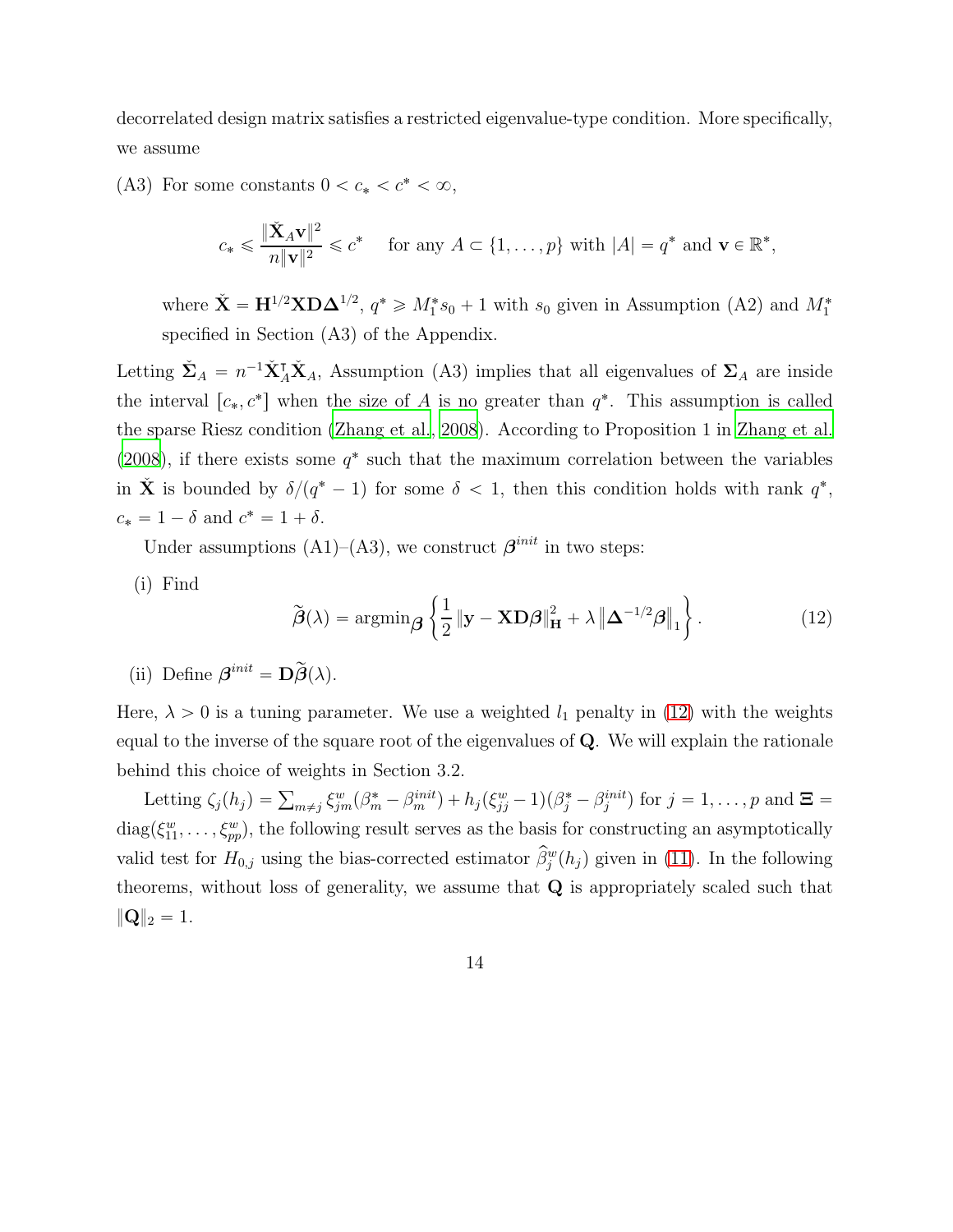<span id="page-14-0"></span>**Theorem 3.1.** Suppose the columns of **X** are standardized such that  $||\mathbf{X}\mathbf{d}_j||_H^2 = n$ , where  $\mathbf{d}_j$  *is the j-th column of*  $\mathbf{D}$  *for*  $j = 1, \ldots, p$ *. For*  $\mathbf{\beta}(\lambda)$  *in* [\(12\)](#page-13-0)*, consider* 

$$
\lambda = 2\sqrt{2c^*n\log p(1+c_0)\|\mathbf{L}_\psi^\mathsf{T}\mathbf{H}\mathbf{L}_\psi\|_2}
$$

with any  $c_0 > 0$ , where  $c^*$  is given in Assumption (A3). For  $h_j \in \{0, 1\}$ , denote

$$
\Psi_j(h_j) = \left\| \left[ (\mathbf{Q} \mathbf{V} \mathbf{W} \mathbf{V}^\mathsf{T} - (1-h_j) \mathbf{\Xi} - h_j \mathbf{I}_p) \mathbf{D} \right]_{(j,\cdot)} \right\|_{\infty} \left( \frac{\log p}{n} \right)^{1/2-r},
$$

*where for any matrix*  $M$ *,*  $M$ <sub>(j,</sub>)</sub> *denotes the* j-th row of M*. Then, under condition* [\(10\)](#page-10-2) and *Assumptions (A1)–(A3), we have*  $\lim_{n\to\infty} \Pr(|\zeta_j(h_j)| \leq \Psi_j(h_j)) = 1$ . Furthermore, under  $H_{0,j}$ *, for any*  $\alpha > 0$ *,* 

<span id="page-14-2"></span>
$$
\limsup_{n \to \infty} \Pr\left( \left| \widehat{\beta}_j^w(h_j) \right| > \alpha \right) \le \limsup_{n \to \infty} \Pr\left( \left| Z_j^w \right| + \Psi_j(h_j) > \alpha \right),\tag{13}
$$

where  $Z_j^w$  is given in Proposition [3.1.](#page-10-1)

Combining Theorem [3.1](#page-14-0) with Proposition [3.2,](#page-12-0) we can test  $H_{0,j}$  using the asymptotically valid two-sided p-value

$$
P_j^w(h_j) = 2\left\{1 - \Phi\left( (R_{jj}^w)^{-1/2} \left\{ \left| \hat{\beta}_j^w(h_j) \right| - \Psi_j(h_j) \right\}_+ \right) \right\},\tag{14}
$$

where  $\Phi(\cdot)$  is the cumulative distribution function of the standard normal distribution and  $a_+ = \max(a, 0).$ 

Our next result guarantees the power of GMDI when the size of the true regression coefficient is sufficiently large.

<span id="page-14-1"></span>**Theorem 3.2.** Assume the conditions in Theorem [3.1](#page-14-0) hold. For  $h_j \in \{0, 1\}$ , if there exists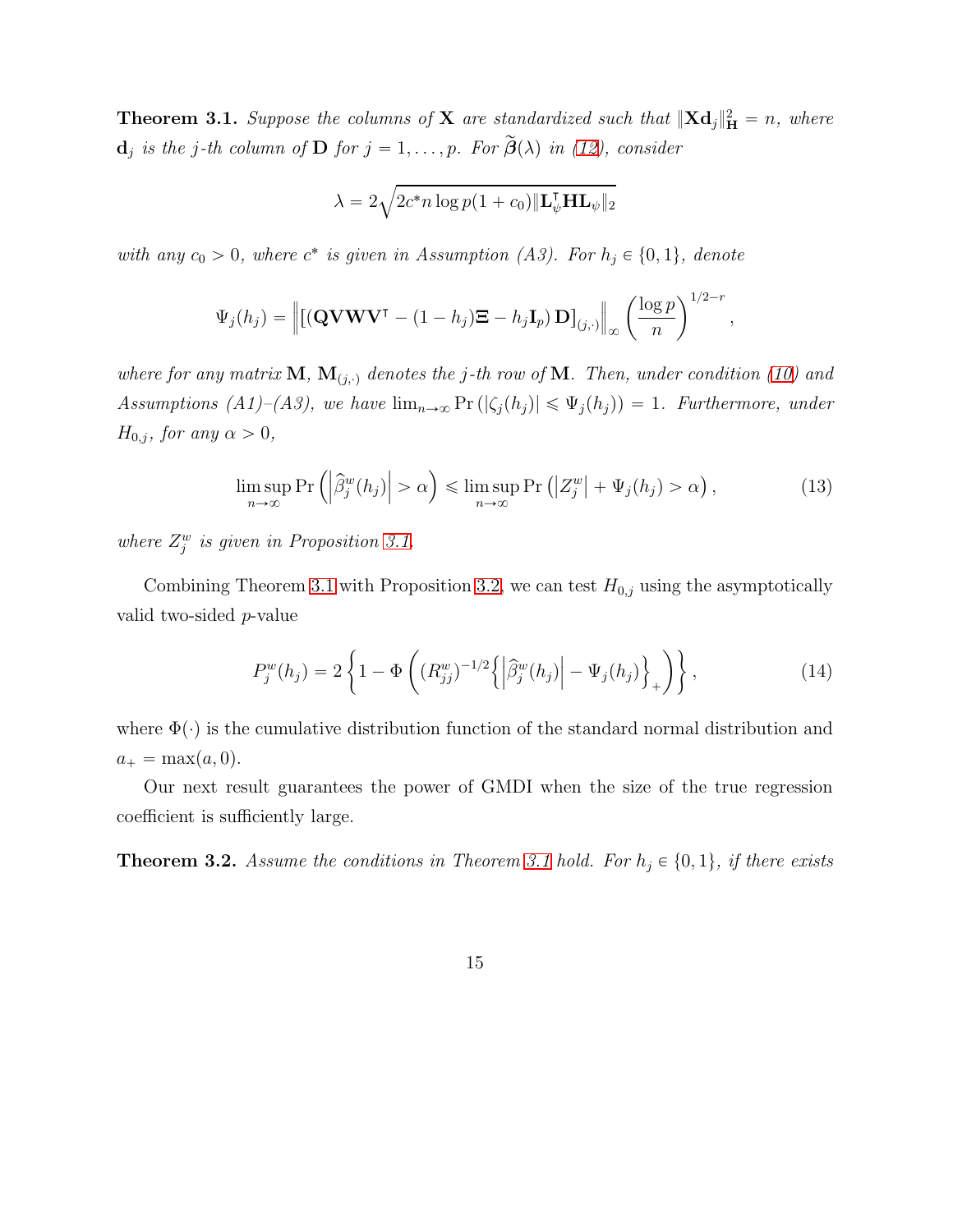*some*  $0 < \alpha < 1$  *and*  $0 < \psi < 1$  *such that* 

<span id="page-15-0"></span>
$$
\left|\beta_j^*\right| \geqslant \left|(1-h_j)\xi_{jj}^w + h_j\right|^{-1} \left(2\Psi_j(h_j) + \left(q_{(1-\alpha/2)} + q_{(1-\psi/2)}\right)\sqrt{R_{jj}^w}\right),\tag{15}
$$

*where*  $\Phi(q_t) = t$  *for any*  $t \in (0, 1)$ *, then* 

$$
\lim_{n \to \infty} \Pr\left(P_j^w(h_j) \leq \alpha\right) \geq \psi.
$$

It should be noted that condition [\(15\)](#page-15-0) cannot hold when  $h_j = 0$  and  $\xi_{jj}^w = 0$ ; however, this rarely happens and can be easily checked in advance. In cases where [\(15\)](#page-15-0) is not true,  $h_j = 1$  can be used. Proofs of Theorems [3.1](#page-14-0) and [3.2](#page-14-1) are provided in Appendix (A3) and (A4), respectively.

#### 3.2 Further Explanation of GMDI Assumptions

In this section, we provide additional rationale for Assumptions  $(A2)$  and the weighted  $l_1$ penalty used in [\(12\)](#page-13-0) from the perspective of the bias of any arbitrary estimator in  $\mathcal{B}_{\text{GMD}}$ .

Recall that the bias of  $\beta^w = \mathbf{QVWS}^{-1}\mathbf{U}^{\dagger}\mathbf{Hy}$  is given by

<span id="page-15-1"></span>Bias 
$$
(\beta^w)
$$
 =  $\mathbb{E}(\beta^w) - \beta^* = \mathbf{Q} \mathbf{V} \mathbf{W} \mathbf{V}^{\dagger} \beta^* - \beta^*$ . (16)

We can rewrite [\(16\)](#page-15-1) as

<span id="page-15-2"></span>Bias 
$$
(\beta^w)
$$
 =  $\mathbf{Q} (\mathbf{V}\mathbf{W}\mathbf{V}^\intercal \mathbf{Q} - \mathbf{I}_p) \mathbf{Q}^{-1} \beta^*$ . (17)

Recalling  $K = \text{rank}(\mathbf{XQX}^{\mathsf{T}}\mathbf{H})$ , we make the following observations from [\(17\)](#page-15-2).

(O1) Suppose  $K = p$ . Let  $\beta^w$  be the GMDR estimator with all GMD components selected. In this case,  $\mathbf{W} = \mathbf{I}_p$  and it can be seen that  $\mathbf{V}\mathbf{W}\mathbf{V}^\intercal\mathbf{Q} = \mathbf{I}_p$ . Thus, Bias $(\beta^w)$  = 0. This demonstrates that in the low-dimensional case  $(K = p \le n)$ , the GMDR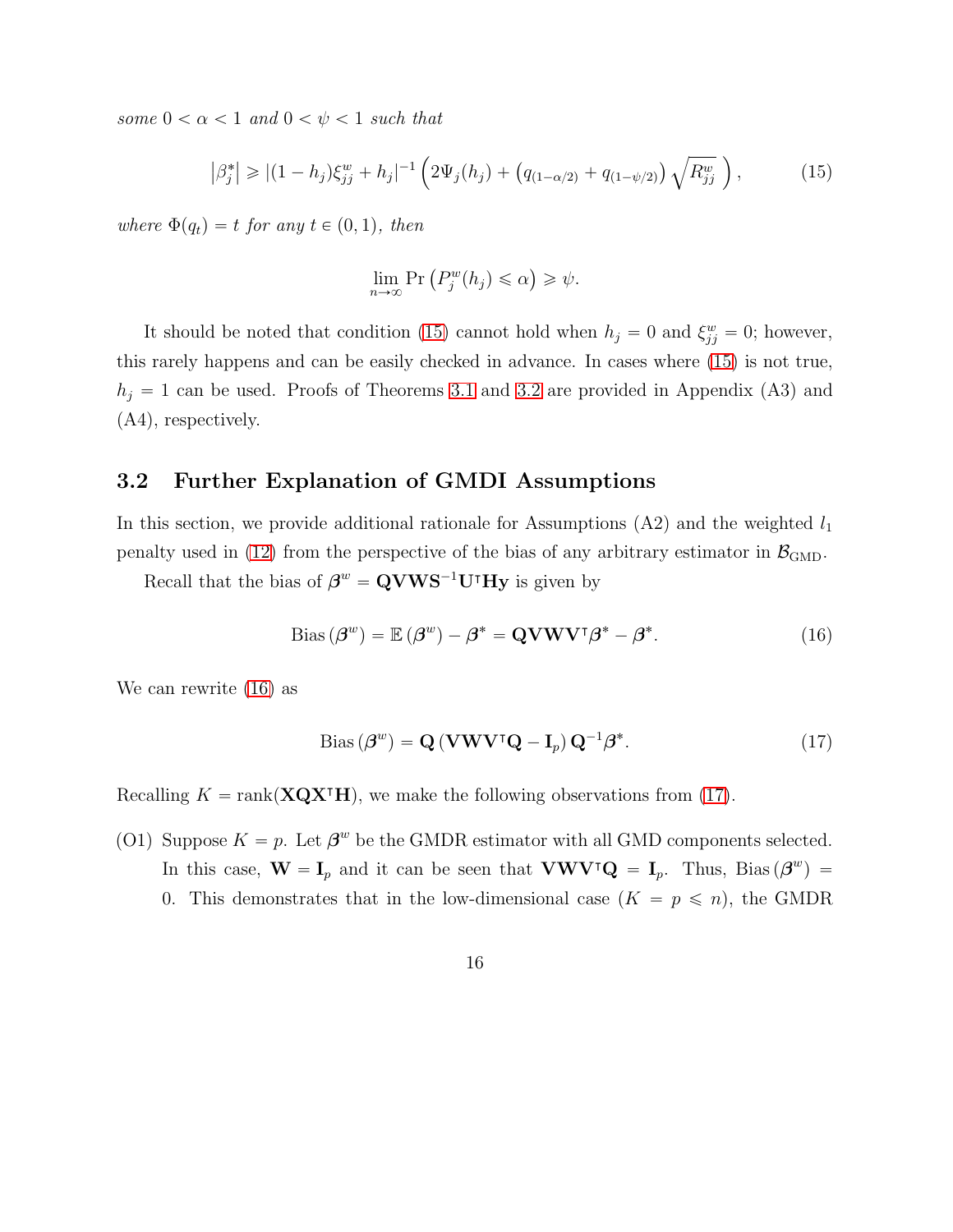estimator based on all GMD components is an unbiased estimator of  $\beta^*$  for any  $\boldsymbol{\beta}^* \in \mathbb{R}^p$ .

(O2) Suppose  $K < p$ , a common scenario in high-dimensional settings  $(n < p)$ . In this case, it can be seen that VWV⊺Q  $\neq I_p$  for any weight matrix W. Then, using [\(17\)](#page-15-2), we have

$$
\left\|\text{Bias}\left(\boldsymbol{\beta}^{w}\right)\right\|_{2} \leqslant \left\|\mathbf{Q}\right\|_{2} \left\|\mathbf{V}\mathbf{W}\mathbf{V}^{\intercal}\mathbf{Q}-\mathbf{I}_{p}\right\|_{2} \left\|\mathbf{Q}^{-1}\boldsymbol{\beta}^{*}\right\|_{2},
$$

indicating that  $\beta^w$  is less biased if  $\|\mathbf{Q}^{-1}\beta^*\|_2$  is small. Since  $\mathbf{Q} = \mathbf{D}\Delta\mathbf{D}^{\mathsf{T}}$ , it can be seen that

<span id="page-16-0"></span>
$$
\left\|\mathbf{Q}^{-1}\boldsymbol{\beta}^*\right\|_2^2 = \sum_{j=1}^p \delta_j^{-2} \left(\mathbf{d}_j^{\mathsf{T}}\boldsymbol{\beta}^*\right)^2,\tag{18}
$$

where  $\mathbf{d}_j$  is the j-th column of **D**, i.e., the j-th eigenvector of **Q**. Since  $\delta_1 \geqslant \cdots \geqslant$  $\delta_p > 0$ , [\(18\)](#page-16-0) implies that  $\boldsymbol{\beta}^w$  is less biased if (i) only a few  $|\mathbf{d}_j^{\dagger} \boldsymbol{\beta}^*|$  are non-zero, and (ii) for large j (small  $\delta_j$ ),  $\mathbf{d}_j^{\dagger} \boldsymbol{\beta}^* = 0$ . Since Assumption (A2) indicates that the majority of the signals in  $\beta^*$  lie in the space spanned by a few eigenvectors of Q, it aligns well with (i). The weighted  $l_1$  penalty in [\(12\)](#page-13-0) encourages  $\mathbf{d}_j^{\dagger} \boldsymbol{\beta}^*$  to be 0 for large j and thus aligns with (ii).

## 4 Simulation Studies

We conducted two simulation studies, each containing multiple settings to compare the proposed GMDI with five existing high-dimensional inferential procedures: (i) the lowdimensional projection estimator (LDPE, [Zhang and Zhang](#page-44-1), [2014\)](#page-44-1); (ii) the Ridge-based high-dimensional inference (Ridge, Bühlmann, [2013](#page-41-0)); (iii) the de-correlated score test (dscore, [Ning and Liu](#page-43-0), [2017\)](#page-43-0); (iv) inference for the graph-constrained estimator (Grace, [Zhao and Shojaie](#page-45-0), [2016\)](#page-45-0) and (v) the non-sparse high-dimensional inference (ns-hdi, [Zhu and Bradic,](#page-45-1) [2018](#page-45-1)). In the first study, we simulated the two-way structured data from a matrix variate normal distribution with pre-specified row and column covariances. In the second study,

17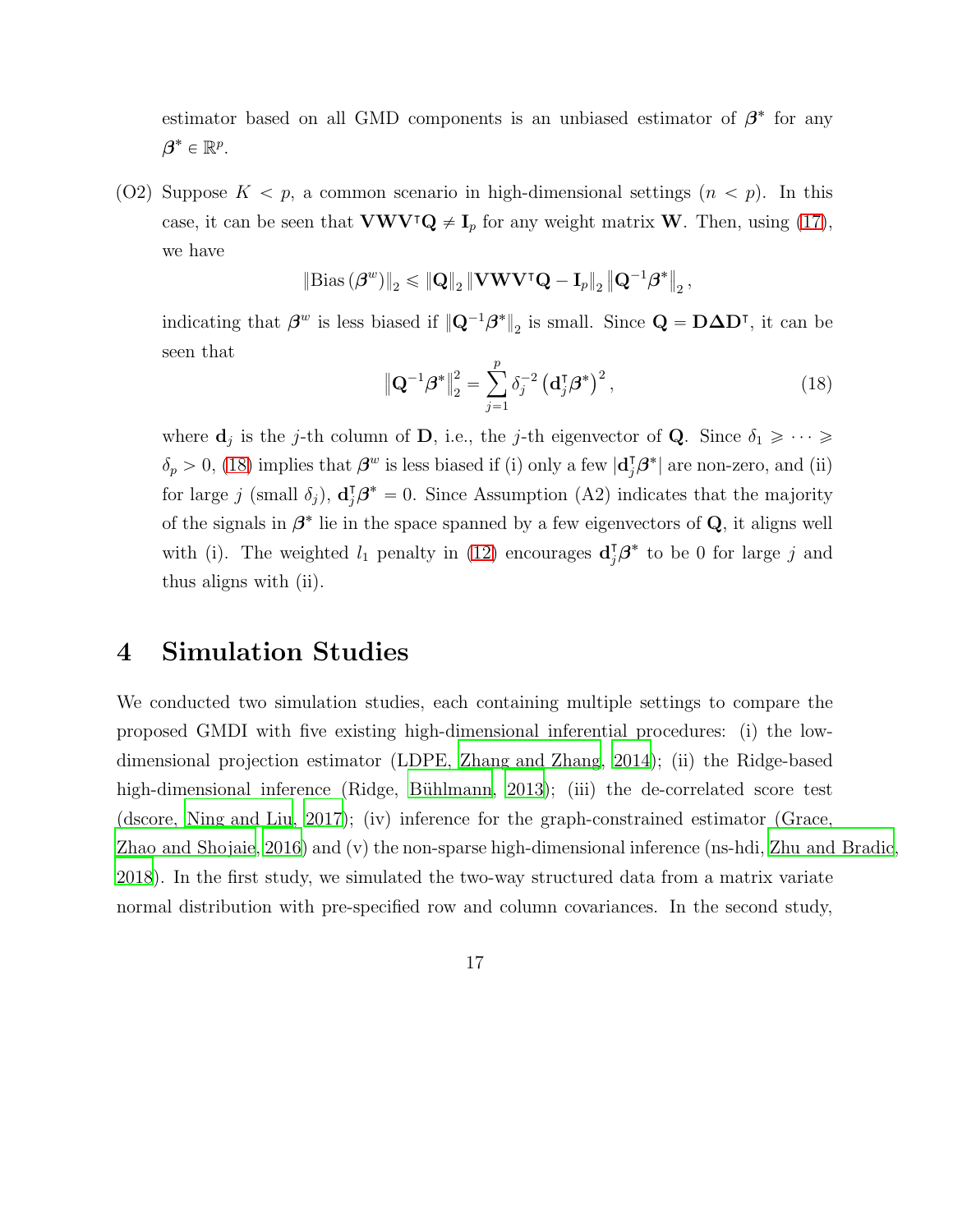we performed data-driven simulations using a real microbiome data set. For both studies, we considered a two-sided significance level  $\alpha = 0.05$  for all the aforementioned tests.

As GMDI is proposed for the entire family of estimators  $\mathcal{B}_{\text{GMD}}$ , we considered two specific estimators from  $\mathcal{B}_{GMD}$ : (i) the proposed GMDR estimator in [\(3\)](#page-6-0) and (ii) the KPR estimator in [\(6\)](#page-8-0). We denote the resulting tests for the GMDR and KPR estimators by GMDI-d and GMDI-k respectively, because GMDR exerts *discrete* shrinkage effects on GMD components, whereas KPR exerts continuous shrinkage effects through a *kernel* function. For the selection of the index set  $\mathcal I$  of the GMDR estimator  $\hat{\boldsymbol{\beta}}_{\text{\tiny GMDR}}(\mathcal I)$ , GMD components that explain less than 1% of the total variance are excluded because the estimated coefficients corresponding to the GMD components with low variances may be unstable. To see this, recall from [\(4\)](#page-7-1) that  $\hat{\boldsymbol{\gamma}} = \operatorname{argmin}_{\boldsymbol{\gamma}} \|\mathbf{y} - \mathbf{\hat{\gamma}}\|_{\mathbf{H}}^2$ . Then,  $\hat{\gamma}_l = \sigma_l^{-1} \mathbf{u}_l^{\mathsf{T}} \mathbf{H} \mathbf{y}$  and  $\text{Var}(\hat{\gamma}_l) = \sigma_\epsilon^2 \sigma_l^{-2}$  $\frac{1}{l}$ , for  $l = 1, ..., K$ . This indicates that when the total  $R^2$  is low  $(\sigma_{\epsilon}^2)$  $\frac{2}{\epsilon}$  is relatively large), for large l (small  $\sigma_l$ ),  $\hat{\gamma}_l$  may be unstable due to its large variance. The index set  $\mathcal I$  is then selected by the proposed GCV procedure based on the remaining GMD components. For the KPR estimator  $\beta_{KPR}(\eta)$ , the tuning parameter  $\eta$  is selected by 10-fold cross validation. For GMDI, the bias-correction parameter  $h_j$  (see Proposition 3.1) is set to be 1 for all j, as done for Grace; the tuning parameter  $\lambda$  in [\(12\)](#page-13-0) is set to be  $2\sqrt{3n\log p}$ , and the sparsity parameter  $r$  is set to be 0.05. For LDPE and Ridge, we use the implementation in the R package hdi, and for the Grace test, we used the implementation in the R package grace. For LDPE, Ridge and Grace, the tuning parameters are selected using 10-fold cross validation.

### 4.1 Simulation I

We considered three settings in this study. In Settings I and II, we considered data with column structures, and examined how different choices of Q may affect the performance of GMDI. In Setting III, we assessed the influence of sample (row) structure on all aforementioned inferential procedures.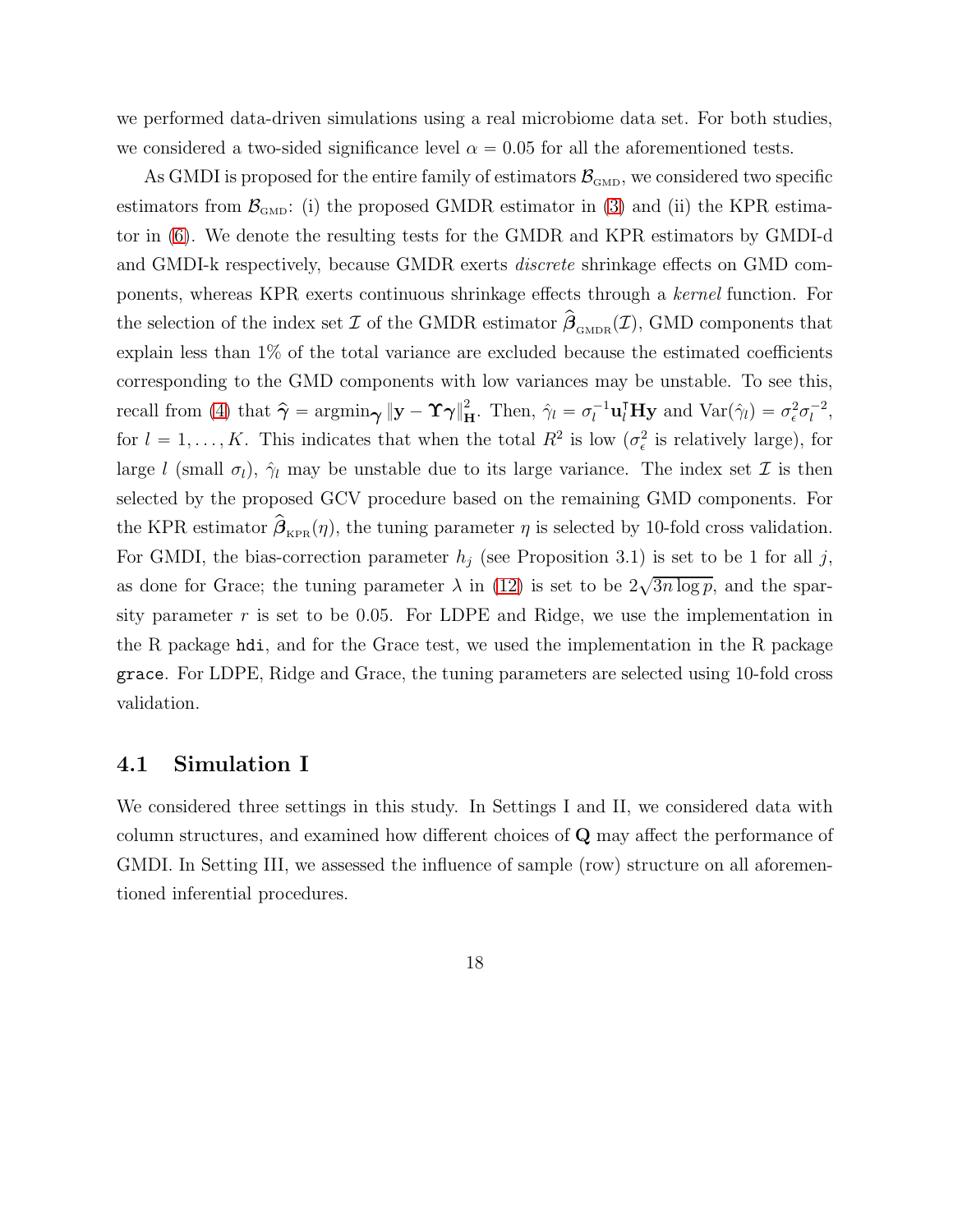**Setting I**: We first simulated  $\mathbf{X} \in \mathbb{R}^{200 \times 300}$  from a matrix variate normal distribution with mean 0, row covariance  $I_{200}$  and column covariance  $\Sigma^{-1}$ , where

$$
\mathbf{\Sigma}_{(i,j)} = \begin{cases} 1, & i = j \\ 0.9^{|i-j|}, & i \neq j, i \leq 150, j \leq 150 \\ 0.5^{|i-j|}, & i \neq j, i > 150, j > 150 \\ 0, & \text{otherwise.} \end{cases}
$$

Letting  $\mathbf{f}_j$  denote the j-th eigenvector of  $\Sigma$ , for  $j = 1, ..., 300$ , we define  $\boldsymbol{\beta}^* = \sum_{j=1}^{10} j^{-1/2} \mathbf{f}_j$ . Then, the outcome y was generated according to  $y = X\beta^* + \epsilon$ , where  $\epsilon$  was simulated from a multivariate normal distribution with mean **0** and covariance  $\Psi = \sigma_{\epsilon}^2$  $_{\epsilon}^{2}$ **I**<sub>200</sub>, and  $\sigma_{\epsilon}^{2}$  $_{\epsilon}^2$  is selected to achieve an  $R^2$  of 0.4, 0.6 or 0.8.

Our GMDI was implemented with respect to  $\mathbf{H} = \sigma_{\epsilon}^{-2} \mathbf{I}_{200}$  and  $\mathbf{Q} = \mathbf{\Sigma}$ . In this case, one can check that Assumption (A1) holds with  $\mathbf{H} = \mathbf{\Psi}^{-1}$ , and Assumption (A2) holds with  $S_0 = \{1, \ldots, 10\}$ . Also, with the selected **H** and **Q**, the transformed data matrix  $\check{\mathbf{X}}$ (see Assumption (A3) for its definition) follows a matrix variate normal distribution with diagonal row and column covariance matrices, indicating that Assumption (A3) holds with high probability. By design, the first 150 coefficients of  $\beta^*$  are non-zero, while the rest are zero. This enables us to evaluate the power from testing the non-zero coefficients and the type-I error rate from testing the zero coefficients.

The results are summarized in Fig. [1.](#page-19-0) Inspecting the type-I error of the tests in Fig. [1A](#page-19-0) shows that all methods but ns-hdi can (asymptotically) control the type-I error rate. This is likely because in this setting, the precision matrix of the variables,  $\Sigma$ , does not satisfy the row sparsity condition required by ns-hdi. Checking the power of the tests in Fig. [1B](#page-19-0) shows that both GMDI-k and GMDI-d have considerably higher power than the existing methods. More specifically, LDPE, Ridge and dscore have very low power since they completely ignore the column structure of **X** and the non-sparsity of  $\beta^*$ . Because the Grace estimator correctly handles the column structure (Grace is implemented using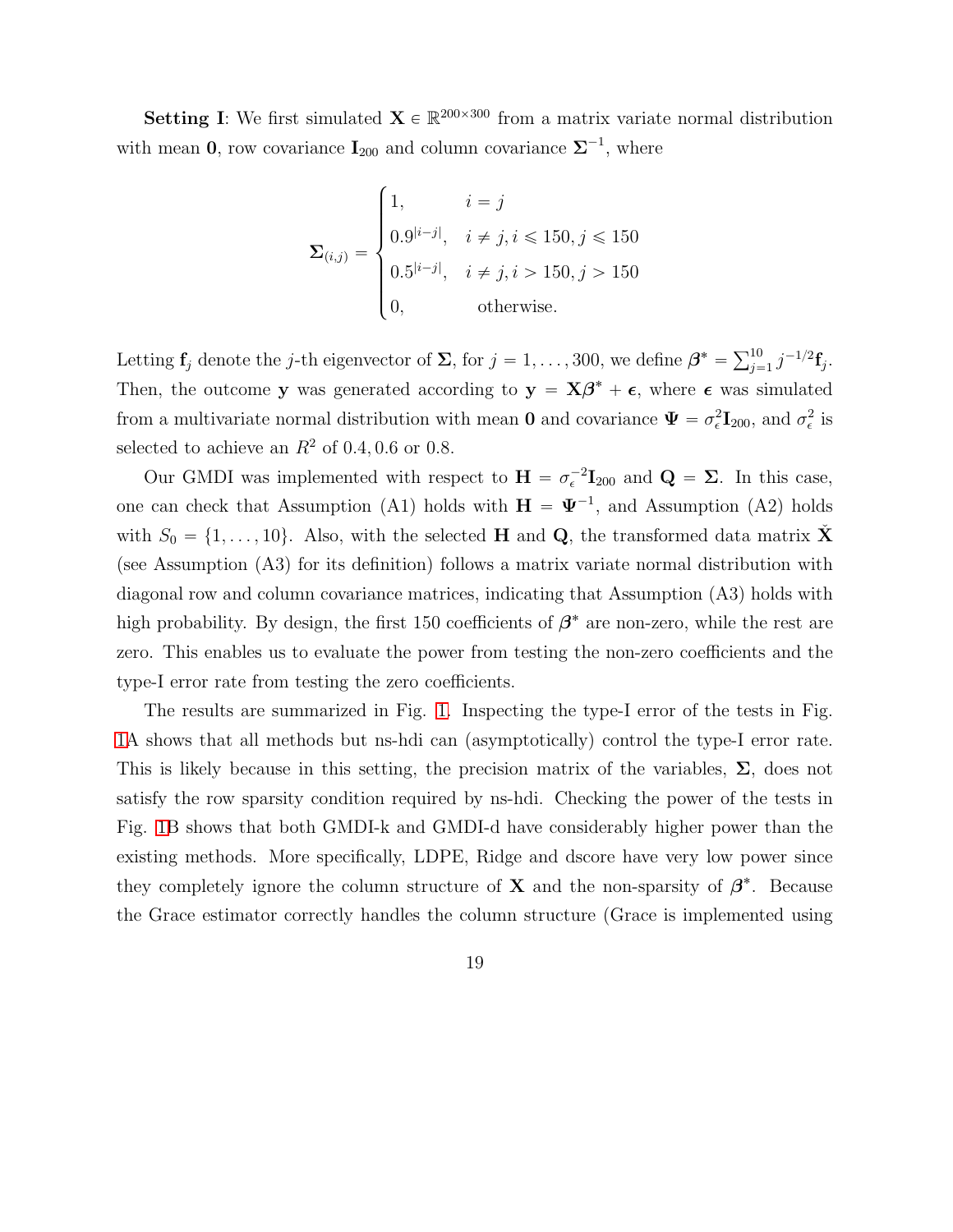

<span id="page-19-0"></span>Figure 1: Boxplots of the type-I error (A) and power (B) over 500 replications for Setting I with  $R^2 = 0.4, 0.6$  and  $0.8$ : Both GMDI-d and GMDI-k can (asymptotically) control the type-I error, and have considerably higher power than other methods.

 $\mathbf{L} = \mathbf{\Sigma}^{-1}$ ; see see [Zhao and Shojaie](#page-45-0), [2016](#page-45-0) for details), the Grace test gains more power than LDPE and Ridge. However, since the Grace test still requires the sparsity of  $\beta^*$ , which is not satisfied in this setting, it is not as powerful as GMDI-d or GMDI-k. These results clearly demonstrate the importance of incorporating informative column structures for gaining more power. As  $R^2$  increases, GMDI-k and GMDI-d both yield more stringent control of the type-I error and more power at the same time. GMDI-d has higher power than GMDI-k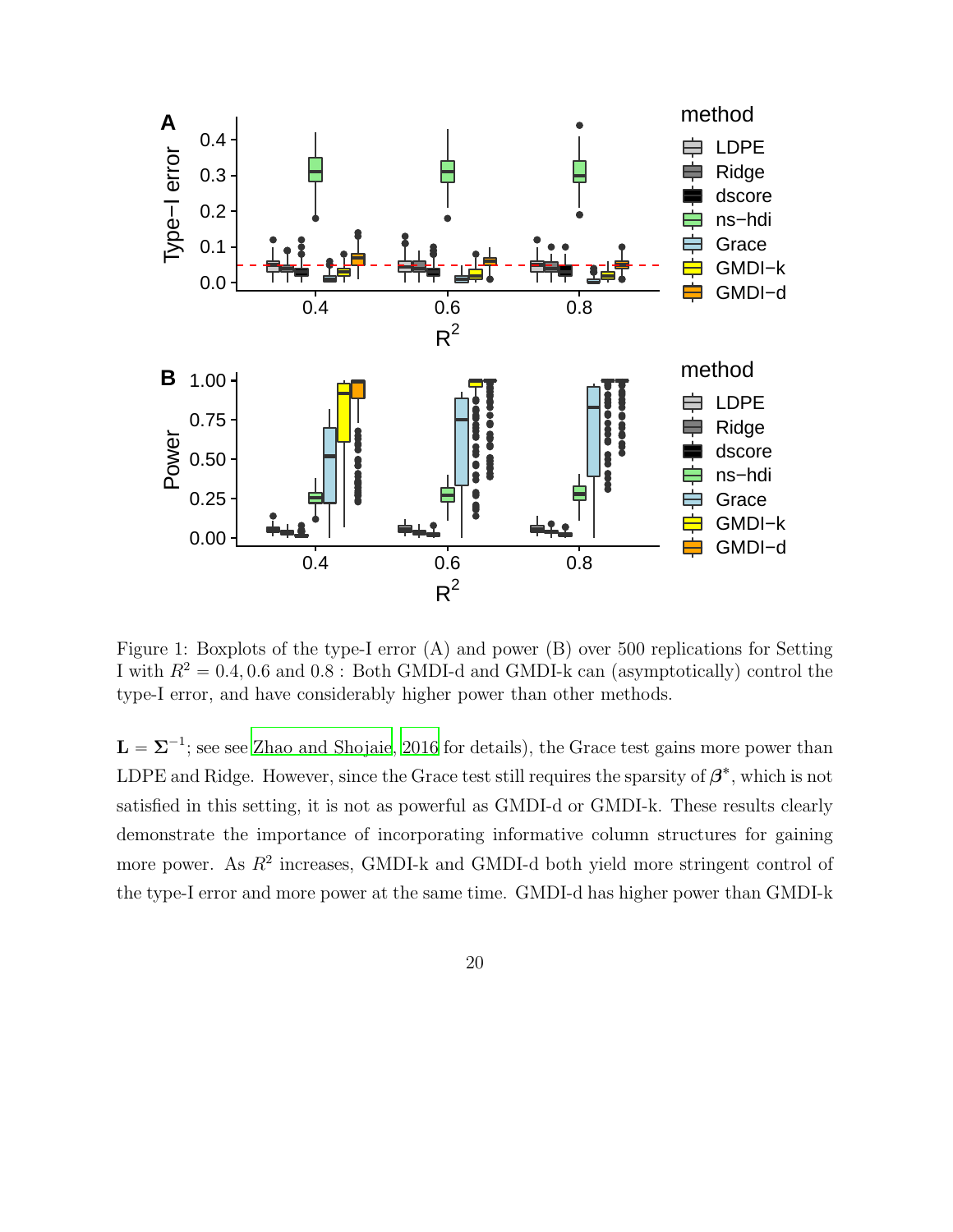especially for low  $R^2$  values; this is accompanied by the observation that GMDI-k yields more conservative control of the type-I error rate than GMDI-d. This difference between GMDI-d and GMDI-k may be attributed to the fact that GMDI-k shrinks all components, whereas GMDI-d only selects a subset of components without adding any shrinkage effect. Both GMDI-d and GMDI-k lead to some outliers with relatively low power. This is possibly due to less optimal selection of GMD components and tuning parameter for GMDI-d and GMDI-k, respectively.

Setting II: In the previous setting, our GMDI was implemented with respect to fully informative  $H$  and  $Q$ . In practice, one may not have correctly specified structural information. Thus, in this setting, we examined how different choices of Q affect the performance of GMDI. The simulation setting is mostly the same as in Setting I except that instead of using  $\Sigma$  as Q, we considered two perturbed matrices:  $Q^{(1)}$  and  $Q^{(2)}$ . Here,  $Q^{(1)}$  is defined similar to  $\Sigma$ , except that  $\mathbf{Q}_{(i,j)}^{(1)} = 0.1^{|i-j|}$  for all  $(i,j) \in \{(a,b) : (a-150)(b-150) < 0\},$ and  $\mathbf{Q}_{(i,j)}^{(2)} = 0.6^{|i-j|}$  for all  $i, j = 1, ..., 300$ . One can check that Assumption (A2) roughly holds for  $\mathbf{Q}^{(1)}$ , but is completely violated for  $\mathbf{Q}^{(2)}$ . Thus,  $\mathbf{Q}^{(1)}$  and  $\mathbf{Q}^{(2)}$  are, respectively, an example of partially informative and non-informative auxiliary column structure. Only the results of Grace, GMDI-d and GMDI-k for  $R^2 = 0.6$  are summarized in Fig. [2,](#page-21-0) since other methods are not affected by the choice of Q. Comparing Fig. [2](#page-21-0) with Fig. [1,](#page-19-0) it can be seen that when  $Q$  is partially informative i.e.,  $Q^{(1)}$ , all the three methods can still (asymptotically) control the type-I error, but the power is compromised in each case due to this misspecifation. When **Q** is non-informative, i.e.,  $\mathbf{Q}^{(2)}$ , GMDI-d suffers from some inflation of the type-I error, while both Grace and GMDI-k seem to still control the type-I error. However, in other settings, when  $Q$  is completely non-informative, we find that no methods can control the type-I error rate. See the discussions in Section 6 for a robust approach for choosing the appropriate structure among various auxiliary information.

Setting III: Next we assessed the effect of sample (row) structure in addition to the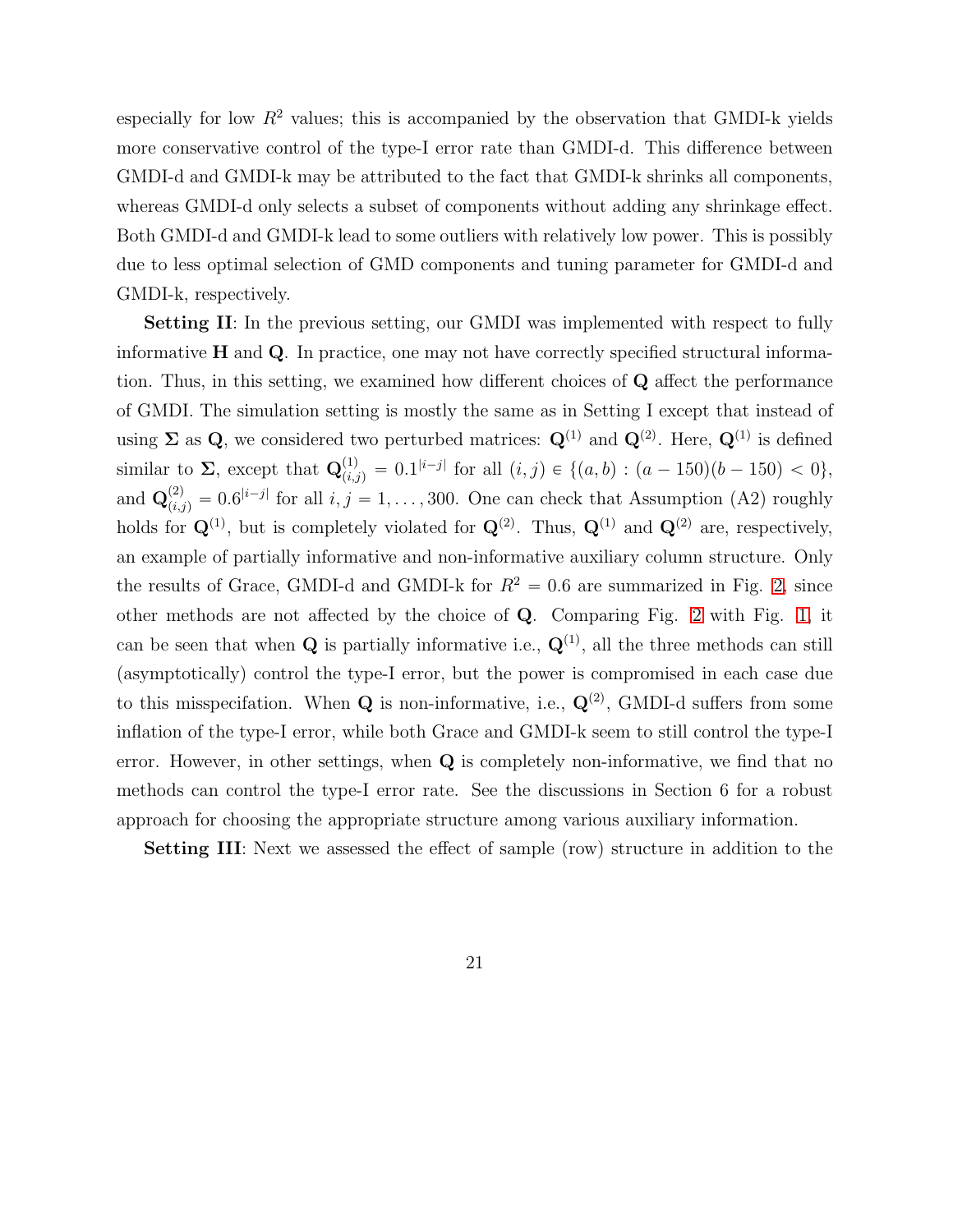

<span id="page-21-0"></span>Figure 2: Boxplots of the type-I error (A) and the power (B) over 500 replications for Setting II with  $R^2 = 0.6$ . The S1 and S2 on the x-axis represent  $\mathbf{Q}^{(1)}$  and  $\mathbf{Q}^{(2)}$  respectively: Both GMDI-d and GMDI-k work well under small perturbations of Q, but GMDI-d suffer more than GMDI-k from completely misspecified Q.

column structure. Consider

$$
\mathbf{R}_{(i,j)} = \begin{cases} 1, & i = j \\ 0.9^{|i-j|}, & i \neq j, i \leq 100, j \leq 100 \\ 0.5^{|i-j|}, & i \neq j, i > 100, j > 100 \\ 0, & \text{otherwise.} \end{cases}
$$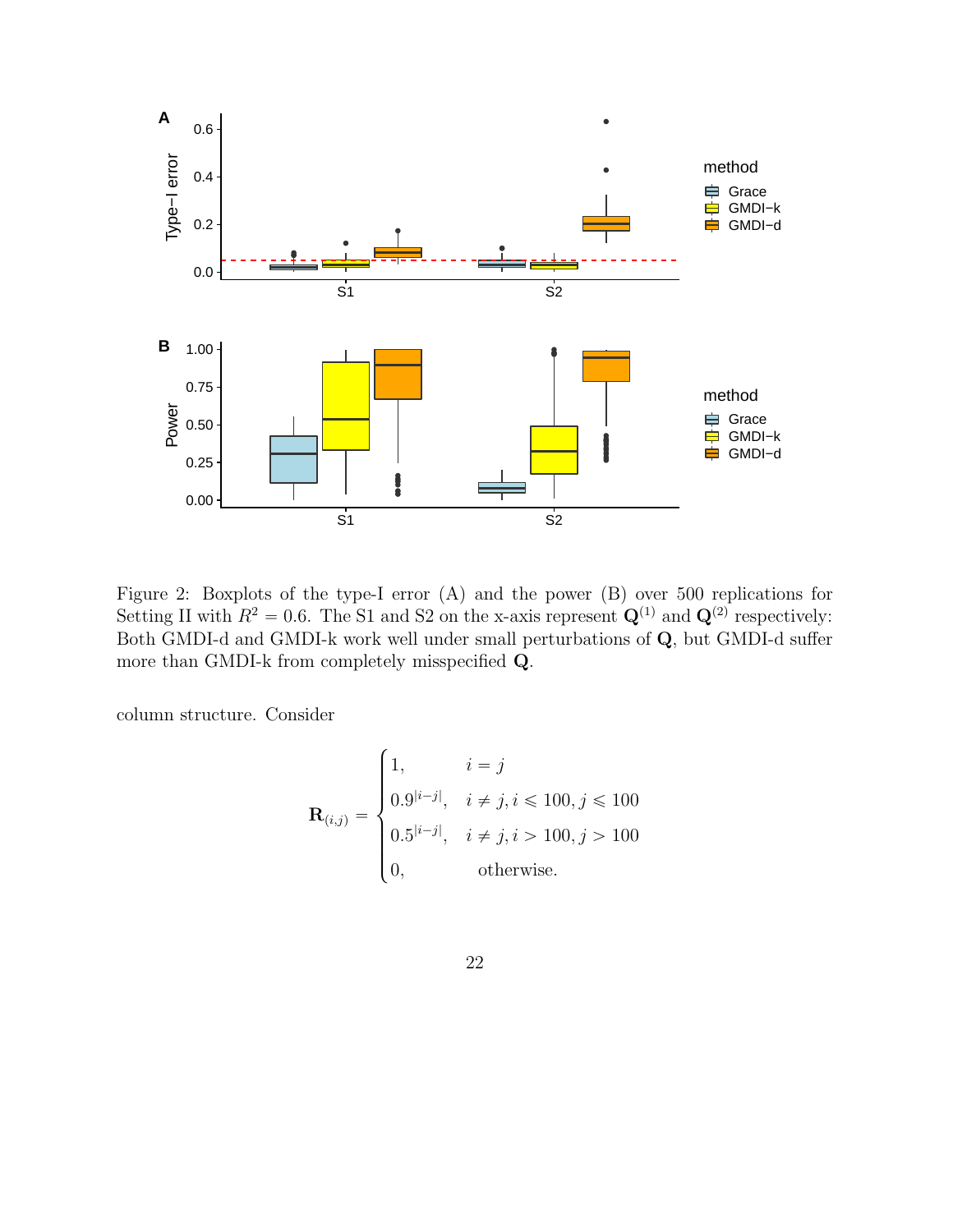We simulated  $X$  from the matrix variate normal distribution with mean  $0$ , row covariance  $\mathbb{R}^{-1}$  and column covariance  $\Sigma^{-1}$ , where  $\Sigma$  is defined in Setting I. Finally, using the same  $\beta^*$ as in Setting I, we simulated the outcome  $y$  by  $y = X\beta^* + \epsilon$ , where  $\epsilon$  follows a multivariate normal distribution with mean **0** and covariance  $\mathbb{R}^{-1}$ . The GMDI was implemented with respect to  $\mathbf{Q} = \mathbf{\Sigma}$  and three choices of **H**: **R**, **H**<sup>(1)</sup> and **I**<sub>200</sub>. Here, **H**<sup>(1)</sup> is defined similar to **R** except that  $\mathbf{H}_{(i,j)}^{(1)} = 0.1^{|i-j|}$  for all  $(i,j) \in \{(a,b) : (a-100)(b-100) < 0\}$ . One can check that Assumption (A1) holds when  $\mathbf{H} = \mathbf{R}$  and holds approximately when  $\mathbf{H} = \mathbf{H}^{(1)}$ , but is completely violated when  $H = I_{200}$ . The results are summarized in Fig. [3.](#page-23-0) All the existing methods, to varying degrees, fail to differentiate non-zero coefficients from zero ones. This is because these methods assume *i.i.d* samples, which is violated in this setting. In particular, the dscore test can control the type-I error in Setting I, whereas it fails in this setting with correlated samples. Also, the Grace test performs slightly better thanks to incorporating the column structure, but compared to Fig. [1B](#page-19-0), its power is comprised due to ignoring the correlated samples. For the proposed GMDI, when H is fully or partially informative, e.g.,  $\mathbf{H} = \mathbf{R}$  or  $\mathbf{H}^{(1)}$ , both GMDI-d and GMDI-k control the type-I error rate and have considerably higher power than the existing methods that control the type-I error. However, when H is completely non-informative, both GMDI-d and GMDI-k suffer from a large inflation of the type-I error. These results demonstrate the importance of incorporating informative row structures.

### 4.2 Simulation II

In this study, we performed data-driven simulations using data collected as part of the "Carbohydrates and Related Biomarkers" (CARB) study, conducted between June 2006 and July 2009 at the Fred Hutchinson Cancer Research Center. This was a randomized, controlled, crossover feeding study aimed at evaluating the effects of glycemic load on a variety of biomarkers, such as systemic inflammation, insulin resistance, and adipokines [\(Neuhouser et al.](#page-43-5), [2012\)](#page-43-5). Participants were randomized based on body mass index and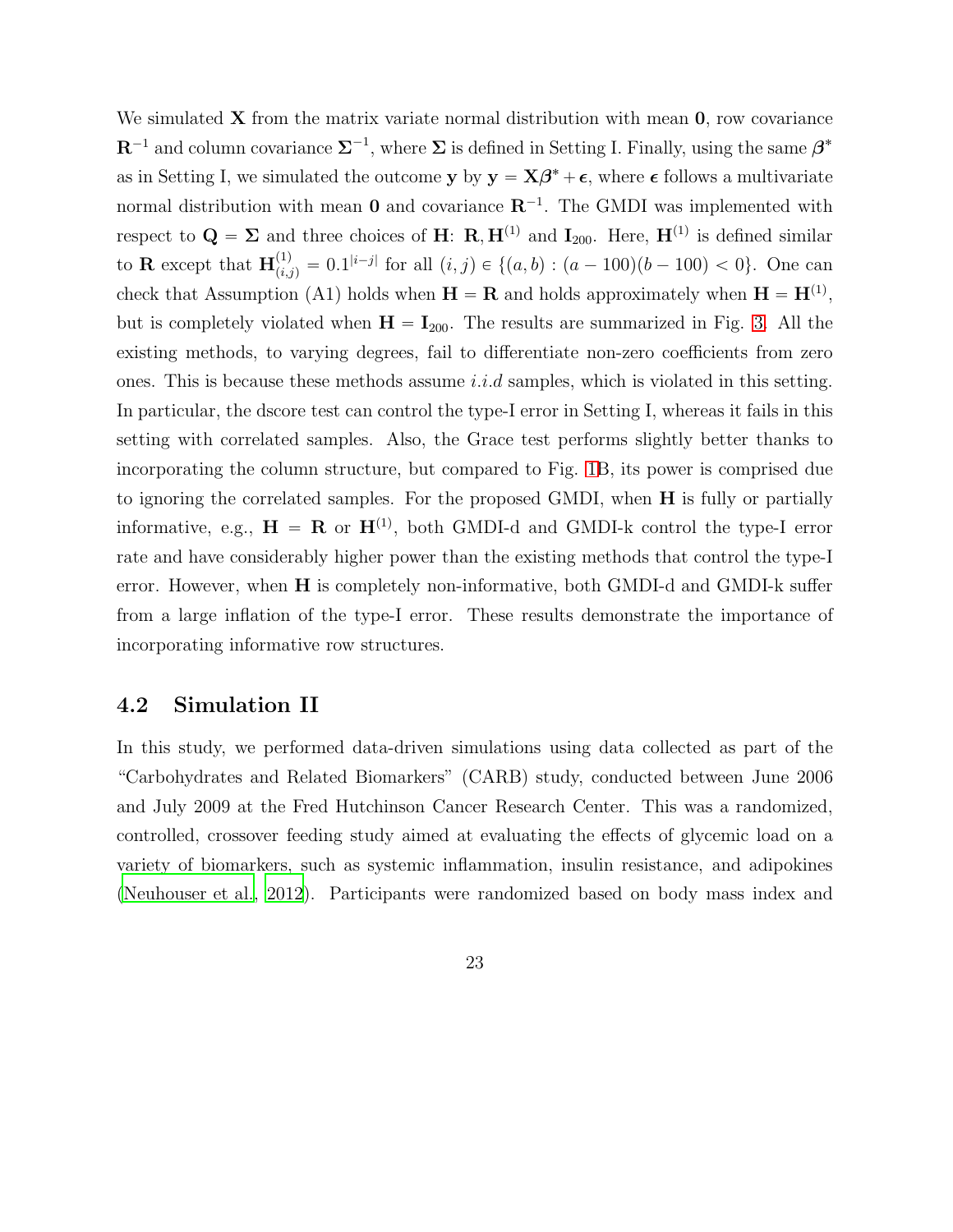

<span id="page-23-0"></span>Figure 3: Boxplots of the type-I error (A) and power (B) over 500 replications for Setting III with  $R^2 = 0.6$ : (S1):  $H = R$ ; (S2):  $H = H^{(1)}$  and (S3):  $H = I_{200}$ . Both GMDI-d and GMDI-k show robustness with respect to small perturbations of H, but neither can control the type-I error when H is completely misspecified.

sex and fed two controlled diets (randomly assigned order) for 28 days, with a 28-day washout period between diets. The 16S rRNA genus abundance data used here are from 58 participants sampled at each of the three timepoints, resulting in 174 observations. To classify bacterial taxonomy, sequences were processed using QIIME [\(Caporaso et al.](#page-41-2), [2010\)](#page-41-2). This processing produced a complete phylogenetic tree with 1054 leaves corresponding to level-7 taxa (species) defined by 97% similarity and 151 genera (level 6 of the tree). Our simulation used 114 genera after filtering out those that did not appear in at least 30% of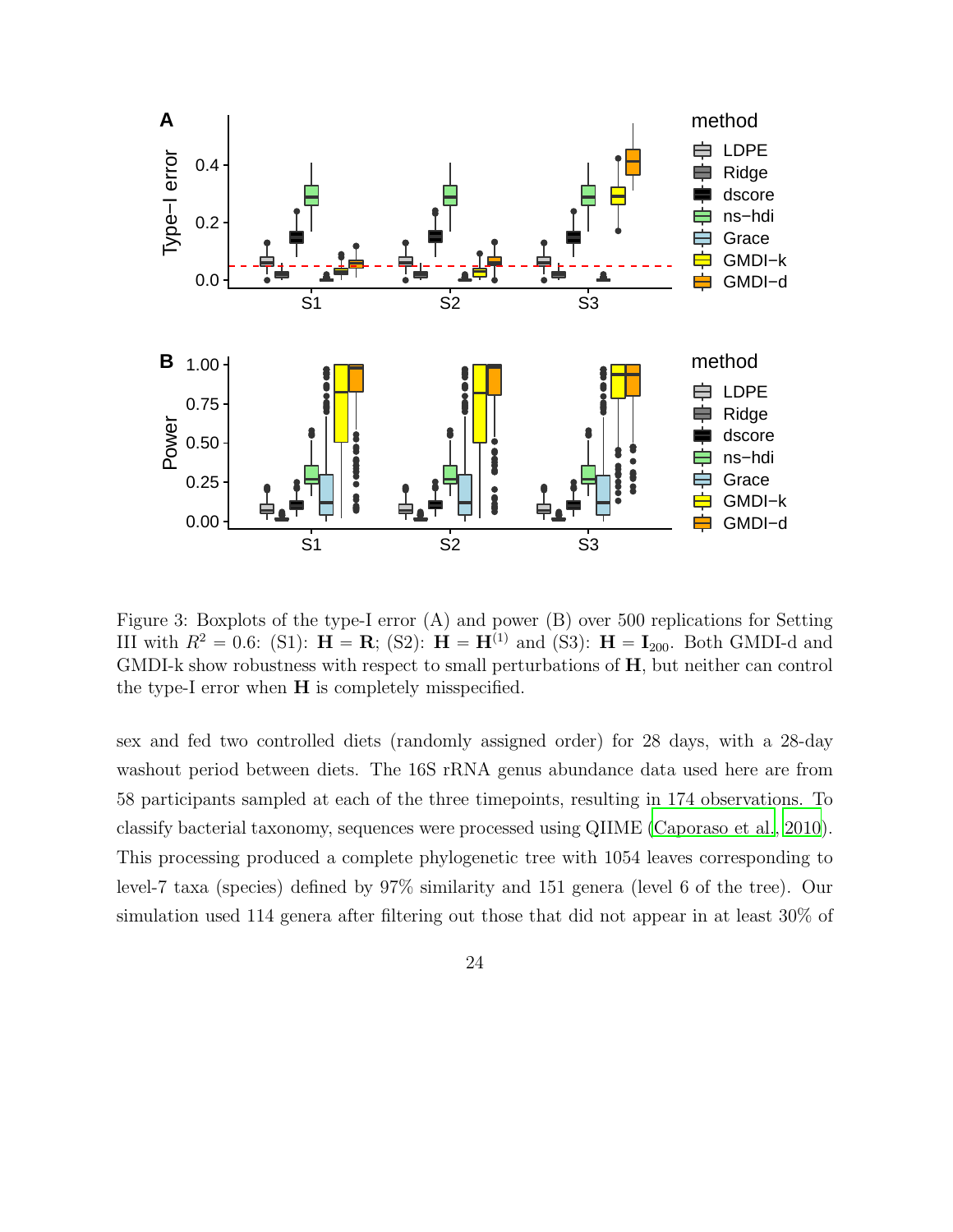the 174 samples. We correspondingly trimmed the tree back to the genus level with 114 leaves.

Let **X** denote the centered log-ratio transformed [\(Aitchison](#page-41-3), [1982\)](#page-41-3) abundance matrix of  $p = 114$  taxa from  $n = 174$  observations. Let  $\mathcal{J} = \mathbf{I}_n - \frac{1}{n}$  $\frac{1}{n}$ 11<sup>T</sup>, where 1 is the  $n \times 1$ vector of ones. The auxiliary row structure **H** is obtained by  $H = -\frac{1}{2}$  $\frac{1}{2} \mathcal{J} \mathbf{\Delta_H} \mathcal{J}$ , where  $\Delta_H$  is the weighted UniFrac distance matrix between observations [\(Lozupone and Knight](#page-43-6), [2005](#page-43-6)). This study design implies that the row structure of  $X$  is inherent in  $H$  from both the repeated measures and the UniFrac similarities among samples. The column structure Q is a matrix of patristic similarities between taxa obtained from the phylogenetic tree. Letting  $\mathbf{d}_j$  denote the j-th eigenvector of  $\mathbf{Q}$ , we set

$$
\pmb{\beta}_0 = 2\sum_{j=1}^{10}j^{-1/2}{\bf d}_j,
$$

which resides in the space spanned by the top 10 eigenvectors of  $Q$ . We further defined the true signal  $\beta^*$  as a thresholded version of  $\beta_0$ :  $\beta^* = s(\beta_0, 0.2)$ , where  $s(x, \tau)$  is the hardthresholding operator; i.e.,  $s(x, \tau) = xI(|x| > \tau)$ , and the threshold  $\tau = 0.2$  was selected such that 55 entries of  $\beta^*$  are exactly 0. The reason why we considered this thresholded parameter as our true parameter is two-folds. First,  $\beta^*$  has both zero and nonzero entries, making it possible to evaluate the type-I error rate from testing the zero coefficients and the power from testing the non-zero coefficients. In comparison, all entries of  $\beta_0$  are non-zero due to the structure of Q. Second, while  $\beta_0$  is completely informed by the top eigenvectors of  $\mathbf{Q}, \ \beta^*$  is only partially informed by  $\mathbf{Q}$ , which is more common in practice. Also, the derived theoretical results still hold when a small portion of the true parameter is not aligned with the top eigenvectors of  $Q$  (see Assumptions  $(A2)$ ).

Let  $\mathbf{H} = \sum_{j=1}^{n} \lambda_{j,H} \mathbf{d}_{j,H} \mathbf{d}_{j,H}^{\mathsf{T}}$  denote the eigen-decomposition of  $\mathbf{H}$ , where  $\lambda_{1,H} \geqslant \lambda_{2,H} \geqslant$  $\cdots \geq \lambda_{n,H} > 0$  are the eigenvalues, and  $\mathbf{d}_{1,H}, \ldots, \mathbf{d}_{n,H}$  are the corresponding eigenvectors.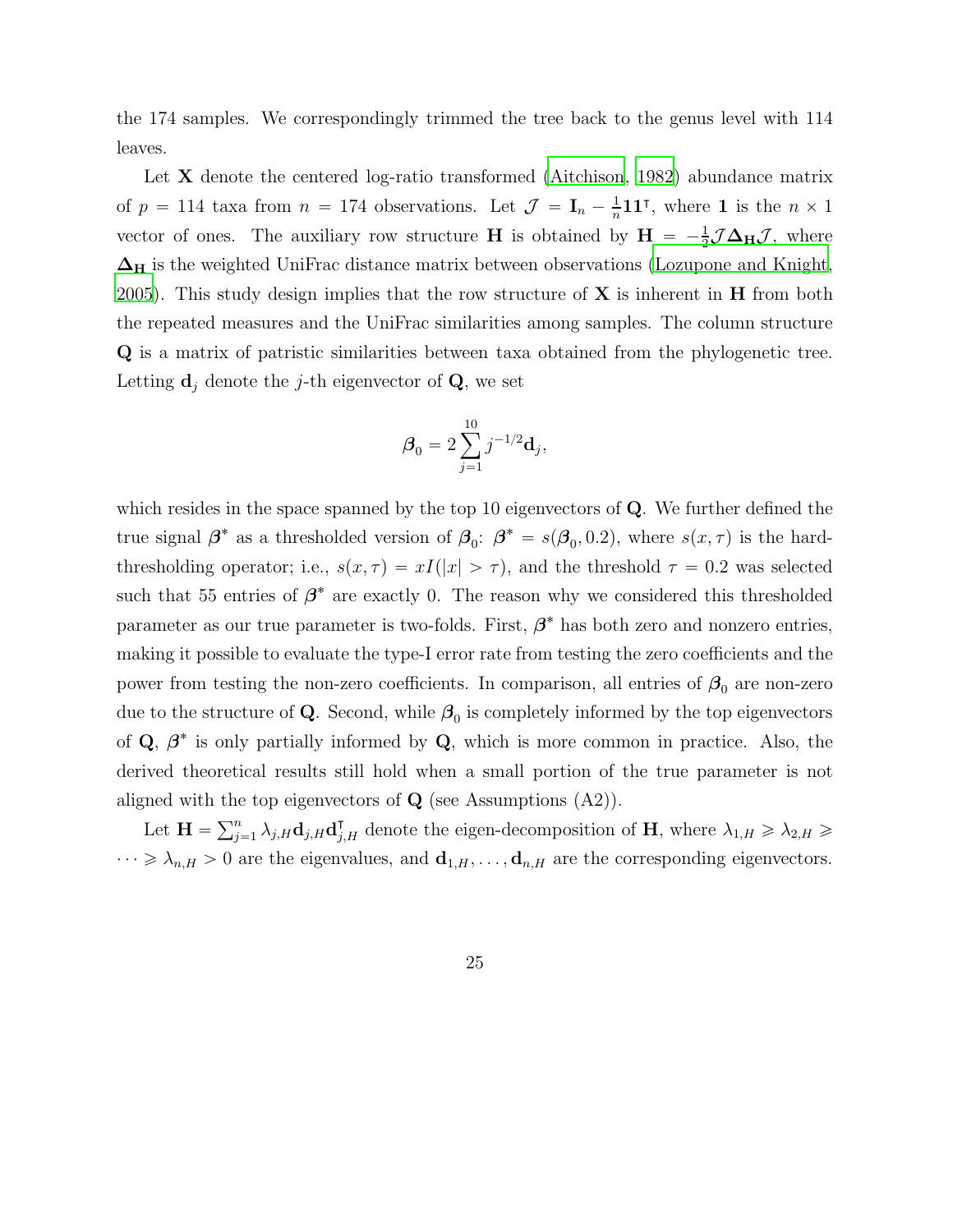Defining

$$
\boldsymbol{\Psi} = \mathbf{H}^{-1} + \delta \mathbf{d}_{n,H} \mathbf{d}_{n,H}^\intercal,
$$

we simulated the outcome  $y = X\beta^* + \epsilon$ , where  $\epsilon$  was generated from a multivariate normal distribution with mean 0 and covariance  $\Psi$ . In this case, one can check that Assumption (A1) approximately holds with

$$
\|\mathbf{L}_{\psi}\mathbf{H}\mathbf{L}_{\psi}^{\mathsf{T}}-\mathbf{I}_{n}\|=\delta\lambda_{n,H},
$$

where  $\Psi = \mathbf{L}_{\psi}^{\mathsf{T}} \mathbf{L}_{\psi}$ . Thus, smaller  $\delta$  indicates that H better informs  $\Psi$ ; in particular,  $\delta = 0$ means that **H** fully informs  $\Psi$ .

We consider three values of  $\delta$ : 0, 10 and 100 such that  $\|\mathbf{L}_{\psi} \mathbf{H} \mathbf{L}_{\psi}^{\mathsf{T}} - \mathbf{I}_{n}\|$  is 0, 0.005 and 0.05, respectively. The results are summarized in Fig. [4.](#page-26-0) When  $\delta = 0$  or 10; i.e., **H** is fully or partially informative of  $\Psi$ , all methods can (asymptotically) control the type-I error rate (Ridge has a little inflation). However, when  $\delta = 100$ , meaning that **H** becomes less informative, GMDI-d has an inflated type-I error rate. Inspecting Fig. 4B shows that both GMDI-k and GMDI-d have considerably higher power than existing methods. Similar to Simulation I, compared to GMDI-d, GMDI-k shows more stringent type-I error rate control and lower power.

## 5 Analysis of Microbiome Data

In this section, we illustrate the proposed GMDR and GMDI by analyzing real microbiome data from [Yatsunenko et al. \(2012](#page-44-7)). The data consists of the counts of  $p = 149$  genera sampled from  $n = 100$  individuals from the Amazonas of Venezuela, rural Malawi and US metropolitian areas. In the original study, marginal analyses identified a large number of age-associated bacterial genera shared in all three populations.

For our analysis, to make the measurements comparable between subjects, we applied the centered log-ratio (CLR) transformation to obtain the data matrix  $X$ . The column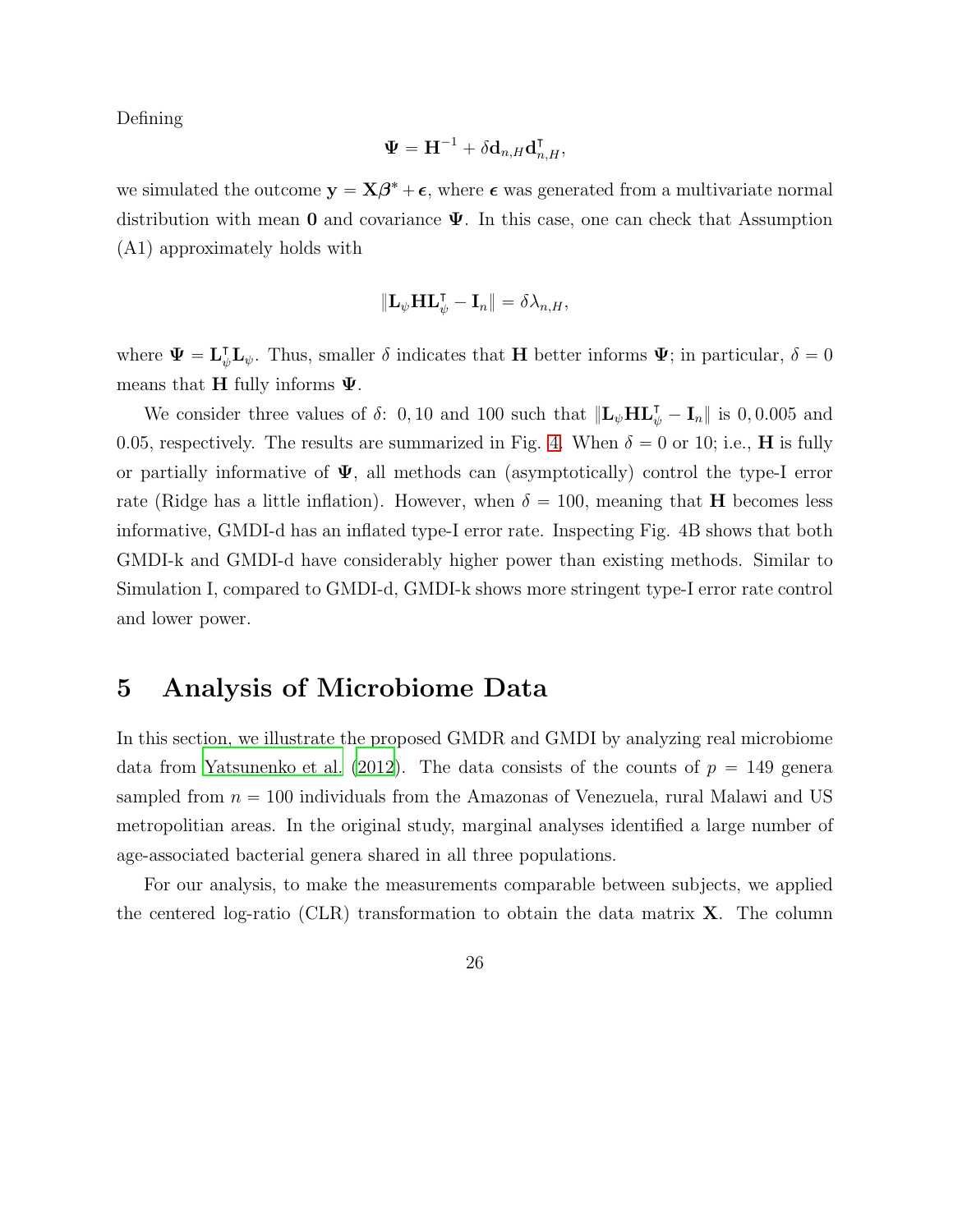

<span id="page-26-0"></span>Figure 4: Boxplots of the type-I error (A) and power (B) over 500 replications for Simulation II with  $\delta = 0, 10$  and  $100$ : Both GMDI-d and GMDI-k can (asymptotically) control the type-I error, and have considerably higher power than other methods.

structure in **X** is informed by a  $p \times p$  similarity kernel derived from the patristic distance between each pair of the tips of the phylogenetic tree, and the row structure is calculated from an  $n \times n$  sample similarity kernel based on the KEGG Enzyme Commissions (EC) number in each sample; these EC data represent counts of 432 classes of enzymes observed in the bacteria from the same 100 individuals. We also applied the CLR transformation to rows of the EC data and centered its columns to have mean 0. The resulting matrix is denoted by **Z**, and the row structure is then given by  $n\{ZZ^{\dagger}\}^{-1}$ . For ease of presen-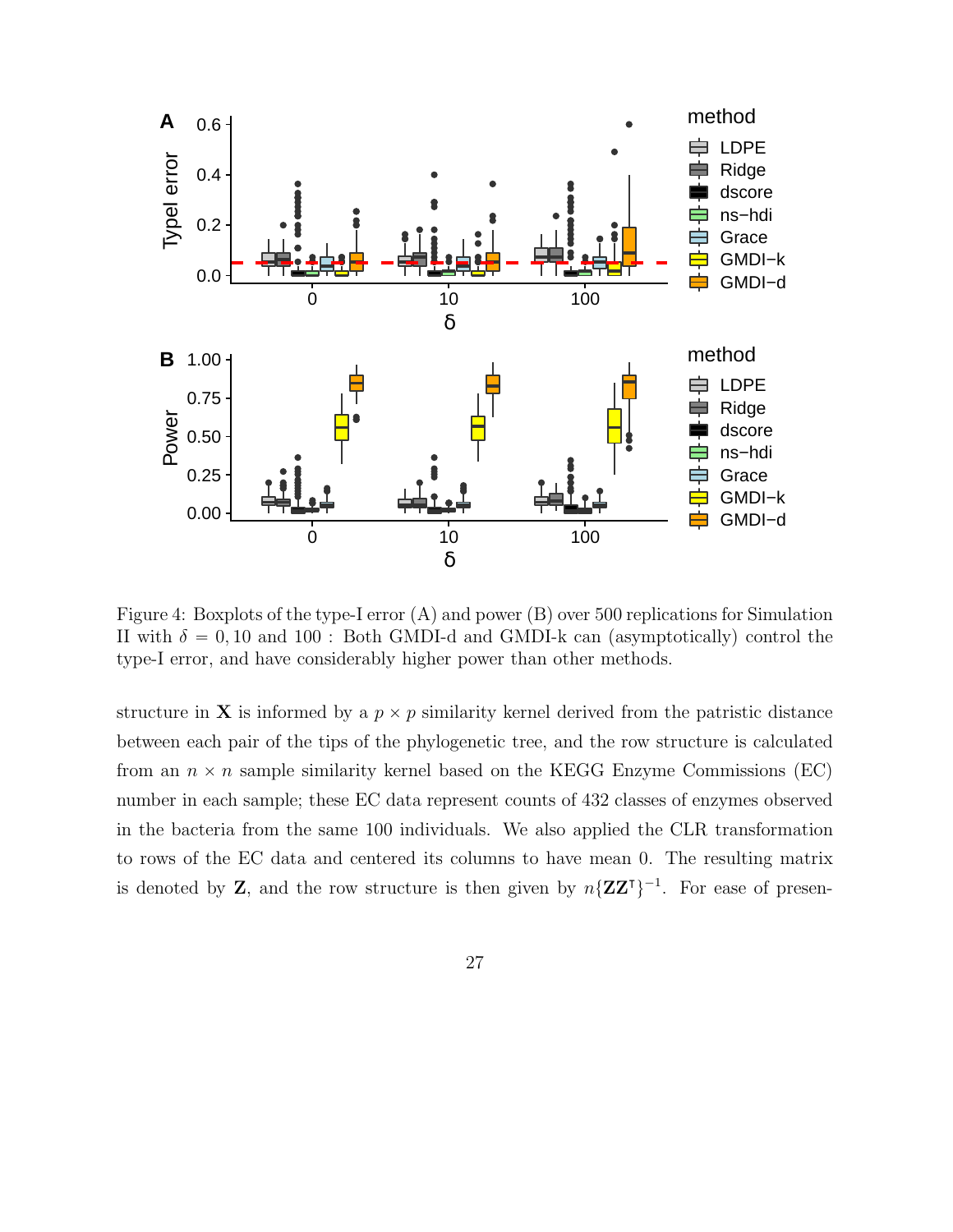tation, we denote the row and column structure respectively by  $\mathbf{H}^M$  and  $\mathbf{Q}^M$ . Similar to [Yatsunenko et al. \(2012](#page-44-7)), we are interested in identifying age-associated bacterial genera. As the distribution of age is highly skewed (around 70% of the samples are below 3 years of age), we took the logarithm of age as our outcome, denoted by y. We first examined the marginal association between each bacterial genus and age by regressing y on each column of **X**. Fig. [5](#page-28-0) is a volcano plot of the log 10-transformed p-values versus the estimated regression coefficients. Blue dots represent bacteria that are not statistically significant  $(p > 0.05)$ ; purple dots represent bacteria that are significant  $(p \le 0.05)$  but not significant after controlling the false discovery rate (FDR) at 0.1 using the Benjamini–Yekutieli procedure [\(Benjamini and Yekutieli](#page-41-4), [2001](#page-41-4)); red dots represent bacteria that are still significant after controlling the FDR at 0.1. It can be seen that the majority of bacteria (105 out of 149) are marginally significant after controlling for FDR at 0.1. This is consistent with the results of the marginal Spearman correlations between each bacterial genus and age reported in [Yatsunenko et al. \(2012\)](#page-44-7).

However, since bacteria do not live independently, it is more interesting to examine the conditional association between each bacterial genus and age. Two possible explanations for the large number of marginal associations shown in Fig. 5 may be that (i) a large number of bacterial genera are conditionally associated with age; (ii) these bacteria are highly correlated, but only a few of these are conditionally associated with age. In both situations, existing high-dimensional inferential procedures may fail because either the regression coefficients are not sparse, or the restricted eigenvalue-type condition is no longer satisfied due to the highly correlated variables. However, our GMDI may still work in these situations because of its ability to address these two issues by incorporating informative structures. Thus, we first constructed multiple GMDR/KPR estimators and evaluated the prediction performance of these estimators. The GMDI was then applied based on the estimator with the best prediction performance to detect conditional associations between bacterial genera and age.

More specifically, to examine the informativeness of  $\mathbf{H}^M$  and  $\mathbf{Q}^M$ , we constructed the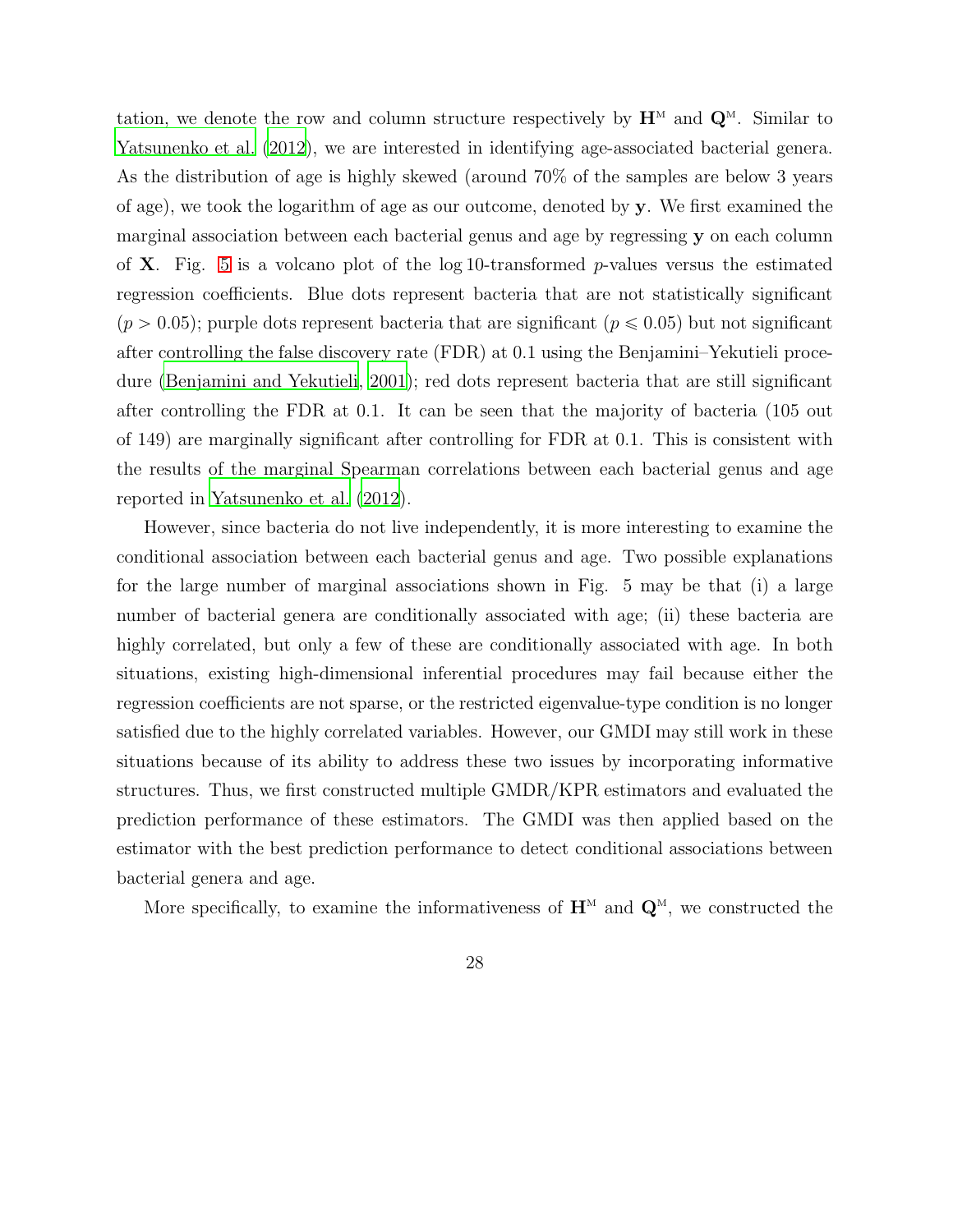

<span id="page-28-0"></span>Figure 5: Marginal analysis: behaviors of the log 10-transformed p-values versus the estimated regression coefficients. Blue dots represent bacteria that are not statistically significant ( $p > 0.05$ ); purple dots represent bacteria that are significant ( $p \le 0.05$ ) but not significant after controlling the FDR at 0.1; red dots represent bacteria that are still significant after controlling the FDR at 0.1.

KPR and GMDR estimators based on three choices of **H** and **Q**: (i)  $H = I_n$ ; **Q** = **Q**<sup>M</sup>, (ii)  $\mathbf{H} = \mathbf{H}^{M}; \mathbf{Q} = \mathbf{I}_{p}$  and (iii)  $\mathbf{H} = \mathbf{H}^{M}; \mathbf{Q} = \mathbf{Q}^{M}$ . We denote the KPR (GMDR) estimator corresponding to the first, second and third choice by KPR1 (GMDR1), KPR2 (GMDR2) and KPR3 (GMDR3), respectively. We examined the prediction performance of these estimators along with two classical methods: (i) the lasso estimator [\(Tibshirani, 1996\)](#page-43-3) and (ii) the Ridge estimator [\(Hoerl and Kennard, 1970](#page-42-6)). Mean squared errors (MSE) for all the methods based on leave-one-out cross validation are displayed in Table 1. Both KPR1 and GMDR1 yield more accurate prediction results than Ridge, indicating the informativeness of the phylogenetic structure in terms of prediction. Similarly, KPR2 and GMDR2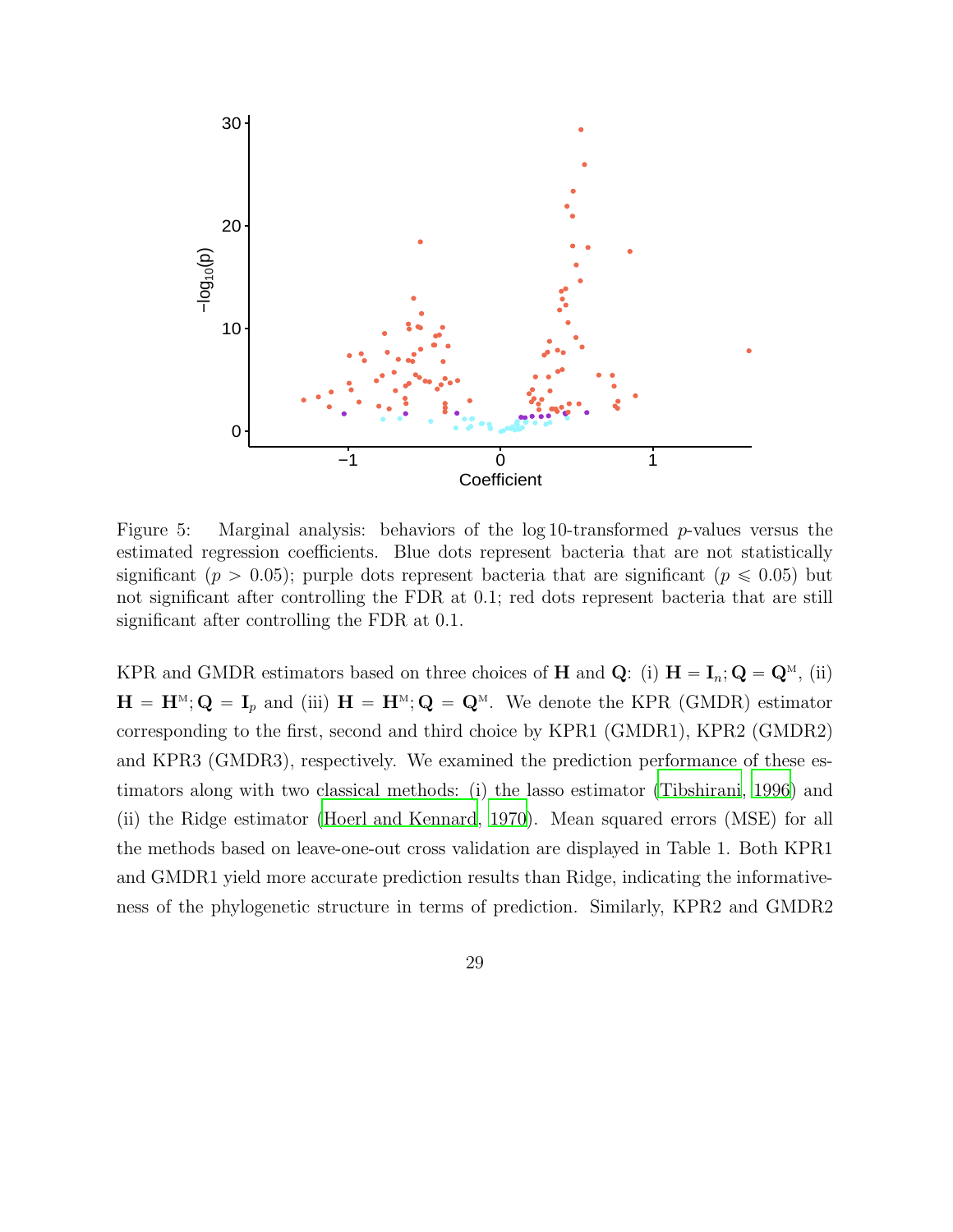Table 1: Mean squared errors (MSEs) for different methods.

|  |  | Method lasso Ridge KPR1 GMDR1 KPR2 GMDR2 KPR3 GMDR3 |  |  |
|--|--|-----------------------------------------------------|--|--|
|  |  | MSE 0.71 1.13 0.61 0.57 0.78 0.76 0.56 0.52         |  |  |

have higher prediction accuracy than Ridge, indicating that the individuals may exhibit non-trivial correlations, which the EC data can reliably characterize. Consequently, by incorporating information from both the phylogenetic structure and the EC data, KPR3 and GMDR3 further improve the prediction accuracy, and GMDR3 yields the highest prediction accuracy. Note that the Ridge estimator and all KPR and GMDR estimators belong to  $\mathcal{B}_{\text{GMD}}$  (see [\(5\)](#page-7-0)), so these estimators are all based on GMD components with respect to different two-way structures. Hence, the superior prediction performance of KPR3 and GMDR3 demonstrates the predictive value of the GMD components that incorporate information from  $\mathbf{H}^M$  and  $\mathbf{Q}^M$ . It is also worth noting that every GMDR estimator yields higher prediction accuracy than its corresponding KPR estimator; this may be because of the proposed GCV procedure that guarantees the prediction accuracy of GMDR. As a reference, the prediction accuracy of lasso is higher than KPR2 and GMDR2 but lower than other GMDR and KPR estimators.

We next applied GMDI based on GMDR3 to detect conditional associations between bacterial genera and age, compared to the Grace test [\(Zhao and](#page-45-0) Shojaie, [2016](#page-45-0)), Ridge test (Bühlmann, 2013) and LDPE [\(Zhang and Zhang](#page-44-1), [2014\)](#page-44-1). The Grace test was implemented using  $L = Q^M$ . Genera found significantly associated with age when controlling for FDR at 0.1 are reported in Table 2. While the Ridge test results in no genera associated with age when controlling for FDR at 0.1, the Grace test and LDPE are able to detect 2 and 3 genera, respectively. Notably, by incorporating the auxiliary information, GMDI detects considerably more genera. Moreover, the genera detected by LDPE and the Grace test are also detected by GMDI. One particular bacterial genus, *Lactobacillus*, identified by GMDI but not by LDPE or the Grace test, is highlighted in [Yatsunenko et al.](#page-44-7) [\(2012\)](#page-44-7) as one of the dominant baby gut microbiota. This may indicate the informativeness of  $\mathbf{H}^{\scriptscriptstyle{M}}$  and  $\mathbf{Q}^{\scriptscriptstyle{M}}$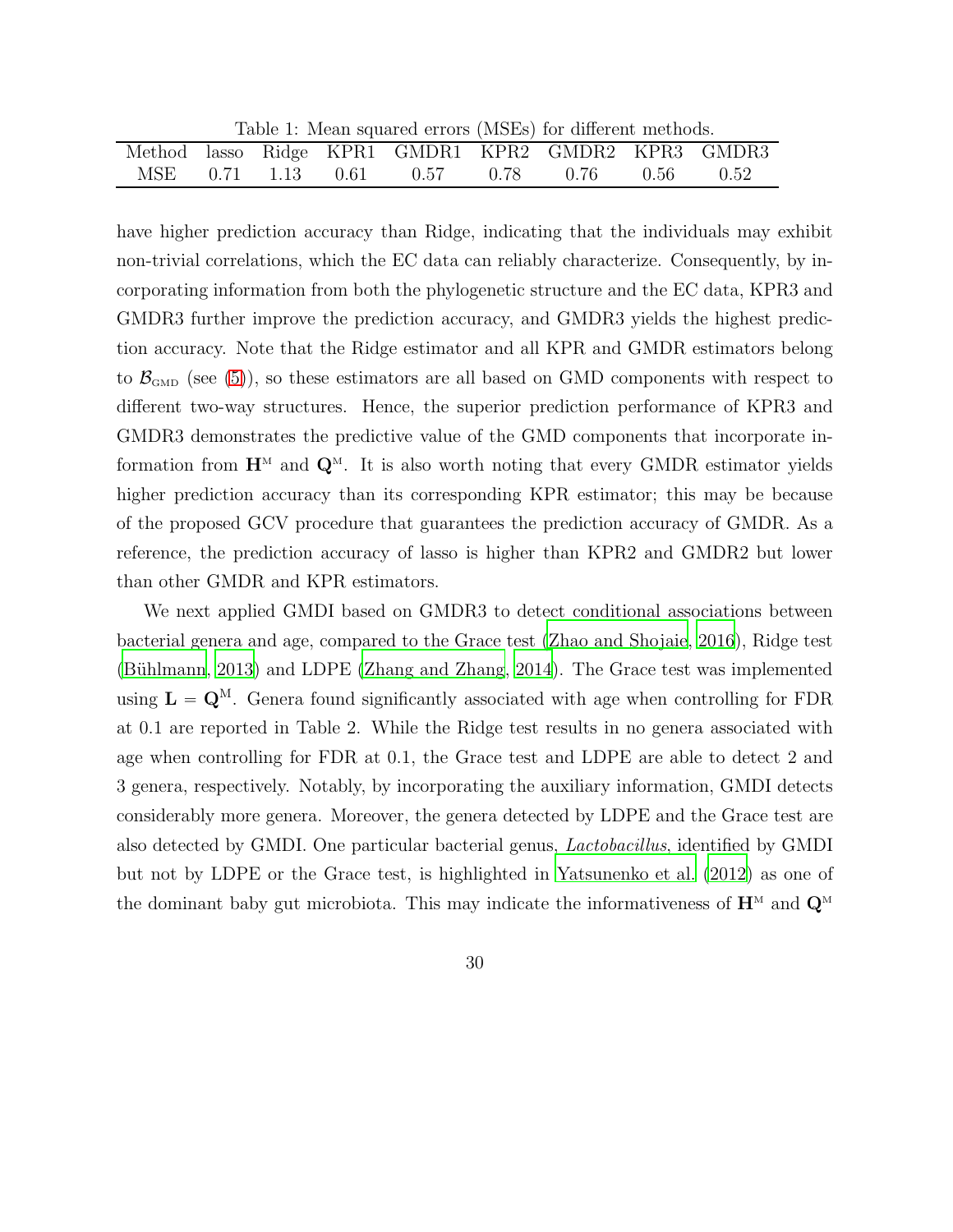|             | Genus                                                                                                                                                                                                                                                                                                                                                                                                                                                                                                                    | Total          |  |  |  |  |
|-------------|--------------------------------------------------------------------------------------------------------------------------------------------------------------------------------------------------------------------------------------------------------------------------------------------------------------------------------------------------------------------------------------------------------------------------------------------------------------------------------------------------------------------------|----------------|--|--|--|--|
| Ridge       | none)                                                                                                                                                                                                                                                                                                                                                                                                                                                                                                                    | O              |  |  |  |  |
| <b>LDPE</b> | Atopobium, Campylobacter, Peptoniphilus                                                                                                                                                                                                                                                                                                                                                                                                                                                                                  | 3              |  |  |  |  |
| Grace       | Atopobium, Campylobacter                                                                                                                                                                                                                                                                                                                                                                                                                                                                                                 | $\overline{2}$ |  |  |  |  |
| <b>GMDI</b> | Acidaminococcus, Aggregatibacter, Akkermansia, Alkalimonas, Anaerofustis,<br>Anaerostipes, Arthrobacter, Atopobium, Bilophila, Brochothrix,<br>Bulleidia, Butyrivibrio, Caloramator, Campylobacter, Citrobacter,<br>Coprobacillus, Desulfitobacterium, Enterobacter, Epulopiscium, Facklamia,<br>Lachnobacterium, Lactobacillus, Leclercia, Megasphaera, Methylophaga,<br>Mitsuokella, Peptococcus, Peptoniphilus, Roseburia, Ruminococcus,<br>Rummeliibacillus, Slackia, Sphingobacterium, Sphingomonas, Streptococcus, | 37             |  |  |  |  |
|             | Thiomonas, Xenorhabdus                                                                                                                                                                                                                                                                                                                                                                                                                                                                                                   |                |  |  |  |  |

Table 2: Genera found to be associated with age when controlling for FDR at 0.1 using the Ridge test, LDPE, the Grace test, and GMDI.

for identifying age-associated bacterial genera.

## 6 Discussions

This article studies high-dimensional linear regression with two-way structured data in terms of estimation and inference. For estimation, we develop GMDR that accounts for arbitrary pre-specified two-way structures. For inference of individual regression coefficients, we propose GMDI, a general high-dimensional inferential framework for a large family of estimators that include the GMDR estimator. Compared to existing high-dimensional inferential tools, GMDI does not require the true regression coefficients to be sparse, allows dependent and heteroscedastic samples, and provides more flexibility for users to specify relevant auxiliary row and column structures.

The proposed GMDR and GMDI also provide an approach for integrative analysis of multi-view data; i.e., data collected from multiple sources on the same subjects [\(Chen et al.](#page-42-7), [2010](#page-42-7); [Guo, 2013;](#page-42-8) [Wang et al.](#page-44-8), [2013;](#page-44-8) [Li and Li](#page-43-7), [2019](#page-43-7)). As demonstrated in Section 5, the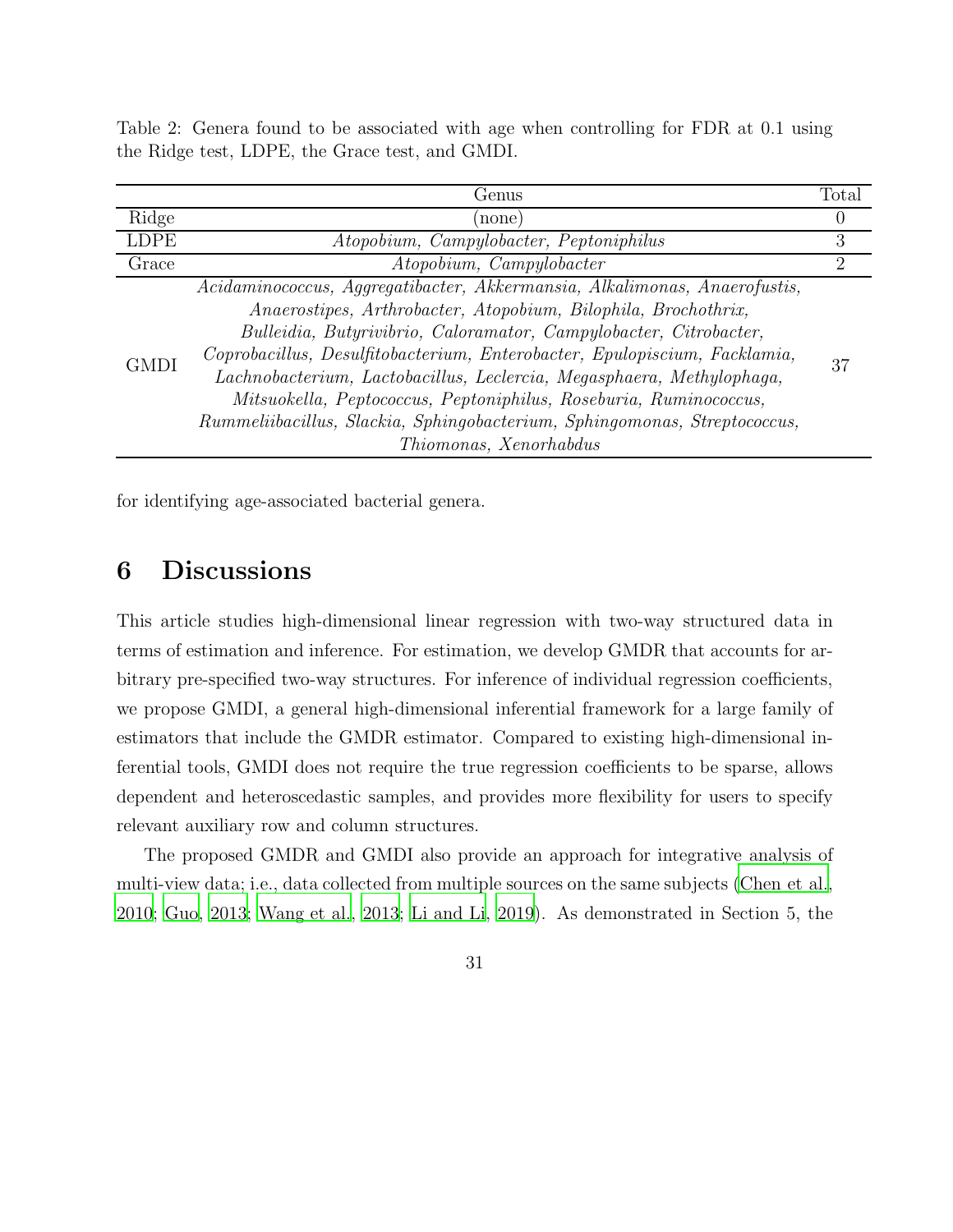row structure can be obtained from another data set that collects different features on the same set of samples. Analogously, when there are additional studies addressing the same scientific question, in other words, measuring the same set of variables, one can obtain the column structure from these studies in a similar way.

While the proposed method is motivated and illustrated using microbiome data, our method is generally applicable to arbitrary two-way structured data, such as gene expression data and neuroimaging data. It is often possible to obtain informative auxiliary row and/or column structures in these areas. For the analysis of gene expression data, one can obtain graph-structured prior information on the genes from, for example, Kyoto Encyclopedia of Genes and Genomes (KEGG, [Kanehisa \(2000\)](#page-42-9)) or NCI Pathway Interaction Database [\(Schaefer et al., 2009\)](#page-43-8). For the analysis of neuroimaging data, these structures are often defined as smoothing matrices relevant to the spatial/temporal structure of the images.

As a robust alternative to fully trusting the auxiliary structures or completely ignoring them, we can combine the observed structures and the identity matrix I through some weight  $\pi \in [0, 1]$ . Take the column structure **Q** as an example. For a given  $\pi \in [0, 1]$ , we can consider  $\mathbf{Q}(\pi) = \pi \mathbf{Q} + (1 - \pi)\mathbf{I}$ . Large value of  $\pi$  favors the information in  $\mathbf{Q}$ , while small value of  $\pi$  protects the analysis being affected by bad choices of **Q**. This idea, which was also considered in [Zhao and Shojaie \(2016\)](#page-45-0), can be straightforwardly extended to multiple auxiliary structures,  $\mathbf{Q}_1, \ldots, \mathbf{Q}_L$ , for some  $L \geq 2$ . Let  $\boldsymbol{\pi} = (\pi_1, \ldots, \pi_L)^\intercal$  with  $\pi_l \geq 0$  for  $l = 1, ..., L$  and  $\sum_{l=1}^{L} \pi_l \leq 1$ , and one can consider  $\mathbf{Q}(\boldsymbol{\pi}) = \sum_{l=1}^{L} \pi_l \mathbf{Q}_l + \left(1 - \sum_{l=1}^{L} \pi_l\right) \mathbf{I}$ . In practice, one can find the  $\pi$  that yields the best prediction accuracy. We leave the investigation of this data adaptive procedure to future research.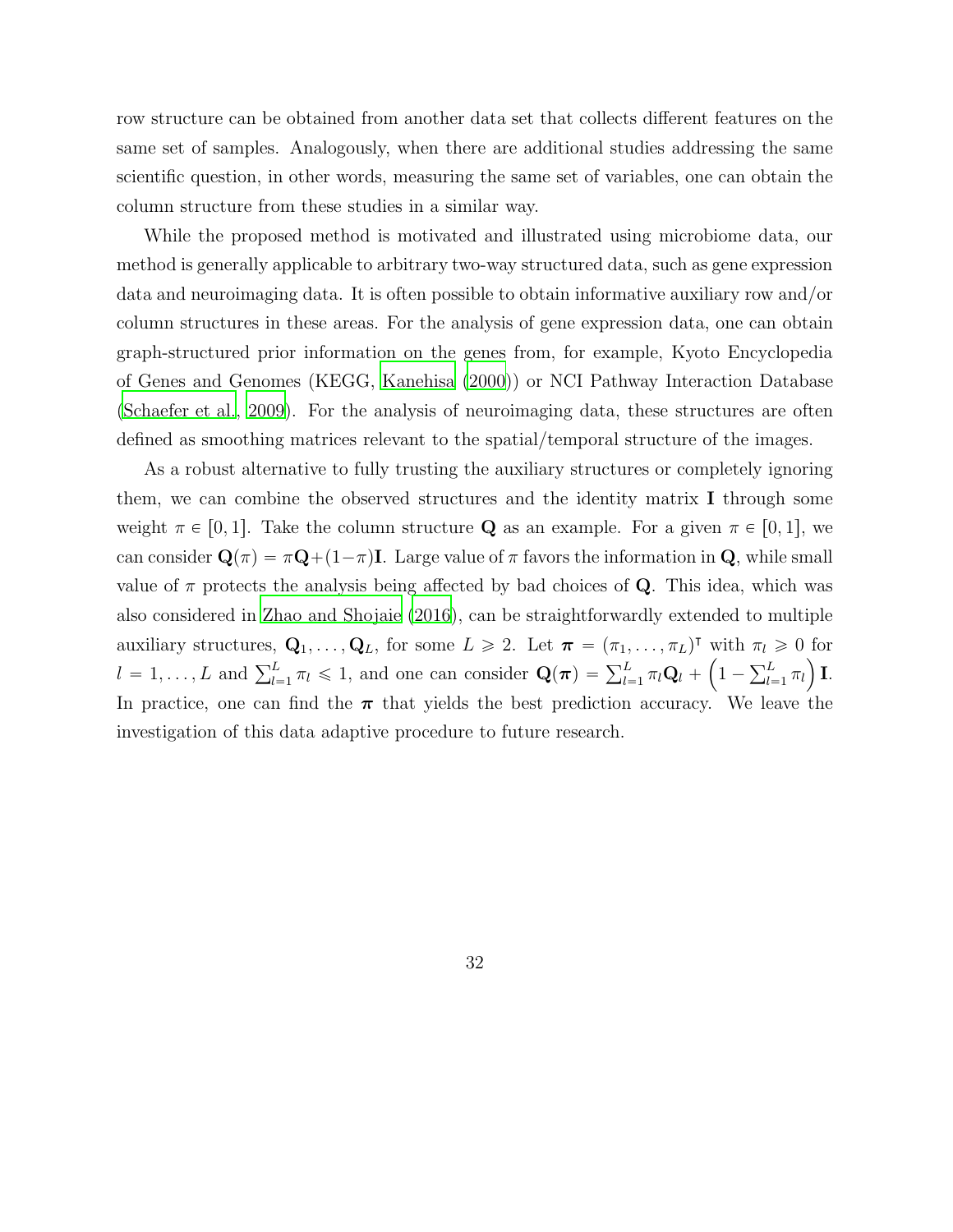## Appendix

## (A1) Derivations of Eq. [\(6\)](#page-8-0)

We only focus on the high-dimensional case where  $K = n < p$ , noting that similar derivations can be straightforwardly applied to the case where  $K > p$ . It follows from the definition of  $\beta_{KPR}(\eta)$  that

$$
\hat{\boldsymbol{\beta}}_{\text{KPR}}(\eta) = (\mathbf{X}^{\text{T}} \mathbf{H} \mathbf{X} + \eta \mathbf{Q}^{-1})^{-1} \mathbf{X}^{\text{T}} \mathbf{H} \mathbf{y}
$$

$$
= \mathbf{Q} (\mathbf{X}^{\text{T}} \mathbf{H} \mathbf{X} \mathbf{Q} + \eta \mathbf{I}_p)^{-1} \mathbf{X}^{\text{T}} \mathbf{H} \mathbf{y}
$$

$$
= \mathbf{Q} \mathbf{X}^{\text{T}} \mathbf{H} (\mathbf{X} \mathbf{Q} \mathbf{X}^{\text{T}} \mathbf{H} + \eta \mathbf{I}_n)^{-1} \mathbf{y}.
$$

Since the GMD of **X** yields **X** = **USV<sup>T</sup>**, we get

$$
\hat{\boldsymbol{\beta}}_{\text{KPR}}(\eta) = \mathbf{Q} \mathbf{V} \mathbf{S} \mathbf{U}^{\mathsf{T}} \mathbf{H} \left( \mathbf{U} \left( \mathbf{S}^2 + \eta \mathbf{I}_n \right) \mathbf{U}^{\mathsf{T}} \mathbf{H} \right)^{-1} \mathbf{y} \n= \mathbf{Q} \mathbf{V} \mathbf{S}^{-1} \mathbf{S}^2 (\mathbf{S}^2 + \eta \mathbf{I}_n)^{-1} \mathbf{U}^{\mathsf{T}} \mathbf{H} \mathbf{y}.
$$
\n(19)

The last equality in [\(19\)](#page-32-0) comes from the fact that U is a  $n \times n$  invertible matrix and  $U^{\dagger}HU = I_n$ . Denoting  $\mathbf{W}_{\eta} = \mathbf{S}^2(\mathbf{S}^2 + \eta \mathbf{I}_n)^{-1}$ , we can write

<span id="page-32-0"></span>
$$
\hat{\boldsymbol{\beta}}_{\text{KPR}}(\eta) = \mathbf{Q} \mathbf{V} \mathbf{S}^{-1} \mathbf{W}_{\eta} \mathbf{U}^{\mathsf{T}} \mathbf{H} \mathbf{y}.
$$
\n(20)

# (A2) Proof of Propositions [3.1](#page-10-1) and [3.2](#page-12-0)

We first recall the definition of  $\hat{\beta}_j^w(h_j)$  in [\(9\)](#page-10-0) as follows.

$$
\widehat{\beta}_j^w(h_j) = \beta_j^w - \widehat{B}_j(h_j).
$$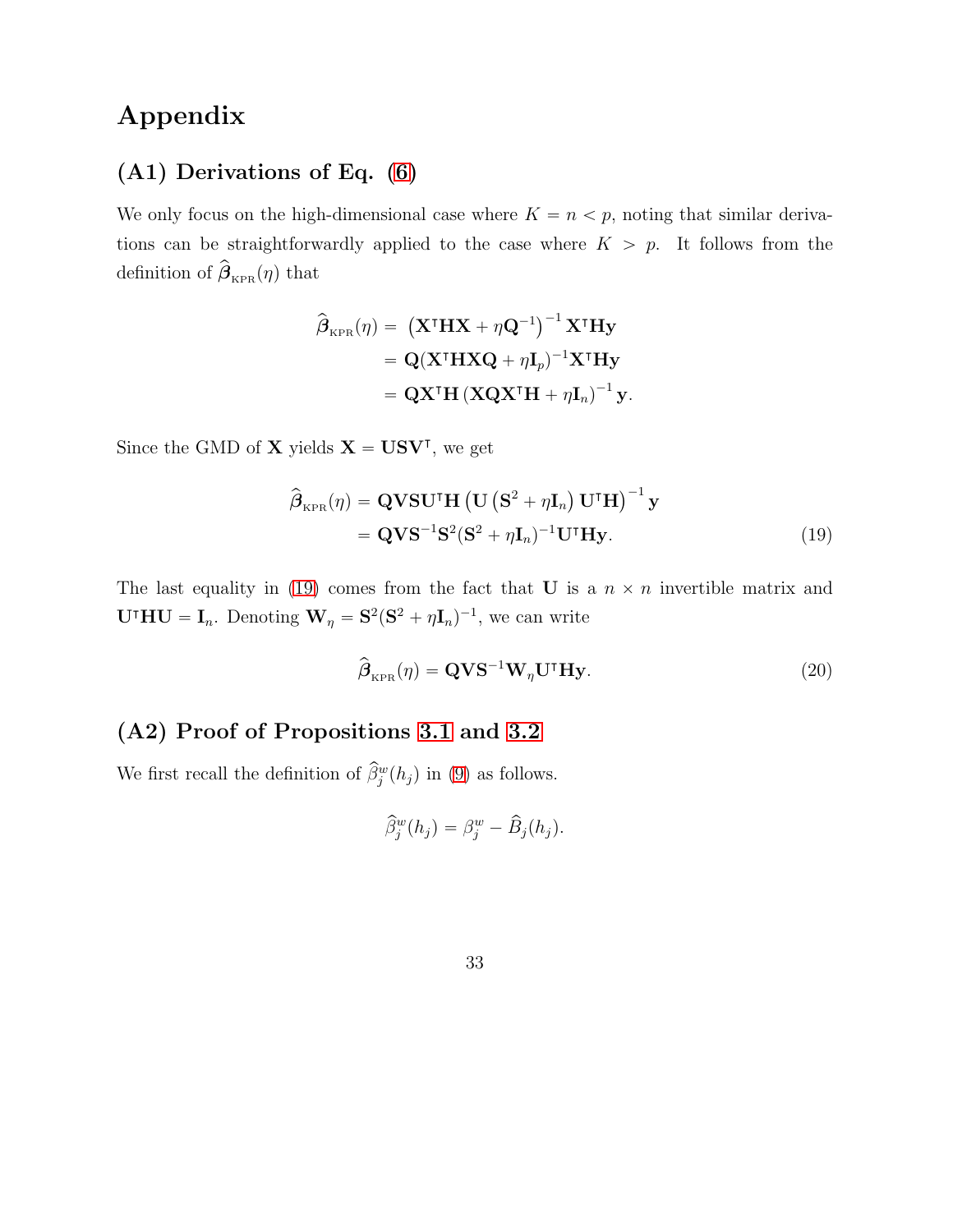Plugging in the definition of  $\beta_j^w$  and  $\widehat{B}_j(h_j)$ , we get

$$
\widehat{\beta}_{j}^{w}(h_{j}) = \sum_{m \neq j} \xi_{jm}^{w} \beta_{m}^{*} + \xi_{jj}^{w} \beta_{j}^{*} - \sum_{m \neq j} \xi_{jm}^{w} \beta_{m}^{init} - h_{j}(\xi_{jj}^{w} - 1) \beta_{j}^{init} + Z_{j}^{w}
$$
\n
$$
= \left( (1 - h_{j}) \xi_{jj}^{w} + h_{j} \right) \beta_{j}^{*} + \sum_{m \neq j} \xi_{jm}^{w} (\beta_{m}^{*} - \beta_{m}^{init}) +
$$
\n
$$
h_{j}(\xi_{jj}^{w} - 1) (\beta_{j}^{*} - \beta_{j}^{init}) + Z_{j}^{w}, \tag{21}
$$

where  $Z_j^w = \sum_{i=1}^n a_{ji} \tilde{\epsilon}_i$ . To prove the asymptotic normality of  $Z_j^w$ , we first check the Lindeberg's condition; that is,

$$
\lim_{n \to \infty} \frac{1}{s_{n,j}^2} \sum_{i=1}^n \mathbb{E} \left[ a_{ji}^2 \tilde{\epsilon}_i^2 \times I \{ |a_{ji} \tilde{\epsilon}_i| > t s_{n,j} \} \right] = 0, \text{ for all } t > 0,
$$

where  $s_{n,j}^2 = \sum_{i=1}^n a_{ji}^2$ . Let  $\varepsilon$  be a random variable distributed like every  $\tilde{\epsilon}_i$ . Then,

$$
\frac{1}{s_{n,j}^2} \sum_{i=1}^n \mathbb{E} \left[ a_{ji}^2 \tilde{\epsilon}_i^2 \times I\{|a_{ji}\tilde{\epsilon}_i| > ts_{n,j}\} \right] = \frac{1}{s_{n,j}^2} \sum_{i=1}^n \left\{ a_{ji}^2 \mathbb{E} \left[ \varepsilon^2 \times I\left\{ |\varepsilon| > ts_{n,j} |a_{ji}|^{-1} \right\} \right] \right\}
$$
  

$$
\leq \frac{1}{s_{n,j}^2} \left( \sum_{i=1}^n a_{ji}^2 \right) \mathbb{E} \left[ \varepsilon^2 \times I\left\{ |\varepsilon| > ts_{n,j} \left\{ \max_{i=1,\dots,n} |a_{ji}| \right\}^{-1} \right\} \right]
$$
  

$$
= \mathbb{E} \left[ \varepsilon^2 \times I\left\{ |\varepsilon| > \frac{t\sqrt{\sum_{i=1}^n a_{ji}^2}}{\max_{i=1,\dots,n} |a_{ji}|} \right\} \right].
$$

Since

$$
\lim_{n \to \infty} \frac{\max_{i=1,...,n} |a_{ji}|}{\sqrt{\sum_{i=1}^{n} a_{ji}^2}} = 0,
$$

by using the dominated convergence theorem, we get

$$
\lim_{n \to \infty} \frac{1}{s_{n,j}^2} \sum_{i=1}^n \mathbb{E} \left[ a_{ji}^2 \tilde{\epsilon}_i^2 \times I \{ |a_{ji} \tilde{\epsilon}_i| > t s_{n,j} \} \right] = 0 \text{ for all } t > 0.
$$

34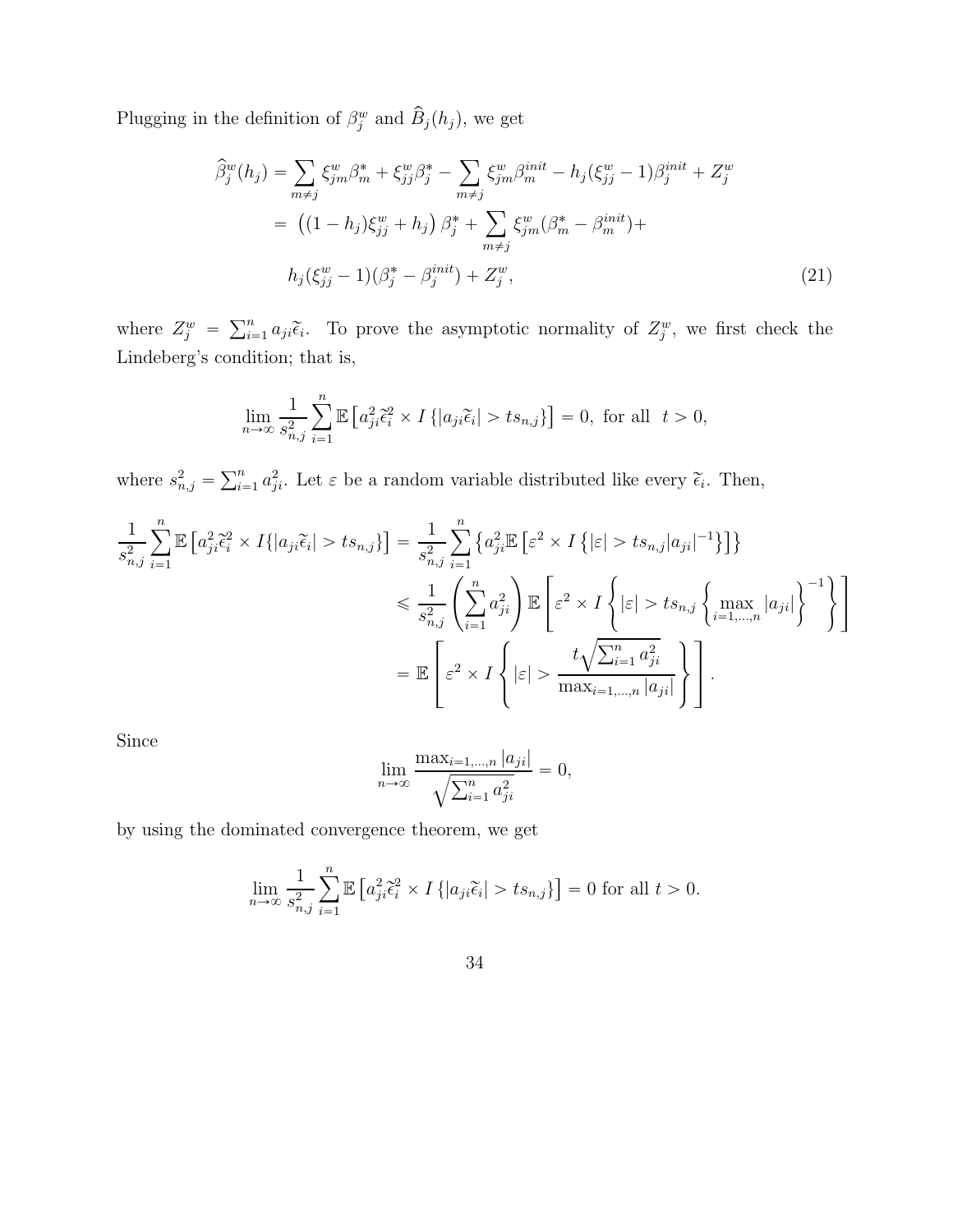Next, using the Lindeberg central limit theorem, we get  $s_{n,j}^{-1}Z_j^w \stackrel{d}{\rightarrow} N(0,1)$  as  $n \to \infty$ . Lastly, we find the explicit form of  $\mathfrak{s}_{n,j}$  by noting that

$$
s_{n,j}^2 = \sum_{i=1}^n a_{ji}^2 = (\mathbf{QVWS^{-1}U^\intercal HL}_{\psi}^\intercal (\mathbf{QVWS^{-1}U^\intercal HL}_{\psi}^\intercal)^\intercal)_{(j,j)} = \Omega_{jj}^w,
$$

which completes the proof of Proposition 3.1.

Next we prove Proposition 3.2. Recall that  $R_{jj}^w = \left\{ \mathbf{Q} \mathbf{V} \mathbf{W}^2 \mathbf{S}^{-2} \mathbf{V}^\intercal \mathbf{Q} \right\}_{(j,j)}$ . Then, we can write

$$
\Omega_{jj}^w = R_{jj}^w + \mathbf{e}_j^{\mathsf{T}} \mathbf{Q} \mathbf{V} \mathbf{W} \mathbf{S}^{-1} \mathbf{U}^{\mathsf{T}} \mathbf{H}^{1/2} (\mathbf{H}^{1/2} \mathbf{L}_{\psi}^{\mathsf{T}} \mathbf{L}_{\psi} \mathbf{H}^{1/2} - \mathbf{I}_n) \mathbf{H}^{1/2} \mathbf{U} \mathbf{S}^{-1} \mathbf{W} \mathbf{V}^{\mathsf{T}} \mathbf{Q} \mathbf{e}_j,
$$

where  $\mathbf{e}_j \in \mathbb{R}^n$  is the vector with one in its j-th entry and zero elsewhere. By Assumption (A1), we know that  $\|\mathbf{H}^{1/2}\mathbf{L}_{\psi}^{\mathsf{T}}\mathbf{L}_{\psi}\mathbf{H}^{1/2} - \mathbf{I}_{n}\|_{2} = \|\mathbf{L}_{\psi}\mathbf{H}\mathbf{L}_{\psi}^{\mathsf{T}} - \mathbf{I}_{n}\|_{2} = o(1)$  as  $n \to \infty$ . Thus, we have

$$
\mathbf{e}_j^{\text{T}}\mathbf{Q} \mathbf{V}\mathbf{W}\mathbf{S}^{-1}\mathbf{U}^{\text{T}}\mathbf{H}^{1/2}(\mathbf{H}^{1/2}\mathbf{L}_{\psi}^{\text{T}}\mathbf{L}_{\psi}\mathbf{H}^{1/2}-\mathbf{I}_n)\mathbf{H}^{1/2}\mathbf{U}\mathbf{S}^{-1}\mathbf{W}\mathbf{V}^{\text{T}}\mathbf{Q}\mathbf{e}_j = o(R_{jj}^w).
$$

This further leads to

$$
\frac{\Omega_{jj}^w}{R_{jj}^w} = 1 + o(1), \text{ as } n \to \infty.
$$

Since  $Z_j^w / \sqrt{\Omega_{jj}^w} \stackrel{d}{\rightarrow} N(0, 1)$ , we have

$$
\frac{Z_j^w}{\sqrt{R_{jj}^w}} = \frac{Z_j^w}{\sqrt{\Omega_{jj}^w}} \times \sqrt{\frac{\Omega_{jj}^w}{R_{jj}^w}} \stackrel{d}{\to} N(0, 1) \text{ as } n \to \infty.
$$

This completes the proof of Proposition [3.2.](#page-12-0)

### (A3) Proof of Theorem [3.1](#page-14-0)

Recall that  $\check{\mathbf{X}} = \mathbf{H}^{1/2} \mathbf{X} \mathbf{D} \mathbf{\Delta}^{1/2}$  and  $\widetilde{\boldsymbol{\beta}}^* = \mathbf{D}^{\intercal} \boldsymbol{\beta}^*$ . The next lemma characterizes  $\left\| \widetilde{\boldsymbol{\beta}}(\lambda) - \widetilde{\boldsymbol{\beta}}^* \right\|_1$ , where  $\tilde{\boldsymbol{\beta}}(\lambda)$  is given in [\(12\)](#page-13-0).

35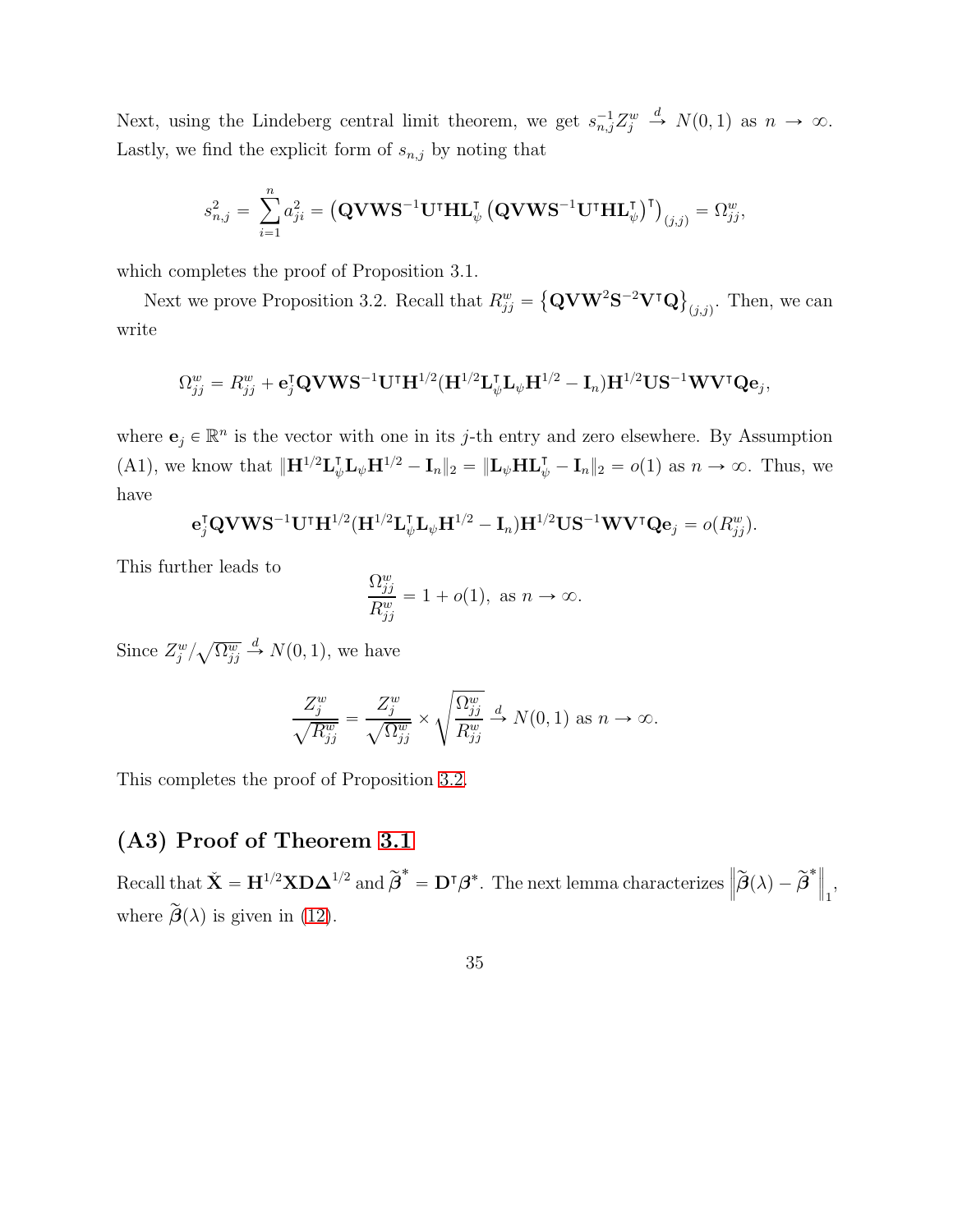<span id="page-35-0"></span>**Lemma 6.1.** Suppose that  $\|Q\|_2 = 1$  and each column of X has been scaled so that  $\|\mathbf{X} \mathbf{d}_j\|_{\mathbf{H}}^2 = n$  for  $j = 1, \ldots, p$ , where  $\mathbf{d}_j$  is the j-th eigenvector of **Q**. For any  $c_0 > 0$ , *if*

$$
\lambda = 2\sqrt{2c^*n\log p(1+c_0)\|\mathbf{L}_{\psi}^{\mathsf{T}}\mathbf{H}\mathbf{L}_{\psi}\|_2},
$$

*then under Assumptions (A1)–(A3), we have*

$$
\left\|\widetilde{\boldsymbol{\beta}}(\lambda)-\widetilde{\boldsymbol{\beta}}^*\right\|_1 = O_p\left(s_0\sqrt{n^{-1}\log p}\right) \quad \text{as } n \to \infty.
$$

*Lemma* [6.1.](#page-35-0) We first define some additional notations. For any index set  $A \subset \{1, \ldots, p\}$ , let  $\check{\mathbf{X}}_A$  denote the submatrix of  $\check{\mathbf{X}}$  with columns indexed by A, and let  $P_A$  denote the projection matrix onto the column space of  $\check{X}_A$ . Define

$$
\chi_m^* = \max_{|A|=m,\mathbf{s}\in\{\pm 1\}^m} \left| \varepsilon' \frac{\check{\mathbf{X}}_A \left( \check{\mathbf{X}}_A' \check{\mathbf{X}}_A \right)^{-1} \mathbf{s} \lambda - (\mathbf{I} - \mathbf{P}_A) \check{\mathbf{X}} \Delta^{-1/2} \widetilde{\boldsymbol{\beta}}^*}{\left\| \check{\mathbf{X}}_A \left( \check{\mathbf{X}}_A' \check{\mathbf{X}}_A \right)^{-1} \mathbf{s} \lambda - (\mathbf{I} - \mathbf{P}_A) \check{\mathbf{X}} \Delta^{-1/2} \widetilde{\boldsymbol{\beta}}^* \right\|_2} \right|,
$$

where  $\epsilon = H^{1/2}L_{\psi}\epsilon$ , and  $\lambda > 0$  is the tuning parameter. For all  $m_0 \geq 0$ , define the following Borel set

$$
\Omega_{m_0} \equiv \{ \chi_m^* \leq t_m \ \forall m \geq m_0 \},
$$

where

$$
t_m = \sqrt{2 \log p(m \vee 1)(1 + c_0) \|\mathbf{L}_{\psi}^{\mathsf{T}} \mathbf{H} \mathbf{L}_{\psi}\|_2}
$$

for some constant  $c_0 > 0$ . Let

$$
r_1 \equiv \left(\frac{c^*\eta_1 n}{s_0 \lambda}\right)^{1/2}, \quad r_2 \equiv \left(\frac{c^*\eta_1^2 n}{s_0 \lambda^2}\right)^{1/2} \text{ and } C \equiv \frac{c^*}{c_*}.
$$

It can be checked that with the  $\eta_1$  specified in Assumption (A2) and the  $\lambda$  specified in Lemma [6.1,](#page-35-0)  $r_1$  and  $r_2$  are both  $O(1)$  quantities. Let  $M_1^* = 2 + 4r_1^2 + 4\sqrt{C}r_2 + 4C$ ,  $\widetilde{S}_0 = \{j :$  $\beta_j(\lambda) \neq 0$  and  $S_1 = S_0 \cup S_0$ . We follow the proof in [Zhang et al. \(2008\)](#page-44-6), and summarize

36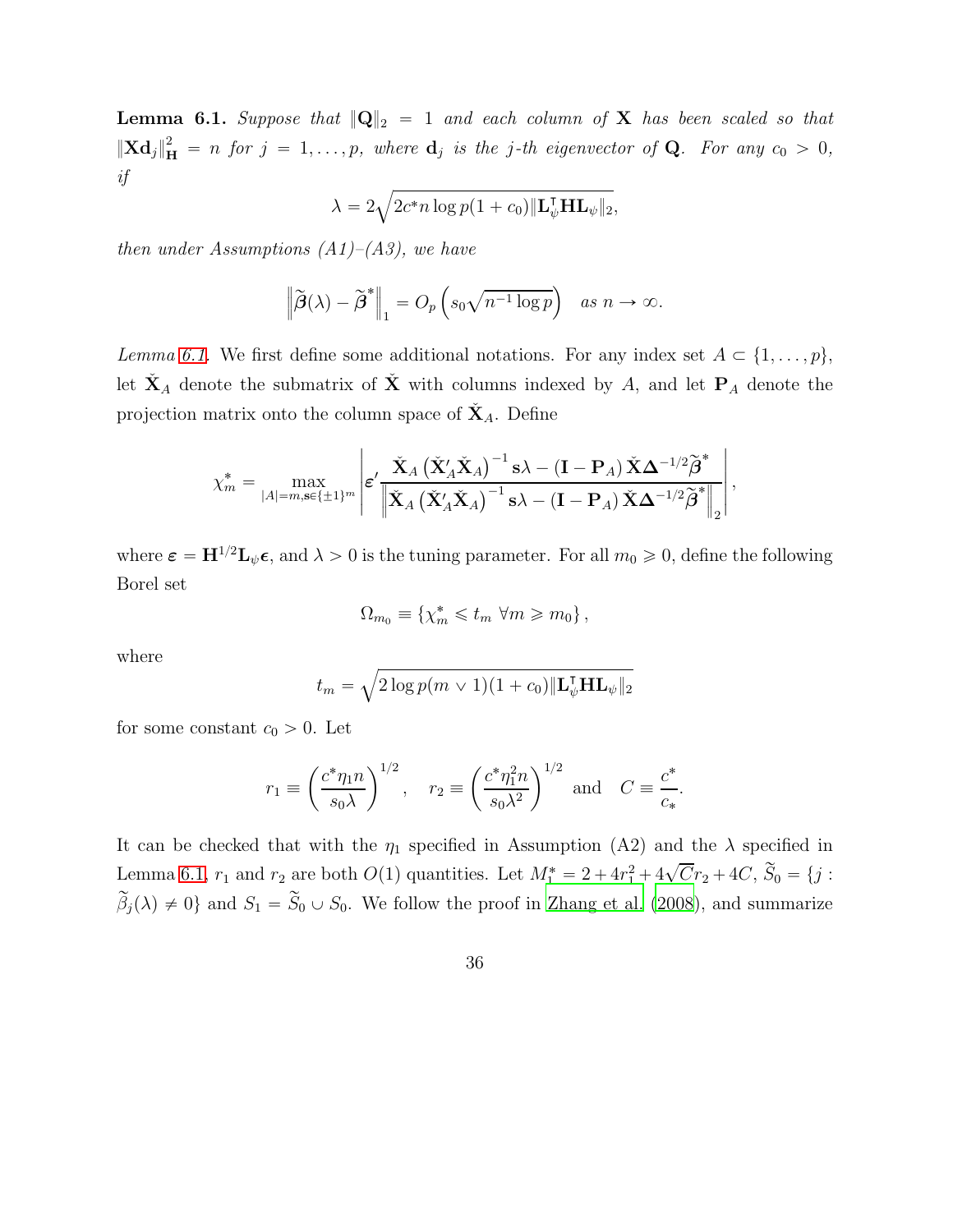the following three major steps.

1. According to the proof of Theorem 1 in [Zhang et al. \(2008\)](#page-44-6) (see Equation (5.26) in [Zhang et al. \(2008](#page-44-6)) and its derivations), we have  $|S_1| \le M_1^* s_0$  while conditioning on the event  $\Omega_{s_0}$ .

2. In the second step, we show that the event  $\Omega_{s_0}$  happens with high probability. In [Zhang et al. \(2008](#page-44-6)), this is proved for the setting where  $\varepsilon \sim N(0, \sigma^2 \mathbf{I}_n)$ . However, in our case,  $\varepsilon$  is not necessarily Gaussian, and its covariance matrix,  $H^{1/2}L_{\psi}^{T}L_{\psi}H^{1/2}$ , is not necessarily equal to  $I_n$  (up to a constant). To prove this, we first notice that for all  $s_0$ ,

<span id="page-36-0"></span>
$$
\mathbb{P}\left(\Omega_{s_0}^c\right) \leqslant \mathbb{P}\left(\Omega_0^c\right) \leqslant \sum_{m=0}^{\infty} 2^{m \vee 1} \left(\begin{array}{c} p \\ m \end{array}\right) p_m,\tag{22}
$$

where

$$
p_m = \mathbb{P}\left( \left| \boldsymbol{\varepsilon}' \frac{\check{\mathbf{X}}_A \left( \check{\mathbf{X}}_A'\check{\mathbf{X}}_A \right)^{-1} \mathbf{s} \lambda - (\mathbf{I} - \mathbf{P}_A) \check{\mathbf{X}} \Delta^{-1/2} \widetilde{\boldsymbol{\beta}}^*}{\left\| \check{\mathbf{X}}_A \left( \check{\mathbf{X}}_A'\check{\mathbf{X}}_A \right)^{-1} \mathbf{s} \lambda - (\mathbf{I} - \mathbf{P}_A) \check{\mathbf{X}} \Delta^{-1/2} \widetilde{\boldsymbol{\beta}}^* \right\|_2} \right| \geq t_m.
$$

with  $|A| = m$  and some  $s \in {\pm 1}^m$ . Next we find an upper bound for  $p_m$ . Since  $\varepsilon =$  $H^{1/2}L_{\psi}\epsilon$ , where  $\epsilon$  has *i.i.d* sub-Gaussian entries with mean 0 and variance 1, using the Hoeffding's inequality [\(Wainwright, 2019](#page-44-4)), we get

<span id="page-36-1"></span>
$$
p_m \leq 2 \exp\{-\frac{t_m^2}{\|\mathbf{L}_{\psi}\mathbf{H}\mathbf{L}_{\psi}\|_2}\} = 2 \exp(-(m \vee 1)(1+c_0) \log p). \tag{23}
$$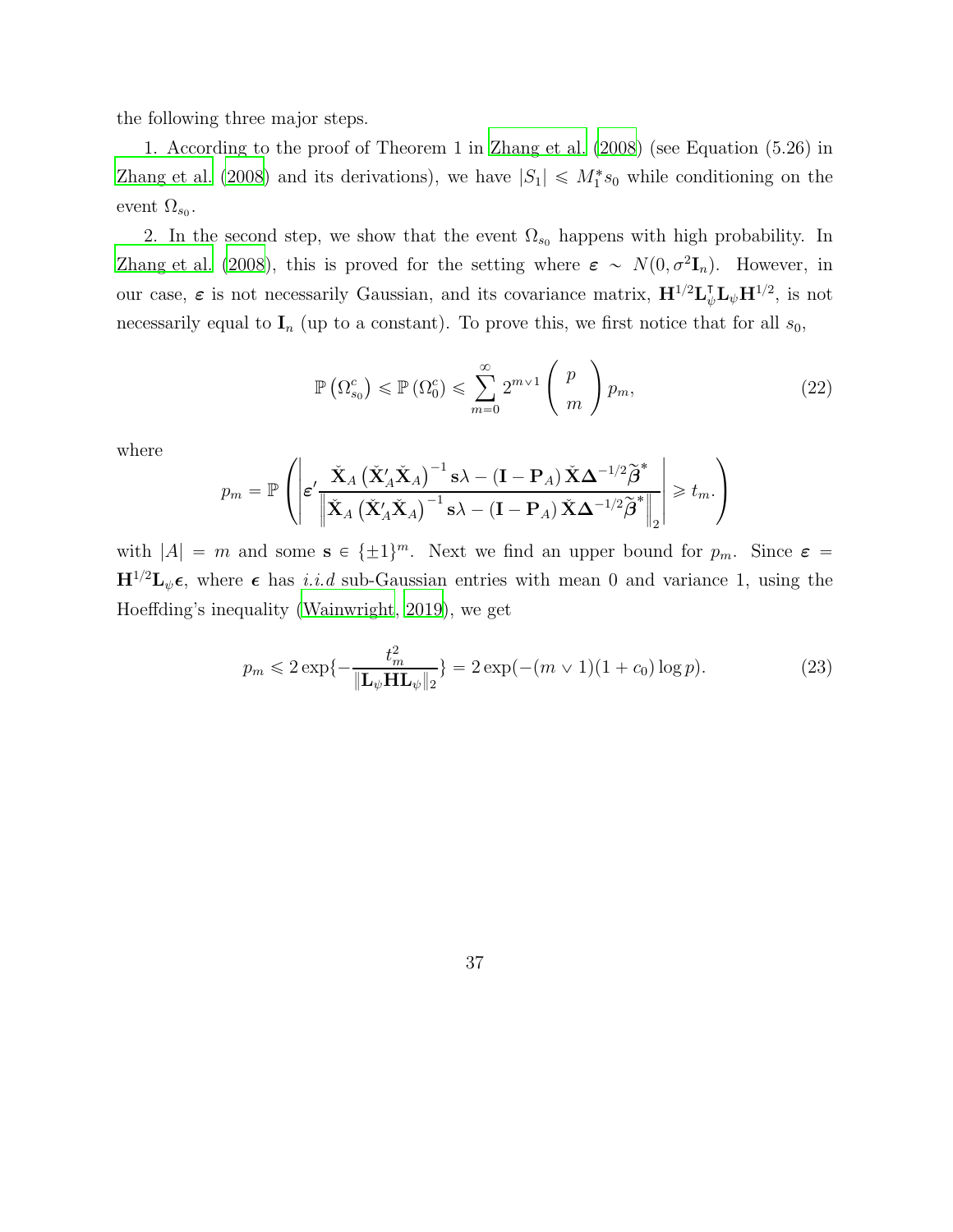Combining  $(22)$  and  $(23)$ , we have

$$
\mathbb{P}\left(\Omega_{s_0}^c\right) \leqslant \sum_{m=0}^{\infty} 2^{(m \vee 1)+1} \binom{p}{m} (p^{-(1+c_0)})^{m \vee 1}
$$
  

$$
\leqslant \frac{4}{p^{1+c_0}} + 2 \sum_{m=1}^{\infty} 2^m \binom{p}{m} p^{-m(1+c_0)}
$$
  

$$
= \frac{4}{p^{1+c_0}} + 2 \left( (1 + 2p^{-(1+c_0)})^p - 1 \right)
$$
  

$$
\leqslant \frac{4}{p^{1+c_0}} + 2 \left( \exp(2p^{-c_0}) - 1 \right); \tag{24}
$$

here, we use the binomial theorem and the fact that  $\lim_{x\to 0} (1+x)^{1/x} = e$ . Therefore, we have  $\mathbb{P}(\Omega_{s_0}) = 1 - \mathbb{P}(\Omega_{s_0}^c) \to 1$  as  $p \to \infty$ .

3. We use the techniques in the proof of Theorem 3 in [Zhang et al. \(2008](#page-44-6)) to bound  $\left\| \widetilde{\boldsymbol{\beta}}(\lambda) - \widetilde{\boldsymbol{\beta}}^* \right\|_1$  with the pre-specified  $\eta_1$  and  $\lambda$ . Recall that on the event  $\Omega_{s_0}$ , we have  $|S_1| \leq M_1^* s_0$ . Let  $\check{\mathbf{X}}_1$  and  $\check{\mathbf{X}}_2$ , respectively, denote the submatrix of  $\check{\mathbf{X}}$  with columns indexed by  $S_1$  and  $S_1^c$ . Similarly, let  $\widetilde{\beta}_1^*$  $i_1^*$  and  $\widetilde{\beta}_2^*$  $_2^*$ , respectively, denote the subvector of  $\widetilde{\beta}^*$ with entries indexed by  $S_1$  and  $S_1^c$ ;  $\tilde{\boldsymbol{\beta}}_1(\lambda)$  and  $\tilde{\boldsymbol{\beta}}_2(\lambda)$ , respectively, denote the subvector of  $\tilde{\boldsymbol{\beta}}(\lambda)$  with entries indexed by  $S_1$  and  $S_1^c$ ;  $\boldsymbol{\Delta}_1$  and  $\boldsymbol{\Delta}_2$ , respectively, denote the submatrix of  $\Delta$  with both rows and columns indexed by  $S_1$  and  $S_1^c$ . Since  $q^* \geq M_1^* s_0 + 1$ , by Assumption (A3), the vector  $\mathbf{v}_1 = \check{\mathbf{X}}_1 \boldsymbol{\Delta}_1^{-1/2} \left( \widetilde{\boldsymbol{\beta}}_1(\lambda) - \widetilde{\boldsymbol{\beta}}_1^* \right)$  $\binom{1}{1}$  satisfies

$$
\|\mathbf{v}_1\|_2^2 \ge c_* n \left\| \mathbf{\Delta}_1^{-1/2} (\widetilde{\boldsymbol{\beta}}_1(\lambda) - \widetilde{\boldsymbol{\beta}}_1^*) \right\|_2^2.
$$
 (25)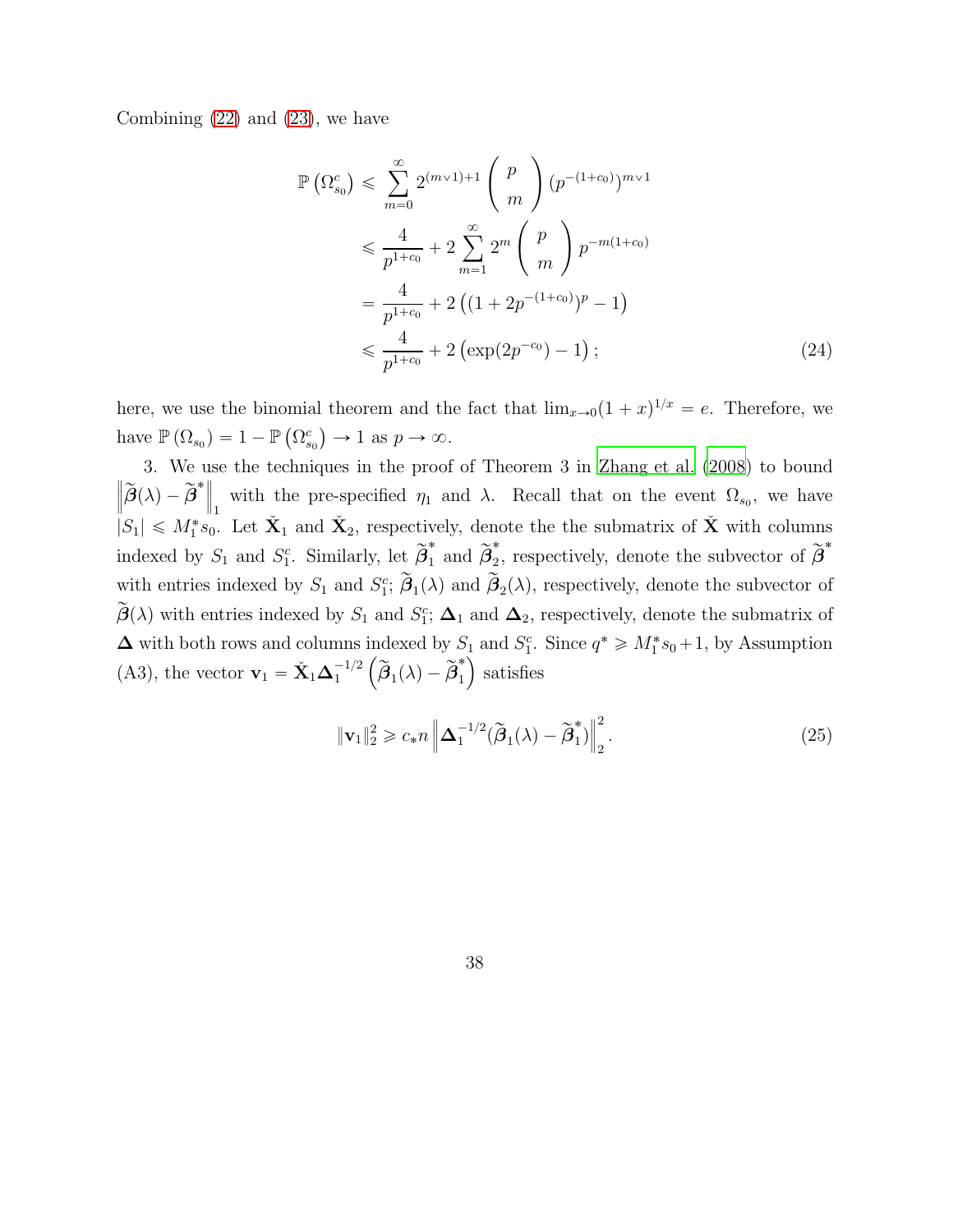Denoting by  $P_1$  the projection matrix onto the column space of  $\check{X}_1$ , we have

$$
\|\mathbf{v}_1\|_2 \le \|\mathbf{v}_1 + \mathbf{P}_1(\widetilde{\mathbf{y}} - \check{\mathbf{X}}_1 \Delta_1^{-1/2} \widetilde{\boldsymbol{\beta}}_1(\lambda))\|_2 + \|\mathbf{P}_1(\widetilde{\mathbf{y}} - \check{\mathbf{X}}_1 \Delta_1^{-1/2} \widetilde{\boldsymbol{\beta}}_1(\lambda))\|_2
$$
  
\n
$$
\le \|\mathbf{P}_1 \check{\mathbf{X}}_2 \Delta_2^{-1/2} \widetilde{\boldsymbol{\beta}}_2^* + \mathbf{P}_1 \mathbf{H}^{1/2} \mathbf{L}_{\psi} \boldsymbol{\epsilon}\|_2 + \|\mathbf{P}_1(\widetilde{\mathbf{y}} - \check{\mathbf{X}}_1 \Delta_1^{-1/2} \widetilde{\boldsymbol{\beta}}_1(\lambda))\|_2
$$
  
\n
$$
\le \|\check{\mathbf{X}}_2 \Delta_2^{-1/2} \widetilde{\boldsymbol{\beta}}_2^*\|_2 + \|\mathbf{P}_1 \mathbf{H}^{1/2} \mathbf{L}_{\psi} \boldsymbol{\epsilon}\|_2 + n^{-1/2} \|\Sigma_{11}^{-1/2} \mathbf{g}_1\|_2, \tag{26}
$$

where  $\Sigma_{11} \equiv n^{-1} \check{\mathbf{X}}_1^{\intercal} \check{\mathbf{X}}_1$ ,  $\widetilde{\mathbf{y}} = \mathbf{H}^{1/2} \mathbf{y}$  and  $\mathbf{g}_1 = \check{\mathbf{X}}_1^{\intercal} \left( \widetilde{\mathbf{y}} - \check{\mathbf{X}} \boldsymbol{\Delta}_1^{-1/2} \widetilde{\boldsymbol{\beta}}(\lambda) \right)$ . Note that the KKT conditions of [\(12\)](#page-13-0) yield that  $||\mathbf{g}_1||_{\infty} \leq \lambda$ . Then, by Assumption (A3), we have

$$
\|\Sigma_{11}^{-1/2}\mathbf{g}_1\|_2 \leq c_*^{-1/2} \|\mathbf{g}_1\|_{\infty} \sqrt{|S_1|} \leq \lambda (M_1^* s_0/c_*)^{1/2}.
$$

Also, since  $S_1^c \subset S_0^c$ ,  $\|\mathbf{X}\mathbf{d}_j\|_{\mathbf{H}}^2 = n$ , and  $\|\mathbf{Q}\|_2 = 1$ , we have  $\|\check{\mathbf{X}}_2\boldsymbol{\Delta}_2^{-1/2}\widetilde{\boldsymbol{\beta}}_2^*$  $_{2}\Vert_{2}\leqslant$  $\sqrt{n}\eta_1$ . We next find an upper bound for  $||\mathbf{P}_1\mathbf{H}^{1/2}\mathbf{L}_{\psi}\boldsymbol{\epsilon}||_2$ . Using the Hanson-Wright inequality (Theorem 2.1) in [Rudelson et al. \(2013](#page-43-9))), we have

$$
\mathbb{P}\left(\|\mathbf{P}_1\mathbf{H}^{1/2}\mathbf{L}_{\psi}\boldsymbol{\epsilon}\|_2 \geqslant \|\mathbf{P}_1\mathbf{H}^{1/2}\mathbf{L}_{\psi}\|_F + t\right) \leqslant \exp\left\{-\frac{ct^2}{\|\mathbf{P}_1\mathbf{H}^{1/2}\mathbf{L}_{\psi}\|_2^2}\right\},\tag{27}
$$

for some constant c. By properties of matrix norms, we have

$$
\|\mathbf{P}_1\mathbf{H}^{1/2}\mathbf{L}_{\psi}\|_2^2 \leqslant \|\mathbf{L}_{\psi}^{\intercal}\mathbf{H}\mathbf{L}_{\psi}\|_2; \|\mathbf{P}_1\mathbf{H}^{1/2}\mathbf{L}_{\psi}\|_F^2 \leqslant \|\mathbf{L}_{\psi}^{\intercal}\mathbf{H}\mathbf{L}_{\psi}\|_2|S_1|;
$$

here, we use the facts that  $||\mathbf{P}_1||_2 = 1$  and  $||\mathbf{P}_1||_F = |S_1|$ . Thus,

$$
\mathbb{P}\left(\|\mathbf{P}_1\mathbf{H}^{1/2}\mathbf{L}_{\psi}\boldsymbol{\epsilon}\|_2 \geqslant \sqrt{\|\mathbf{L}_{\psi}^{\mathsf{T}}\mathbf{H}\mathbf{L}_{\psi}\|_2|S_1|} + t\right) \leqslant \exp\left\{-\frac{ct^2}{\|\mathbf{L}_{\psi}^{\mathsf{T}}\mathbf{H}\mathbf{L}_{\psi}\|_2}\right\}.
$$

Letting  $t^2 = \|\mathbf{L}_{\psi}^{\mathsf{T}}\mathbf{H}\mathbf{L}_{\psi}\|_2 |S_1| \log p$ , there exists a Borel set  $\widetilde{\Omega}$  with  $\mathbb{P}\left(\widetilde{\Omega}\right) \to 1$  as  $p \to \infty$ ,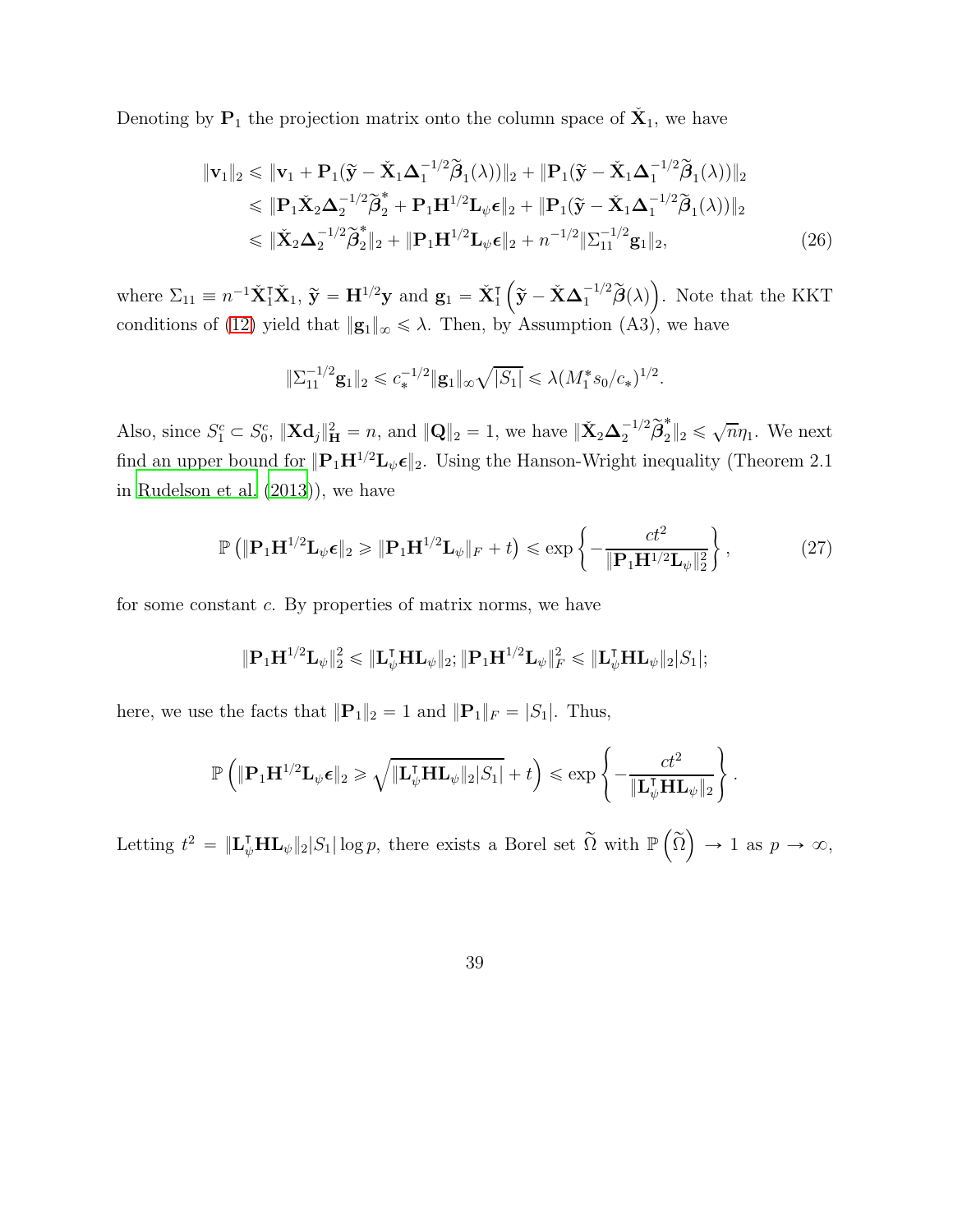such that on this set

$$
\|\mathbf{P}_1\mathbf{H}^{1/2}\mathbf{L}_{\psi}\boldsymbol{\epsilon}\|_2 \leqslant \sqrt{\|\mathbf{L}_{\psi}^{\mathsf{T}}\mathbf{H}\mathbf{L}_{\psi}\|_2|S_1|} \left(1 + \sqrt{\log p}\right). \tag{28}
$$

.

 $\square$ 

Therefore, on the event  $\Omega_{s_0}\cap \widetilde{\Omega},$  we have

$$
\|\mathbf{P}_1\mathbf{H}^{1/2}\mathbf{L}_{\psi}\boldsymbol{\epsilon}\|_2 \leqslant \sqrt{\|\mathbf{L}_{\psi}^{\mathsf{T}}\mathbf{H}\mathbf{L}_{\psi}\|_2M_1^*s_0}\left(1+\sqrt{\log p}\right)
$$

Thus,

$$
\left\| \Delta_1^{-1/2} \left( \tilde{\beta}_1(\lambda) - \tilde{\beta}_1^* \right) \right\|_2 \leq (c_* n)^{-1/2} \| \mathbf{v}_1 \|_2
$$
  

$$
\leq c_*^{-1/2} \eta_1 + n^{-1/2} \sqrt{\| \mathbf{L}_{\psi}^{\mathsf{T}} \mathbf{H} \mathbf{L}_{\psi} \|_2 M_1^* s_0} \left( 1 + \sqrt{\log p} \right)
$$
  

$$
+ n^{-1/2} \lambda \left( \frac{M_1^* s_0}{n c_*} \right)^{1/2} .
$$
 (29)

Since  $\lambda = 2\sqrt{2c^*n \log p(1+c_0) \|\mathbf{L}_{\psi}^{\mathsf{T}} \mathbf{H} \mathbf{L}_{\psi}\|_2}$ ,  $\|\mathbf{L}_{\psi}^{\mathsf{T}} \mathbf{H} \mathbf{L}_{\psi}\|_2 = 1 + o(1)$ ,  $\eta_1 = O\left(\sqrt{n^{-1}s_0 \log p}\right)$ and  $M_1^* = O(1)$ , we have

$$
\left\|\widetilde{\boldsymbol{\beta}}_1(\lambda)-\widetilde{\boldsymbol{\beta}}_1^*\right\|_2 \leqslant \left\|\boldsymbol{\Delta}_1^{1/2}\right\|_2 \left\|\boldsymbol{\Delta}_1^{-1/2}\left(\widetilde{\boldsymbol{\beta}}_1(\lambda)-\widetilde{\boldsymbol{\beta}}_1^*\right)\right\|_2 = O_p\left(\sqrt{n^{-1}s_0\log p}\right).
$$

Therefore,

$$
\|\widetilde{\boldsymbol{\beta}}_1(\lambda)-\widetilde{\boldsymbol{\beta}}_1^*\|_1 \leqslant \sqrt{s_0}\|\widetilde{\boldsymbol{\beta}}_1(\lambda)-\widetilde{\boldsymbol{\beta}}_1^*\|_2 = O_p\left(s_0\sqrt{n^{-1}\log p}\right).
$$

Finally,

$$
\|\widetilde{\boldsymbol{\beta}}(\lambda)-\widetilde{\boldsymbol{\beta}}^*\|_1 \le \|\widetilde{\boldsymbol{\beta}}_1(\lambda)-\widetilde{\boldsymbol{\beta}}_1^*\|_1 + \eta_1 = O_p\left(s_0\sqrt{n^{-1}\log p}\right).
$$

This completes the proof.

Now we use Lemma [6.1](#page-35-0) to prove Theorem [3.1.](#page-14-0) First, note that since  $s_0 = o((n/\log p)^r)$ 

$$
40\,
$$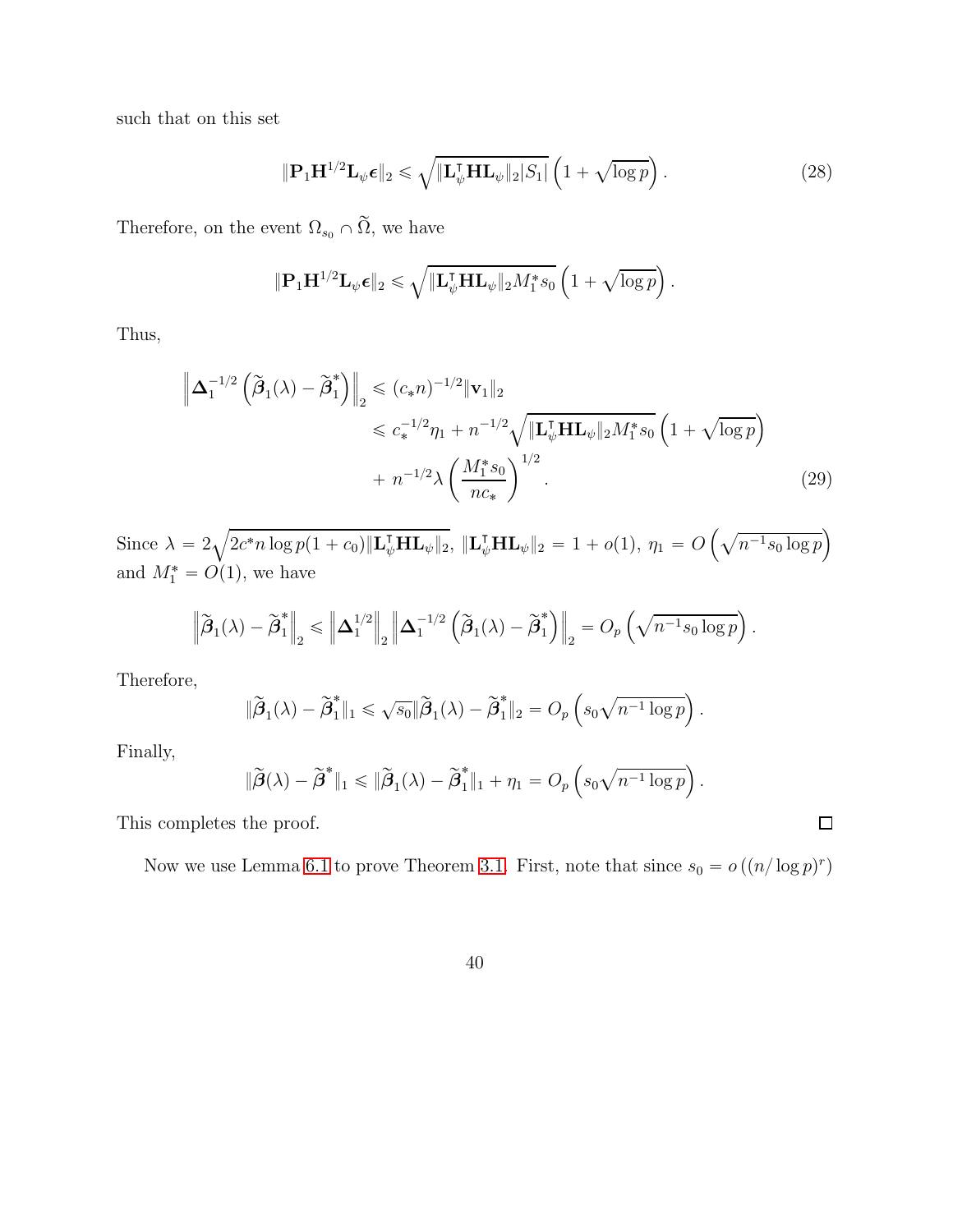for some  $r \in (0, 1/2)$ , we have

<span id="page-40-1"></span><span id="page-40-0"></span>
$$
\left\| \widetilde{\boldsymbol{\beta}}^* - \widetilde{\boldsymbol{\beta}}(\lambda) \right\|_1 = o_p \left\{ \left( \frac{\log p}{n} \right)^{1/2 - r} \right\}.
$$
 (30)

Thus,

$$
|\zeta_j(h_j)| = \left| \sum_{m=1}^p \xi_{jm}^w \left( \beta_m^* - \beta_m^{init} \right) - \left( (1 - h_j) \xi_{jj}^w + h_j \right) \left( \beta_j^* - \beta_j^{init} \right) \right|
$$
  
\n
$$
= \left| \left[ (\mathbf{QVWV}^\intercal - (1 - h_j) \mathbf{\Xi} - h_j \mathbf{I}_p) \left( \boldsymbol{\beta}^* - \boldsymbol{\beta}^{init} \right) \right]_j \right|
$$
  
\n
$$
\leq \left\| \left[ (\mathbf{QVWV}^\intercal - (1 - h_j) \mathbf{\Xi} - h_j \mathbf{I}_p) \mathbf{D} \right]_{(j, \cdot)} \right\|_{\infty} \left\| \widetilde{\boldsymbol{\beta}}^* - \widetilde{\boldsymbol{\beta}}(\lambda) \right\|_1.
$$
 (31)

Combining [\(30\)](#page-40-0) and [\(31\)](#page-40-1), it can be seen that

$$
\lim_{n\to\infty} \Pr\left\{ |\zeta_j(h_j)| \le \left\| \left[ (\mathbf{Q} \mathbf{V} \mathbf{W} \mathbf{V}^\intercal - (1-h_j) \mathbf{\Xi} - h_j \mathbf{I}_p) \mathbf{D} \right]_{(j,\cdot)} \right\|_{\infty} \left( \frac{\log p}{n} \right)^{1/2-r} \right\} = 1.
$$

Finally, [\(13\)](#page-14-2) directly follows from Propositions [3.1](#page-10-1) and 3.2.

# (A4) Proof of Theorem [3.2](#page-14-1)

We first note that  $P_j^w(h_j) \le \alpha$  is equivalent to

$$
\left|\widehat{\beta}_j^w(h_j)\right| \geq \Psi_j(h_j) + q_{(1-\alpha/2)}\sqrt{R_{jj}^w}.
$$

Since  $\left|\widehat{\beta}_j^w(h_j)\right| = \left|\left((1-h_j)\xi_{jj}^w + h_j\right)\beta_j^* + \zeta_j(h_j) + Z_j^w\right|$ , we have

$$
\Pr\left\{ \left| \widehat{\beta}_j^w(h_j) \right| \geq \Psi_j(h_j) + q_{(1-\alpha/2)}\sqrt{R_{jj}^w} \right\} \geq
$$
\n
$$
\Pr\left\{ \left| \left( (1-h_j)\xi_{jj}^w + h_j \right) \beta_j^* \right| - \left| \zeta_j(h_j) \right| - \left| Z_j^w \right| \geq \Psi_j(h_j) + q_{(1-\alpha/2)}\sqrt{R_{jj}^w} \right\}.
$$

41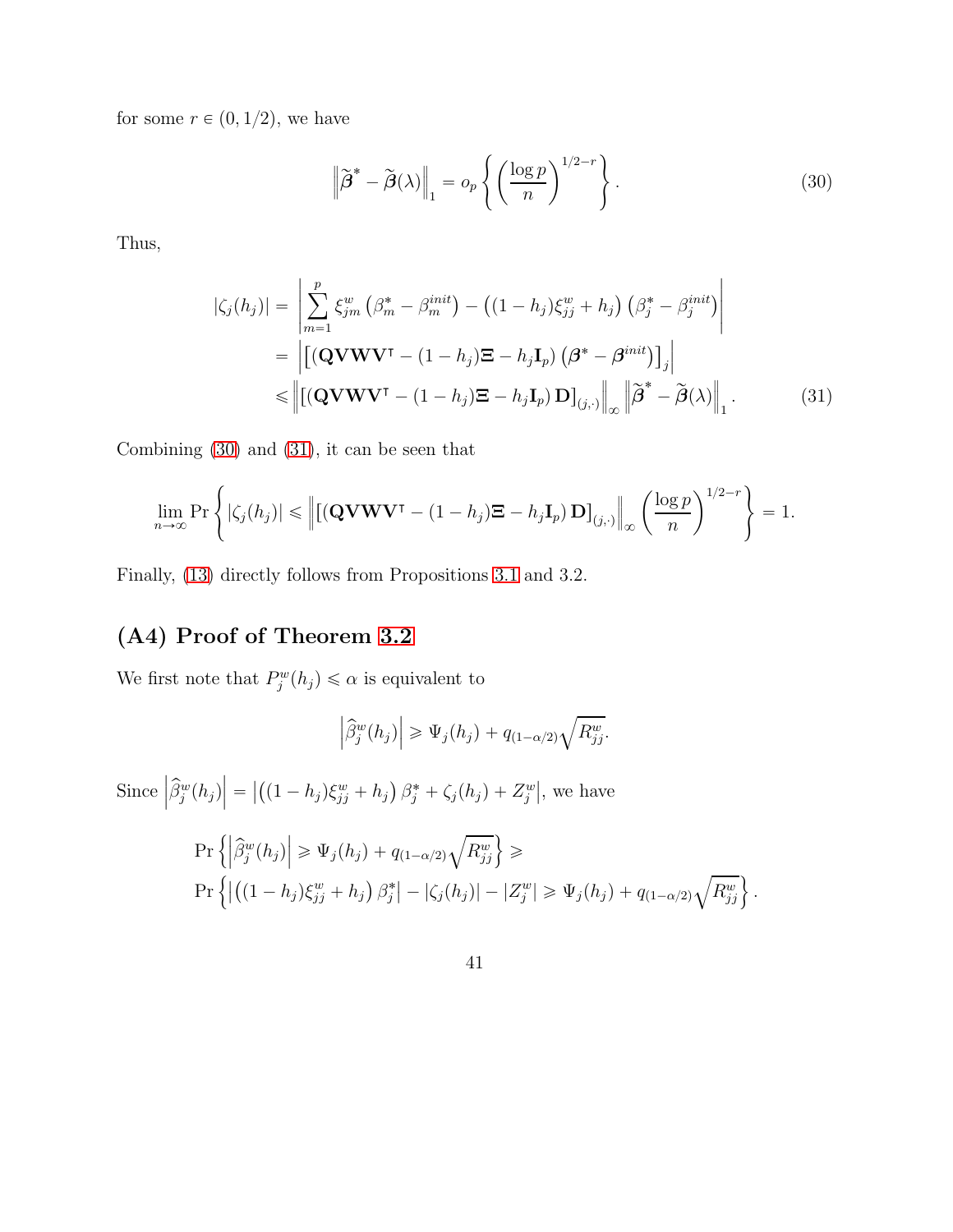Hence, it suffices to show that as  $n \to \infty$ ,

$$
\Pr\left\{ \left| \left( (1 - h_j) \xi_{jj}^w + h_j \right) \beta_j^* \right| - \left| \zeta_j(h_j) \right| - \left| Z_j^w \right| \ge \Psi_j(h_j) + q_{(1 - \alpha/2)} \sqrt{R_{jj}^w} \right\} \ge \psi. \tag{32}
$$

Since  $(R_{jj}^w)^{-1/2}Z_j^w \stackrel{d}{\rightarrow} N(0, 1)$  as  $n \to \infty$ , if

<span id="page-41-6"></span><span id="page-41-5"></span>
$$
\frac{\left| \left( (1 - h_j) \xi_{jj}^w + h_j \right) \beta_j^* \right| - \left| \zeta_j(h_j) \right| - \Psi_j(h_j) - q_{(1 - \alpha/2)} \sqrt{R_{jj}^w}}{\sqrt{R_{jj}^w}} \ge q_{(1 - \psi/2)},
$$
\n(33)

then [\(32\)](#page-41-5) holds. Since  $\lim_{n\to\infty} \Pr(|\zeta_j(h_j)| \leq \Psi_j(h_j)) = 1$  (Theorem 3.1), we know that as  $n \to \infty$ , [\(33\)](#page-41-6) holds if

$$
\left|\beta_j^*\right| \geq (1-h_j)\xi_{jj}^w + h_j\left|^{-1}\left(2\Psi_j(h_j) + \left(q_{(1-\alpha/2)} + q_{(1-\psi/2)}\right)\sqrt{R_{jj}^w}\right)\right|
$$

this completes of proof of Theorem [3.2.](#page-14-1)

# References

- <span id="page-41-3"></span>Aitchison, J. (1982). The statistical analysis of compositional data. *Journal of the Royal Statistical Society: Series B (Methodological) 44* (2), 139–160.
- <span id="page-41-1"></span>Allen, G. I., L. Grosenick, and J. Taylor (2014). A generalized least-square matrix decomposition. *Journal of the American Statistical Association 109* (505), 145–159.
- <span id="page-41-4"></span>Benjamini, Y. and D. Yekutieli (2001). The control of the false discovery rate in multiple testing under dependency. *The Annals of Statistics 29* (4), 1165–1188.
- <span id="page-41-0"></span>Bühlmann, P. (2013). Statistical significance in high-dimensional linear models. *Bernoulli 19* (4), 1212–1242.
- <span id="page-41-2"></span>Caporaso, J. G., J. Kuczynski, J. Stombaugh, K. Bittinger, F. D. Bushman, E. K. Costello,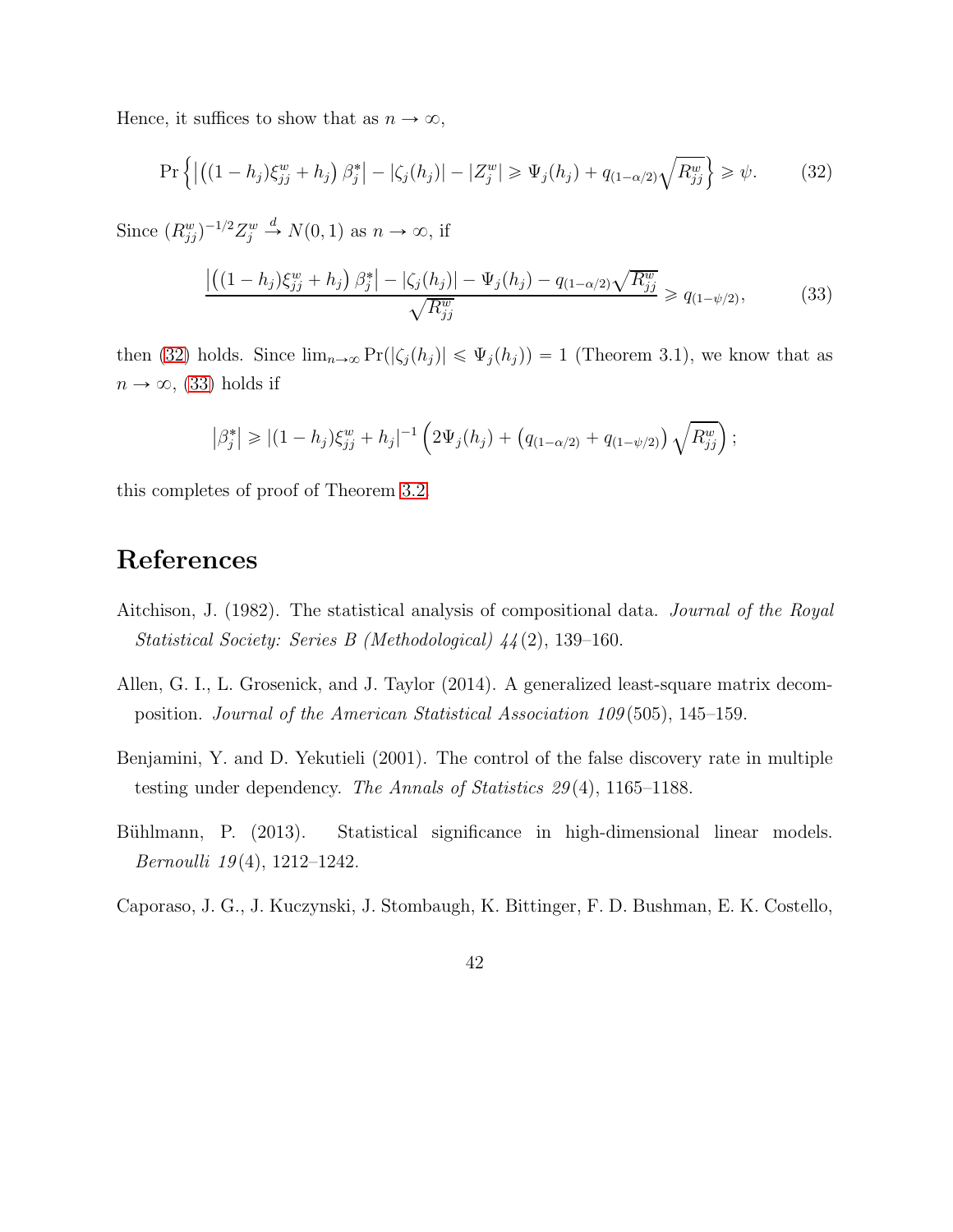N. Fierer, A. G. Pena, J. K. Goodrich, J. I. Gordon, et al. (2010). Qiime allows analysis of high-throughput community sequencing data. *Nature methods 7* (5), 335–336.

- <span id="page-42-7"></span>Chen, N., J. Zhu, and E. P. Xing (2010). Predictive subspace learning for multi-view data: a large margin approach. In *Advances in Neural Information Processing Systems 23*, pp. 361–369. Curran Associates, Inc.
- <span id="page-42-4"></span>Cook, R. D. (2007). Fisher lecture: Dimension reduction in regression. *Statistical Science 22* (1), 1–26.
- <span id="page-42-3"></span>Escoufier, Y. (1987). The duality diagram: a means for better practical applications. In *Develoments in Numerical Ecology*, pp. 139–156. Springer.
- <span id="page-42-0"></span>Escoufier, Y. (2006). Operator related to a data matrix: a survey. In A. Rizzi and M. Vichi (Eds.), *Compstat 2006 - Proceedings in Computational Statistics*, Heidelberg, pp. 285– 297. Physica-Verlag HD.
- <span id="page-42-5"></span>Friedman, J., T. Hastie, R. Tibshirani, et al. (2001). *The elements of statistical learning*, Volume 1. Springer series in statistics New York.
- <span id="page-42-8"></span>Guo, Y. (2013). Convex subspace representation learning from multi-view data. In *Twenty-Seventh AAAI Conference on Artificial Intelligence*.
- <span id="page-42-6"></span>Hoerl, A. E. and R. W. Kennard (1970). Ridge regression: Biased estimation for nonorthogonal problems. *Technometrics 12* (1), 55–67.
- <span id="page-42-9"></span>Kanehisa, M. (2000). *Post-genome informatics*. OUP Oxford.
- <span id="page-42-1"></span>Li, C. and H. Li (2008). Network-constrained regularization and variable selection for analysis of genomic data. *Bioinformatics 24* (9), 1175–1182.
- <span id="page-42-2"></span>Li, C. and H. Li (2010). Variable selection and regression analysis for graph-structured covariates with an application to genomics. *The annals of applied statistics 4* (3), 1498.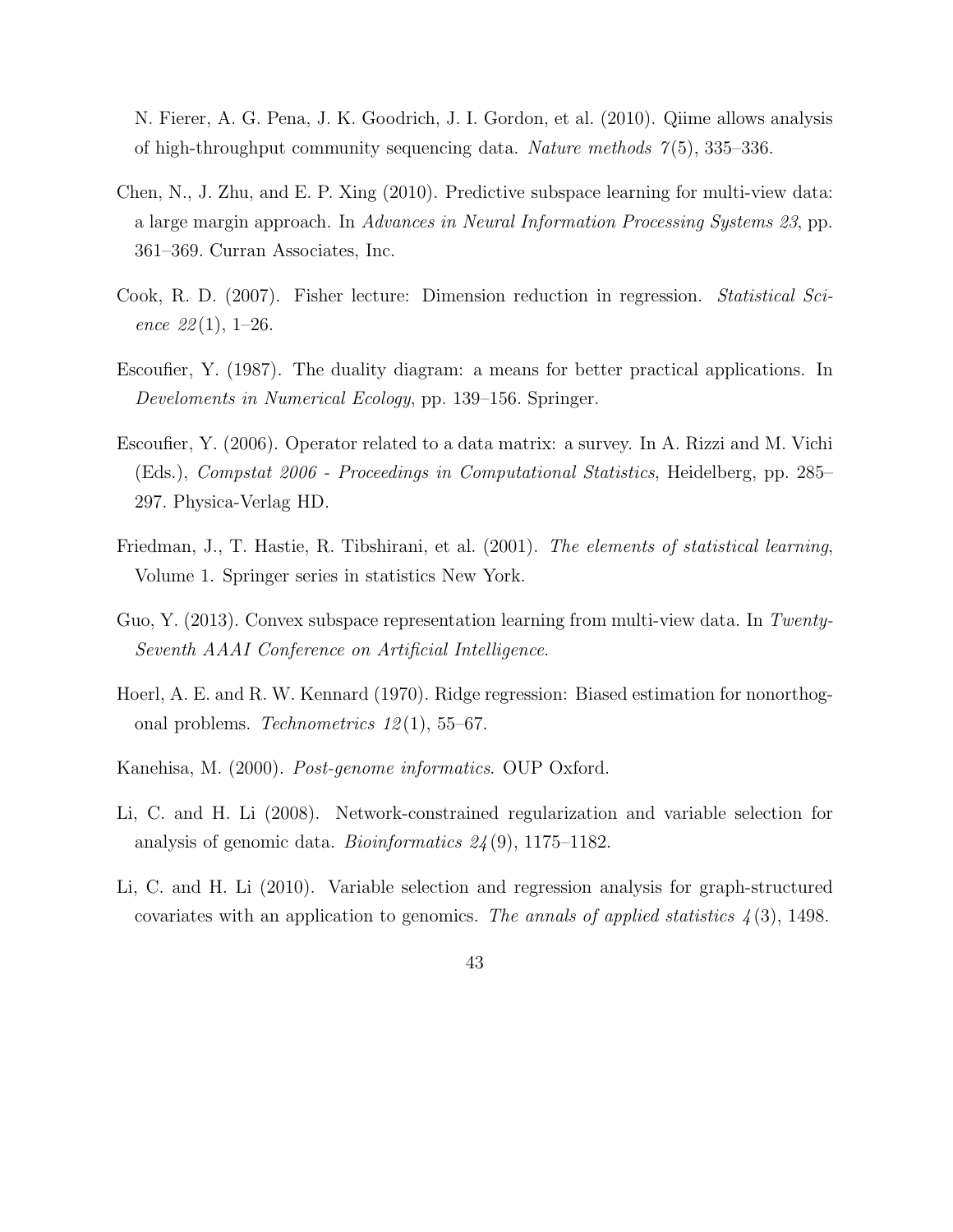- <span id="page-43-7"></span>Li, Q. and L. Li (2019). Integrative factor regression and its inference for multimodal data analysis. *arXiv preprint arXiv:1911.04056* .
- <span id="page-43-6"></span>Lozupone, C. and R. Knight (2005). Unifrac: a new phylogenetic method for comparing microbial communities. *Applied and environmental microbiology 71* (12), 8228–8235.
- <span id="page-43-5"></span>Neuhouser, M. L., Y. Schwarz, C. Wang, K. Breymeyer, G. Coronado, C.-Y. Wang, K. Noar, X. Song, and J. W. Lampe (2012). A low-glycemic load diet reduces serum c-reactive protein and modestly increases adiponectin in overweight and obese adults. *The Journal of nutrition 142* (2), 369–374.
- <span id="page-43-0"></span>Ning, Y. and H. Liu (2017). A general theory of hypothesis tests and confidence regions for sparse high dimensional models. *The Annals of Statistics 45* (1), 158–195.
- <span id="page-43-1"></span>Randolph, T. W., S. Zhao, W. Copeland, M. Hullar, and A. Shojaie (2018). Kernelpenalized regression for analysis of microbiome data. *The Annals of Applied Statistics 12* (1), 540–566.
- <span id="page-43-4"></span>Reid, S., R. Tibshirani, and J. Friedman (2016). A study of error variance estimation in lasso regression. *Statistica Sinica*, 35–67.
- <span id="page-43-9"></span>Rudelson, M., R. Vershynin, et al. (2013). Hanson-wright inequality and sub-gaussian concentration. *Electronic Communications in Probability 18*.
- <span id="page-43-8"></span>Schaefer, C. F., K. Anthony, S. Krupa, J. Buchoff, M. Day, T. Hannay, and K. H. Buetow (2009). Pid: the pathway interaction database. *Nucleic acids research 37* (suppl.1), D674–D679.
- <span id="page-43-2"></span>Shao, J. and X. Deng (2012). Estimation in high-dimensional linear models with deterministic design matrices. *Ann. Statist. 40* (2), 812–831.
- <span id="page-43-3"></span>Tibshirani, R. (1996). Regression shrinkage and selection via the lasso. *Journal of the Royal Statistical Society: Series B (Methodological) 58* (1), 267–288.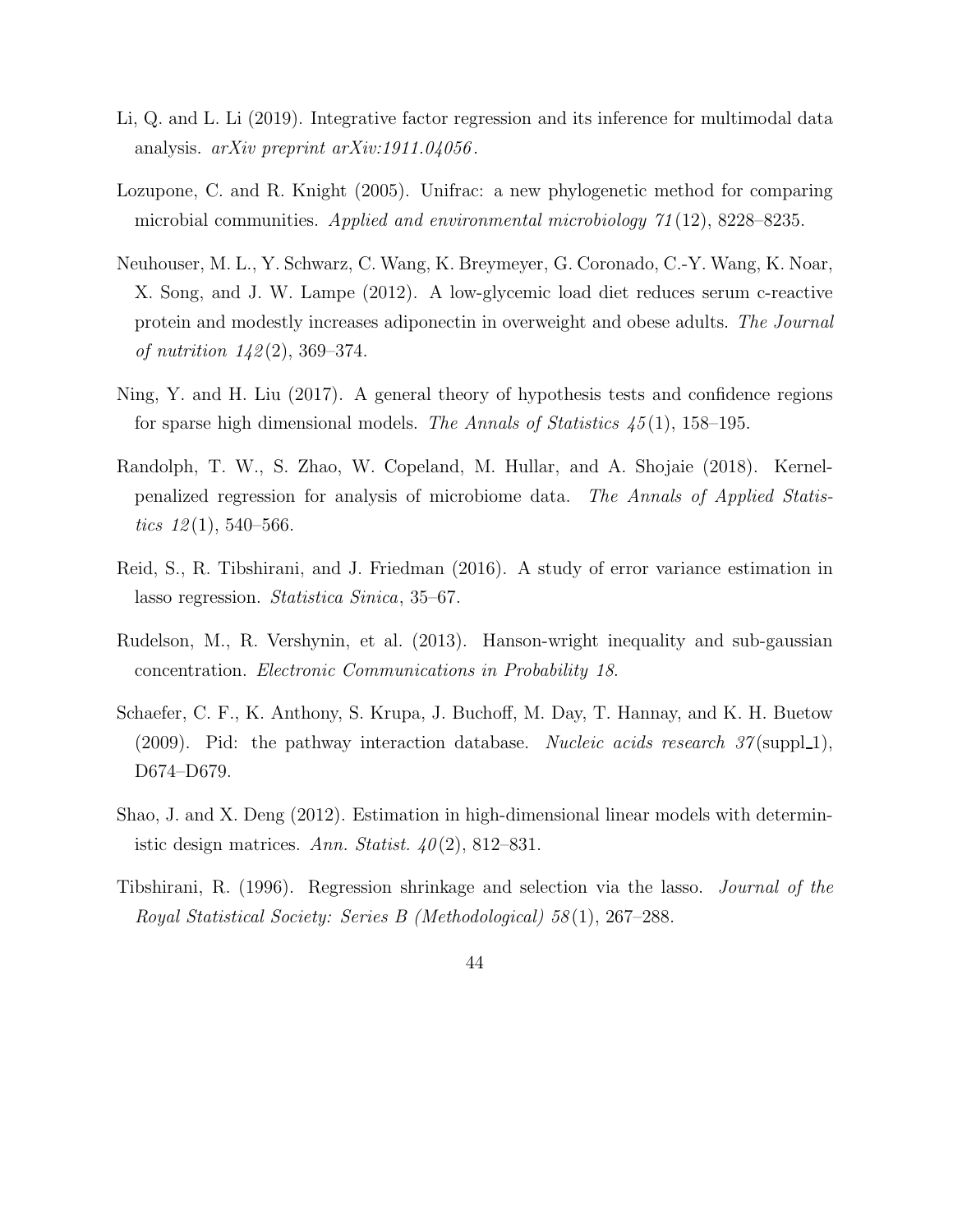- <span id="page-44-2"></span>van de Geer, S., P. Bühlmann, Y. Ritov, and R. Dezeure (2014). On asymptotically optimal confidence regions and tests for high-dimensional models. *The Annals of Statistics 42* (3), 1166–1202.
- <span id="page-44-3"></span>van de Geer, S. A., P. Bühlmann, et al. (2009). On the conditions used to prove oracle results for the lasso. *Electronic Journal of Statistics 3*, 1360–1392.
- <span id="page-44-4"></span>Wainwright, M. J. (2019). *High-dimensional statistics: A non-asymptotic viewpoint*, Volume 48. Cambridge University Press.
- <span id="page-44-8"></span>Wang, H., F. Nie, and H. Huang (2013). Multi-view clustering and feature learning via structured sparsity. In *International conference on machine learning*, pp. 352–360.
- <span id="page-44-7"></span>Yatsunenko, T., F. E. Rey, M. J. Manary, I. Trehan, M. G. Dominguez-Bello, M. Contreras, M. Magris, G. Hidalgo, R. N. Baldassano, A. P. Anokhin, A. C. Heath, B. Warner, J. Reeder, J. Kuczynski, J. G. Caporaso, C. A. Lozupone, C. Lauber, J. C. Clemente, D. Knights, R. Knight, and J. I. Gordon (2012). Human gut microbiome viewed across age and geography. *Nature 486* (7402), 222–227.
- <span id="page-44-5"></span>Yu, G. and J. Bien (2019). Estimating the error variance in a high-dimensional linear model. *Biometrika 106* (3), 533–546.
- <span id="page-44-0"></span>Zeevi, D., T. Korem, A. Godneva, N. Bar, A. Kurilshikov, M. Lotan-Pompan, A. Weinberger, J. Fu, C. Wijmenga, A. Zhernakova, et al. (2019). Structural variation in the gut microbiome associates with host health. *Nature 568* (7750), 43–48.
- <span id="page-44-6"></span>Zhang, C.-H., J. Huang, et al. (2008). The sparsity and bias of the lasso selection in high-dimensional linear regression. *The Annals of Statistics 36* (4), 1567–1594.
- <span id="page-44-1"></span>Zhang, C. H. and S. S. Zhang (2014). Confidence intervals for low dimensional parameters in high dimensional linear models. *Journal of the Royal Statistical Society: Series B (Statistical Methodology) 76*, 217–242.